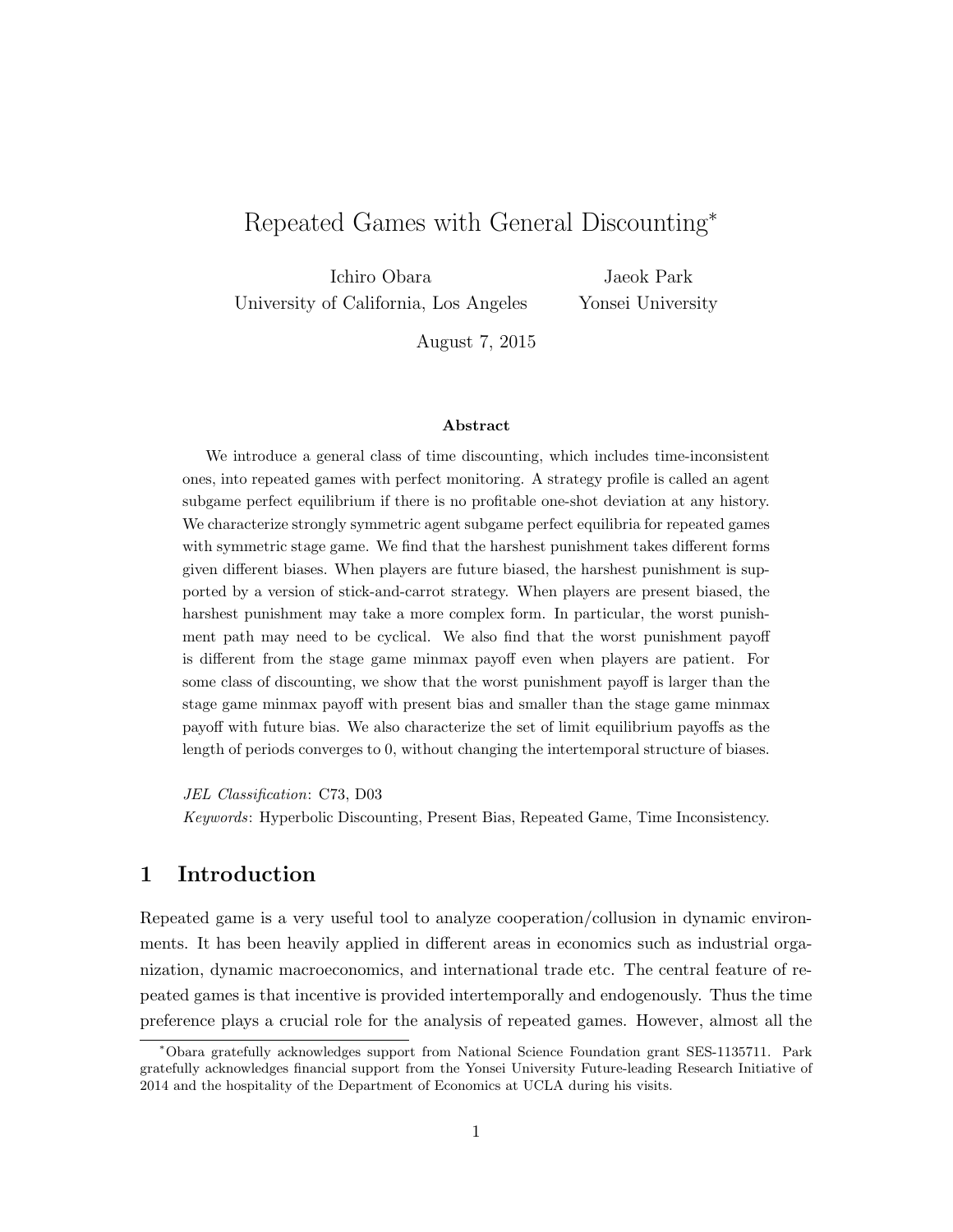works assume a particular type of time preference: discounted sum of payoffs/utilities with geometric discounting. Although geometric discounting is both reasonable and tractable, it is important to explore other types of discounting to understand which behavioral features depend on the assumption of geometric discounting and which does not.<sup>1</sup>

In this paper, we introduce a general class of time discounting, which includes timeinconsistent ones, into repeated games with perfect monitoring. Our formulation includes geometric discounting, quasi-hyperbolic discounting, and genuine hyperbolic discounting as a special case.<sup>2</sup>

A strategy profile is called an agent subgame perfect equilibrium (ASPE) if there is no profitable one-shot deviation at any history. We characterize strongly symmetric agent subgame perfect equilibria for repeated games with symmetric stage game. The symmetric stage game we use is standard and includes the Cournot/Bertrand competition game as a special case.

We focus on two types of discounting: one with *present bias* and one with *future bias*. A player exhibits present bias if a current self puts relatively more weight on payoffs in the near future than any future self. Conversely a player exhibits future bias if a current self puts relatively more weight on payoffs in the far future than any future self. Since a sequence of discount factors can be identified as a probability distribution, we will borrow the terminology of stochastic ordering (such as stochastic dominance etc.) to define different versions of those biases precisely.

The following is a partial list of our main results.

- 1. With general discounting, the best equilibrium path is still a stationary one.
- 2. When the players are future biased, the worst punishment path is given by a version of stick-and-carrot path where there are multiple periods with "stick" before the players enjoy "carrot".
- 3. When the players are present biased, the worst punishment path takes a more complex form. Through a recursive characterization of ASPE paths, we show that the worst punishment path may exhibit a nonstationary, cyclical pattern. If we restrict attention to an equilibrium with "forgiving punishment" where the stage game payoffs are weakly increasing along any punishment path, then the worst punishment path in this class is given by a stick-and-carrot path where the gap between and stick and

<sup>1</sup>See Frederick, Loewenstein and O'Donoghue [4] for a critical review of a variety of models of time preferences.

<sup>&</sup>lt;sup>2</sup>Quasi-hyperbolic discounting or so called  $\beta-\delta$  discounting has been used in so many papers, for example, Laibson [6, 7] and O'Donoghue and Rabin [9] to name a few. Chade, Prokopovych and Smith [3] is the first to apply quasi-hyperbolic discounting in the context of repeated games as far as we know.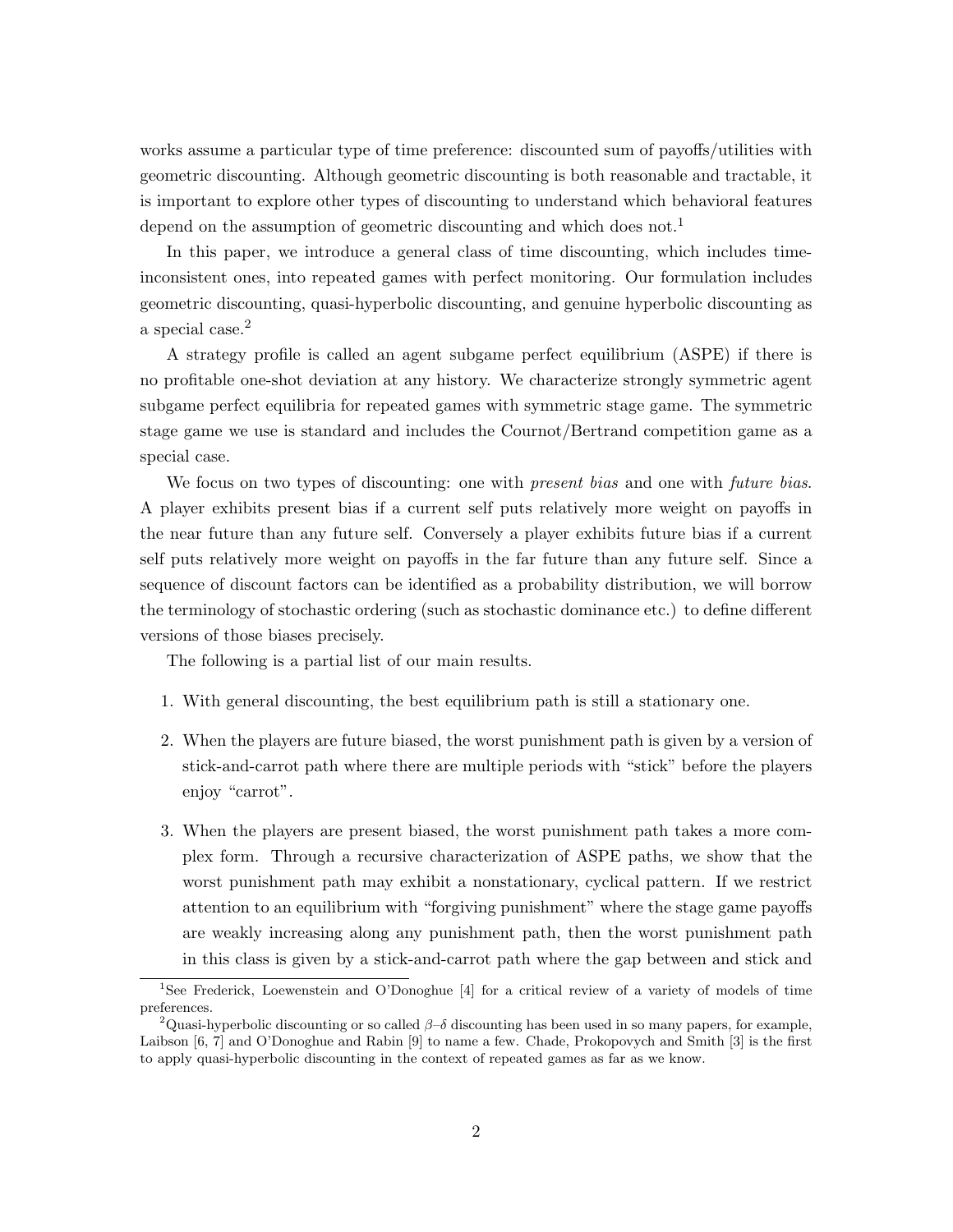carrot is relatively narrow and the carrot may need to be a suboptimal stationary path unlike the standard case.

- 4. For a certain class of preferences, the worst punishment payoff is lower than the stage game minmax payoff with future-bias and higher than the stage game minmax payoff with present-bias. In particular, we obtain a closed form solution of the worst punishment payoff with  $\beta-\delta$  discounting as  $\delta \to 1$  and show that it is (strictly) increasing in β.
- 5. We characterize the limit equilibrium payoff set for the case with future bias as the length of periods goes to 0 (i.e. as the players play the stage game more and more frequently), without changing the intertemporal structure of biases.

Regarding the last result, note that this exercise is impossible in the standard  $\beta-\delta$ discounting framework. When the length of periods becomes shorter, presumably the bias parameter  $\beta$  would change. In addition, the assumption that the bias disappears after one period would be problematic. Our framework allows us to define an intertemporal bias structure independent of the length of periods. More specifically, we fix a bias structure in continuous time, then analyze repeated games in discrete time.

#### Related Literature

A seminal work in dynamic oligopoly is Abreu [1], who studies worst punishments and best equilibrium paths of repeated symmetric games with geometric discounting. This work aims to extend Abreu's work by allowing for non-geometric discounting. Chade, Prokopovych and Smith [3] provides a recursive characterization of agent subgame perfect equilibria with quasi-hyperbolic discounting in the style of Abreu, Pearce and Stacchetti [2]. Kochov and Song [5] studies repeated games with endogenous discounting (which still induces a time-consistent preference) and shows that the players must cooperate eventually in any efficient equilibrium for the repeated prisoners' dilemma game.

We introduce the model in the next section. We examine the structure of the best equilibrium in Section 3. We study the structure of the worst punishment with future bias in Section 4 and the one with present bias in Section 5. In Section 6, we provide a characterization of limit equilibrium payoffs for the case with future bias as the length of periods converges to 0.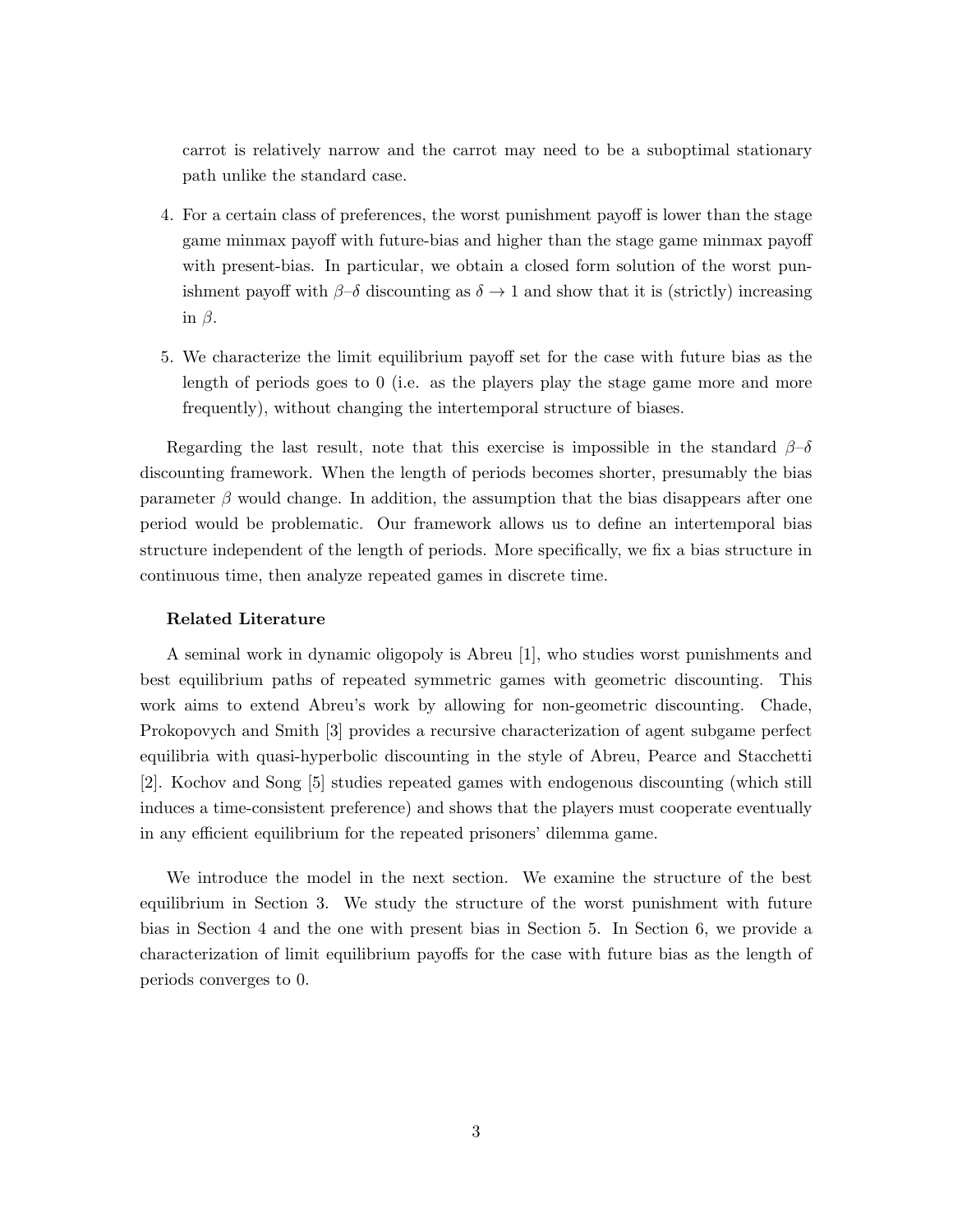### 2 The Model

#### 2.1 Repeated Symmetric Games with General Discounting

Our model is the standard model of repeated (symmetric) game with perfect monitoring, except that we allow for a relatively more general class of time discounting. We first introduce the symmetric stage game.

Let  $N = \{1, \ldots, n\}$  be the set of n players. Each player's action set is given by  $A = [0, a^*]$ for some  $a^* > 0$ . Players' payoff functions are symmetric and given by the same continuous function  $\tilde{\pi}: A^n \to \mathbb{R}$ . Player *i*'s payoff is  $\tilde{\pi}(a_i, a_{-i})$  when player *i* chooses  $a_i$  and the other players choose  $a_{-i}$  or any permutation of it. Together they define a symmetric stage game  $G = (N, A, \tilde{\pi}).$ 

The time is discrete and denoted by  $t = 1, 2, \ldots$  In each period, players choose actions simultaneously given the complete knowledge of past actions. A history at the beginning of period t is  $h_t = (a^1, ..., a^{t-1}) \in H_t := (A^n)^{t-1}$  for  $t \ge 2$ . Let  $H = \bigcup_{t=1}^{\infty} H_t$  with  $H_1 := \{\emptyset\}.$ We only consider pure strategies. Thus player i's strategy  $s_i$  is a mapping from H to A. Let S be the set of player i's strategies. For any  $s_i \in S$ ,  $s_i |_{h} \in S$  is player i's continuation strategy after  $h \in H$ .

Every player uses the same discounting operator  $V(\pi^1, \pi^2, ...) \in \mathbb{R}$  to evaluate a sequence of stage-game payoffs  $(\pi^1, \pi^2...) \in \mathbb{R}^\infty$ . We assume that this (linear) operator takes the following form:

$$
V(\pi^1, \pi^2, \ldots) = \sum_{t=1}^{\infty} \delta(t) \pi^t,
$$

where  $\delta(t) > 0$  for all t and  $\sum_{t=1}^{\infty} \delta(t) = 1$  (by normalization).<sup>3</sup> Clearly the standard geometric discounting is a special case where  $\delta(t) = (1 - \delta)\delta^{t-1}$ . This operator is used at any point of time to evaluate a sequence of payoffs in the future. For example, a sequence of payoffs  $(\pi^{\tau}, \pi^{\tau+1}, \ldots)$  from period  $\tau$  is worth  $\sum_{t=1}^{\infty} \delta(t) \pi^{\tau+t-1}$  if evaluated in period  $\tau$ . But the same sequence of payoffs is worth  $\sum_{t=\tau}^{\infty} \delta(t) \pi^t$  if evaluated in period 1. Of course time inconsistency would arise in general for such time preferences. Let  $\Gamma$  be the set of all such discounting operators.

A strategy profile s generates a sequence of action profiles  $a(s) \in (A^n)^\infty$  and a sequence of payoffs for player *i*:  $\pi_i(s) = (\tilde{\pi}(a_i^1(s), a_{-i}^1(s)), \tilde{\pi}(a_i^2(s), a_{-i}^2(s)), \ldots)$ . The value of this sequence generated by s to player i is denoted simply by  $V_i(a(s))$ . Stage game G and discount factors  $\{\delta(t)\}_{t=1}^{\infty}$  define a repeated game, which is denoted by  $(G, \{\delta(t)\}_{t=1}^{\infty})$ .

We focus on equilibria where every player chooses the same action after any history, i.e.

 $3$ Note that V satisfies "continuity at infinity." Hence some preferences such as limit-of-averages preferences are excluded.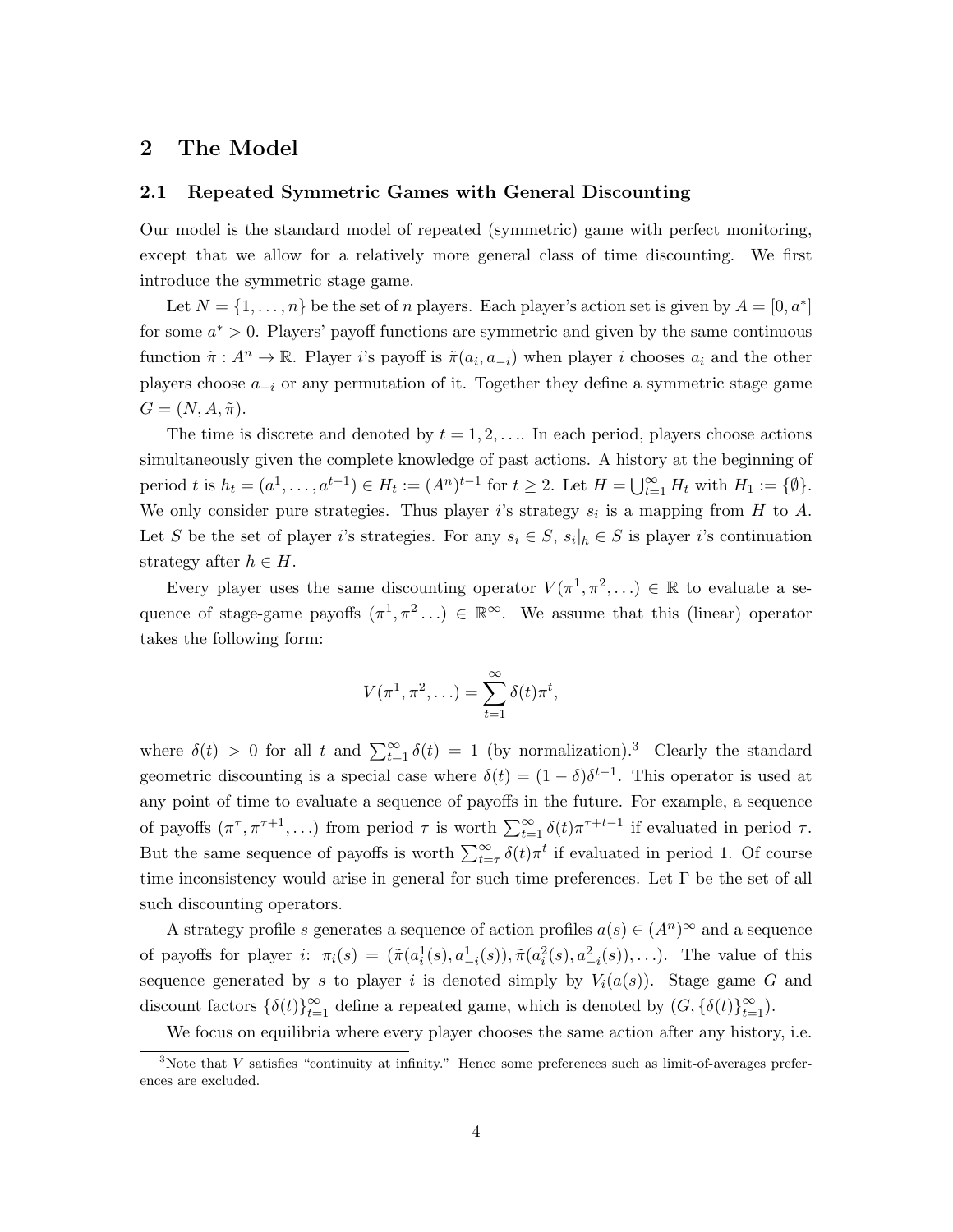we study *strongly symmetric equilibrium*, which we will just call equilibrium from now on. Then it is useful to introduce the following notations. Let  $\pi(a)$  be each player's payoff when every player plays  $a \in A$ . Let  $\pi^*(a) = \max_{a_i \in A} \tilde{\pi}(a_i, a, \dots, a)$  be the maximum payoff that player i can achieve when every player other than i plays  $a \in A$ . Note that  $\pi^*(a) \geq \pi(a)$ for all  $a \in A$  and that a is a symmetric Nash equilibrium of the stage game if and only if  $\pi(a) = \pi^*(a)$ . The symmetric minmax payoff is defined by  $\min_{a \in A} \pi^*(a)$ , which we normalize to 0.

We make the following regularity assumptions on  $\pi(a)$  and  $\pi^*(a)$  throughout the paper.

**Assumption 1.**  $\pi$  is increasing with  $\pi(a^*) > 0$ .  $\pi^*$  is nondecreasing and increasing when  $\pi^*(a) > 0$ . Both  $\pi$  and  $\pi^*$  are differentiable at any a where  $\pi(a) > 0$ . There exists the unique symmetric Nash equilibrium  $a^{NE} \in (0, a^*)$ , where  $\pi(a^{NE}) > 0$  and  $\pi'(a^{NE}) > 0$ .  $\pi^*(a) - \pi(a)$  is nonincreasing when  $a < a^{NE}$  and nondecreasing when  $a > a^{NE}$ .

Typical graphs of the functions  $\pi(a)$  and  $\pi^*(a)$  are illustrated in Figure 1. Differentiability is assumed just for the sake of exposition. Most of our results do not depend on differentiability. Since  $\pi$  is increasing,  $\pi(a^*)$  is the unique action that achieves the maximum symmetric payoff. We will use  $\bar{\pi} = \pi(a^*)$  and  $\underline{\pi} = \pi(0)$  to denote the maximum and the minimum stage game payoffs, respectively. Since  $\pi^*$  is nondecreasing and the symmetric minmax payoff is  $0, \pi^*(0) = 0$ . Note that  $\pi = \pi(0) < \pi^*(0) = 0$  as 0 is not a Nash equilibrium. The last part of the assumption means that the gain from a unilateral deviation becomes larger (or unchanged) as the action profile moves away from the unique symmetric Nash equilibrium.

All these assumptions are standard and satisfied in many applications. We show that a Cournot competition game with capacity constraint satisfies the above assumptions.

#### Example: Cournot Game

Consider a Cournot game where the inverse demand function is given by  $p(Q)$  $\max\{A - BQ, 0\}$  for some  $A, B > 0$ , where  $Q = \sum_{i=1}^{n} q_i$ . Each firm's marginal cost is constant  $c \in (0, A)$ . Assume that each firm can produce up to the capacity constraint  $\overline{q}$ .<sup>5</sup> We assume that  $\bar{q}$  is large enough to satisfy  $A - B n \bar{q} - c < 0$ . Then  $\pi$  and  $\pi^*$  are given as

<sup>&</sup>lt;sup>4</sup>We use increasing/decreasing and nondecreasing/nonincreasing to distinguish strict monotonicity and weak one.

<sup>&</sup>lt;sup>5</sup>The existence of such a bound on the production set can be assumed without loss of generality in the standard case (Abreu [1]). However this is a substantial assumption in our setting as the equilibrium notion we use is not even the standard Nash equilibrium. See footnote 9.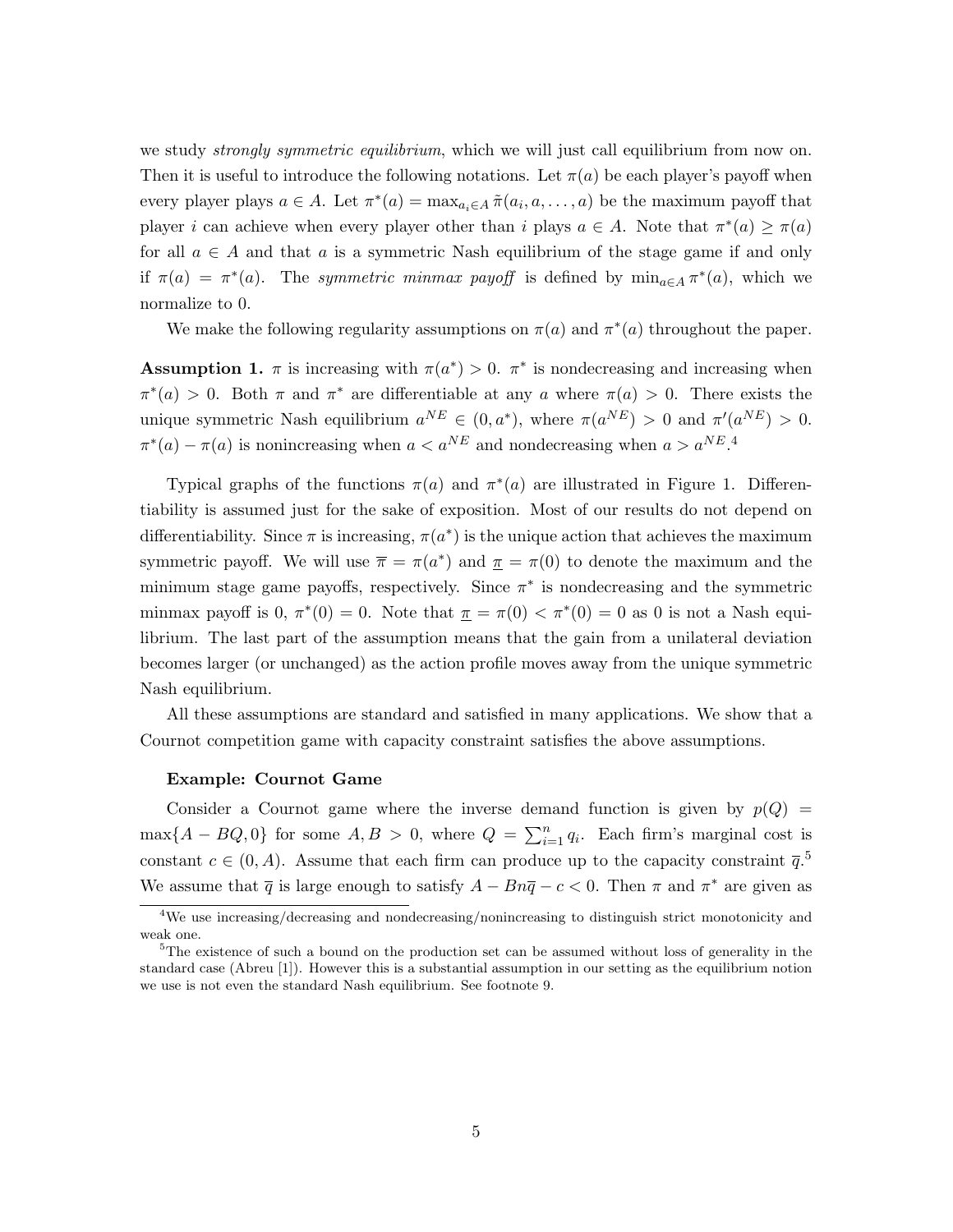

Figure 1: Graphs of  $\pi(a)$  and  $\pi^*(a)$ .

follows.

$$
\pi(q) = (\max\{A - Bnq, 0\} - c) q,
$$
  

$$
\pi^*(q) = \frac{1}{B} \left( \max \left\{ \frac{A - B(n-1)q - c}{2}, 0 \right\} \right)^2.
$$

 $(n+1)c > \frac{n-1}{n}A$  (then  $\pi^*(q) - \pi(q)$  is increasing for  $q > q^{NE}$ ). Let  $q^* = \frac{A-c}{2Bn}$  be the production level that maximizes the joint profit. For each  $q \in (0, q^*)$ , there exists  $\widetilde{q} \in (q^*, \overline{q})$  such that  $\pi(\widetilde{q}) = \pi(q)$  and  $\pi^*(\widetilde{q}) < \pi^*(q)$ . This means that we can replace q with  $\tilde{q}$  in any equilibrium. So it is without loss of generality to restrict attention to the production set  $[q^*, \overline{q}]$ . Identify  $\overline{q}$  with 0 and  $q^*$  with  $a^*$ . Then  $\pi$  and  $\pi^*$  satisfies all the assumptions except for the last one about  $\pi^*(a) - \pi(a)$ . This assumption is satisfied if

#### 2.2 Present Bias and Future Bias

As already mentioned, when a player evaluates a path  $a^{\infty} \in A^{\infty}$  that begins in period  $\tau$  in the beginning of the game, he uses discount factors  $(\delta(\tau), \delta(\tau+1), \ldots)$ . We can normalize them so that their sum is equal to 1. For  $\tau = 1, 2, \ldots$  and  $t = 1, 2, \ldots$ , we define

$$
\delta_{\tau}(t) = \frac{\delta(t + \tau - 1)}{1 - \sum_{k=1}^{\tau - 1} \delta(k)}.
$$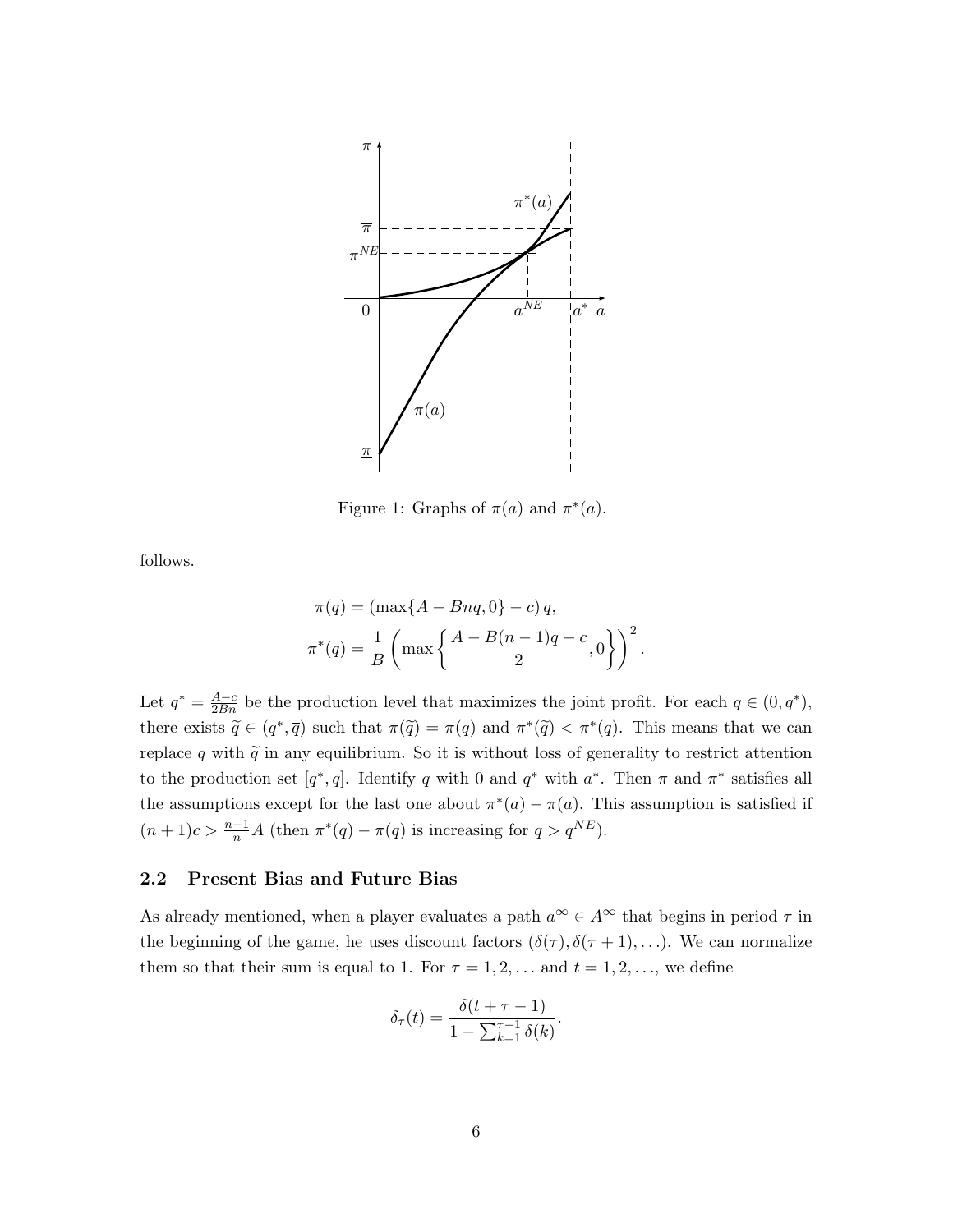Let  $c_{\tau}(a^{\infty}) = \sum_{t=1}^{\infty} \delta_{\tau}(t) \pi(a^t)$  for  $\tau = 1, 2, \ldots$   $c_{\tau}$  is the payoff function that is used to evaluate paths starting in period  $\tau$  in the beginning of the game. Note that  $\delta_1(t) = \delta(t)$  for all t and thus  $c_1(a^{\infty}) = V(a^{\infty})$ , where  $V(a^{\infty}) = V(\pi(a^1), \pi(a^2), ...)$  denotes the value of the path  $a^{\infty} \in A^{\infty}$ .

We say that a player may exhibit "present bias" or "future bias" when  $\{\delta_\tau(t)\}\$  and  $\{\delta_{\tau'}(t)\}\$ are systematically different unlike the standard case with geometric discounting. Since discount factors sum up to 1, they can be regarded as probability distributions. So we use the language of stochastic ordering to define a variety of biases.

Definition 1 (Present Bias and Future Bias via MLRP).

- 1. (Present Bias via MLRP):  $\{\delta'(t)\}_{t=1}^{\infty} \in \Gamma$  is more present biased relative to  $\{\delta''(t)\}_{t=1}^{\infty} \in \Gamma$  in the MLRP (monotone likelihood ratio property) sense if  $\frac{\delta'(t_1)}{\delta'(t_2)}$  $\frac{\partial'(t_1)}{\partial'(t_2)} \ge$  $\delta''(t_1)$  $\delta''(t_1)$  for all  $t_1$  and  $t_2$  such that  $t_1 < t_2$ .  $\{\delta(t)\}_{t=1}^{\infty} \in \Gamma$  exhibits present bias in the MLRP sense if  $\{\delta_\tau(t)\}_{t=1}^\infty \in \Gamma$  is more present biased relative to  $\{\delta_{\tau'}(t)\}_{t=1}^\infty \in \Gamma$  in the MLRP sense for any  $\tau$  and  $\tau'$  such that  $\tau < \tau'$ .
- 2. (Future Bias via MLRP):  $\{\delta'(t)\}_{t=1}^{\infty} \in \Gamma$  is more future biased relative to  $\{\delta''(t)\}_{t=1}^{\infty} \in$  $\Gamma$  in the MLRP sense if  $\frac{\delta'(t_2)}{\delta'(t_1)}$  $\frac{\delta'(t_2)}{\delta'(t_1)} \geq \frac{\delta''(t_2)}{\delta''(t_1)}$  $\frac{\delta^{n}(t_2)}{\delta^{n}(t_1)}$  for all  $t_1$  and  $t_2$  such that  $t_1 < t_2$ .  $\{\delta(t)\}_{t=1}^{\infty} \in \Gamma$ exhibits future bias in the MLRP sense if  $\{\delta_{\tau}(t)\}_{t=1}^{\infty} \in \Gamma$  is more future biased relative to  $\{\delta_{\tau'}(t)\}_{t=1}^{\infty} \in \Gamma$  in the MLRP sense for any  $\tau$  and  $\tau'$  such that  $\tau < \tau'$ .

To see that this definition is consistent with the standard notion of biases, consider the following example. When comparing period 2 payoff  $\pi^2$  and period 3 payoff  $\pi^3$ , "period 2-self" puts relatively more weight on  $\pi^2$  than period 1-self if a player is present biased. This means that  $\frac{\delta(1)}{\delta(2)} \ge \frac{\delta(2)}{\delta(3)}$ . This is equivalent to  $\frac{\delta(1)}{\delta(2)} \ge \frac{\delta_2(1)}{\delta_2(2)}$ , which corresponds to the case of  $\tau = 1, \tau' = 2, t_1 = 1, t_2 = 2$  in the above definition of present bias.<sup>6</sup>

The next definition of biases is based on the notion of first-order stochastic dominance.

Definition 2 (Present Bias and Future Bias via FOSD).

- 1. (Present Bias via FOSD):  $\{\delta'(t)\}_{t=1}^{\infty} \in \Gamma$  is more present biased relative to  $\{\delta''(t)\}_{t=1}^{\infty} \in$  $\Gamma$  in the FOSD sense if  $\sum_{t=1}^{k} \delta'(t) \geq \sum_{t=1}^{k} \delta''(t)$  for all  $k = 1, 2, \ldots$   $\{\delta(t)\}_{t=1}^{\infty} \in \Gamma$  exhibits present bias in the FOSD sense if  $\{\delta_\tau(t)\}_{t=1}^\infty \in \Gamma$  is more present biased relative to  $\{\delta_{\tau'}(t)\}_{t=1}^{\infty} \in \Gamma$  in the FOSD sense for any  $\tau$  and  $\tau'$  such that  $\tau < \tau'$ .
- 2. (Future Bias via FOSD):  $\{\delta'(t)\}_{t=1}^\infty\in\Gamma$  is more future biased relative to  $\{\delta''(t)\}_{t=1}^\infty\in\Gamma$  $\Gamma$  in the FOSD sense if  $\sum_{t=1}^{k} \delta''(t) \geq \sum_{t=1}^{k} \delta'(t)$  for all  $k = 1, 2, \ldots \{\delta(t)\}_{t=1}^{\infty} \in \Gamma$  ex-

<sup>&</sup>lt;sup>6</sup>If  $\{\delta(t)\}_{t=1}^{\infty}$  is more present biased than  $\{\delta_k(t)\}_{t=1}^{\infty}$  in the MLRP sense for any k, then  $\{\delta_{\tau}(t)\}_{t=1}^{\infty}$  is more present biased than  $\{\delta_{\tau+k}(t)\}_{t=1}^{\infty}$  in the MLRP sense for any  $\tau$  and any k. Hence it suffices to set  $\tau=1$  in Definition 1.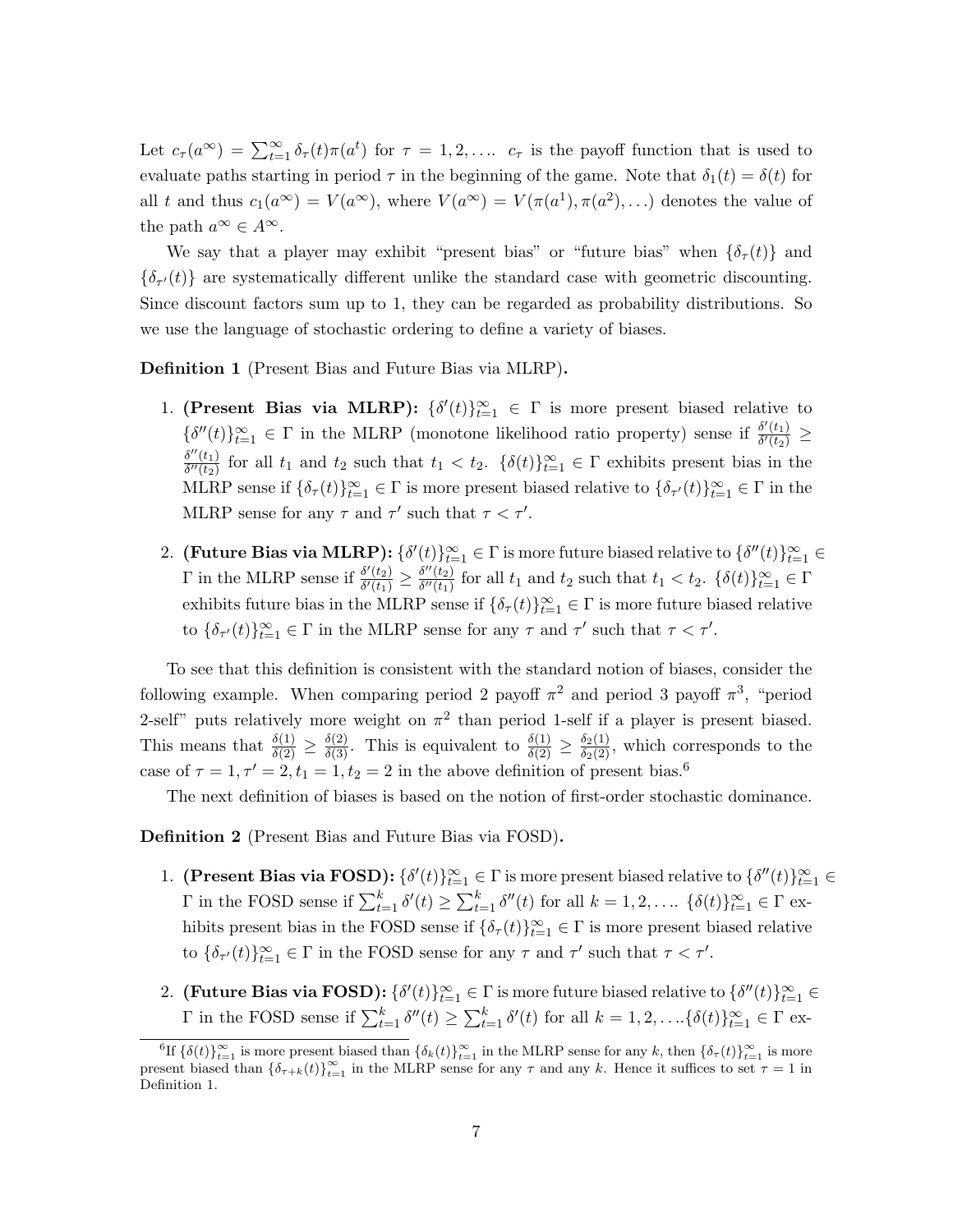hibits future bias in the FOSD sense if  $\{\delta_{\tau}(t)\}_{t=1}^{\infty} \in \Gamma$  is more future biased relative to  $\{\delta_{\tau'}(t)\}_{t=1}^{\infty} \in \Gamma$  in the FOSD sense for any  $\tau$  and  $\tau'$  such that  $\tau < \tau'$ .

This notion of present bias captures the effect that the tendency to put relatively more weight on period t payoff against the continuation payoff from period  $t + 1$  diminishes as t increases. Clearly, if a player is present biased (resp. future biased) in the MLRP sense, then the player is present biased (resp. future biased) in the FOSD sense.

Note that all these biases are defined with weak inequalities. Hence any of these biased preferences include the standard geometric discounting as a special case. A player exhibits strict present/future bias in the MLRP/FOSD sense if all the inequalities in the corresponding definition hold strictly. For example,  $\{\delta'(t)\}_{t=1}^{\infty} \in \Gamma$  is strictly more present biased relative to  $\{\delta''(t)\}_{t=1}^{\infty} \in \Gamma$  in the MLRP sense, if  $\frac{\delta'(t_1)}{\delta'(t_2)}$  $\frac{\delta'(t_1)}{\delta'(t_2)} > \frac{\delta''(t_1)}{\delta''(t_2)}$  $\frac{\partial^{\alpha}(t_1)}{\partial^{\alpha}(t_2)}$  for all  $t_1$  and  $t_2$  such that  $t_1 < t_2$ .

We often use following class of discounting with  $\delta \in (0,1)$  and  $\beta_t > 0$ ,  $t = 0,1,...$ , which is not normalized:

$$
V(a^{\infty}) = \beta_0 \pi(a^1) + \beta_1 \delta \pi(a^2) + \beta_2 \delta^2 \pi(a^3) + \beta_3 \delta^3 \pi(a^4) + \cdots
$$

We assume that  $\beta_0 = 1$  without loss of generality. We also assume that  $\beta_t$ ,  $t = 1, 2, \ldots$ , is bounded above, which implies that the weighted sum of stage game payoffs is finite given any  $\delta \in (0,1)$ . When  $\beta_t$ ,  $t = 0,1,...$ , satisfies these assumptions, we call this discounting  $\{\beta_t\}_t$ -weighted discounting. This is a useful class of discounting as it nests many familiar discountings. It reduces to the standard geometric discounting if  $\beta_t = 1$  for all t. It corresponds to the standard quasi-hyperbolic ( $\beta-\delta$ ) discounting (with present bias) if  $\beta_1 =$  $\beta_2 = \beta_3 = \cdots = \beta$  for some  $\beta \in (0,1)$ . We can also represent a genuine hyperbolic discounting by choosing appropriate  $\beta_t$ ,  $t = 1, 2, \ldots$  It is straightforward to show that  $\{\beta_t\}_t$ -weighted discounting exhibits strict present bias (resp. future bias) in the MLRP sense if and only if  $\frac{\beta_{t+1}}{\beta_t}$  is increasing (resp. decreasing) with respect to t, in which case the ratio converges in  $[0, 1]$  as t goes to infinity.

#### 2.3 Agent Subgame Perfect Equilibrium

In standard subgame perfect equilibrium, each player can use any possible continuation strategy at any history as a deviation. Without time consistency, however, it is not obvious which type of deviations a player would think possible, since it may be the case that some deviation is profitable from the viewpoint of the current self, but not from the viewpoint of future selves.

In this paper, we assume that each player believes that future selves (as well as all the other players) would stick to the equilibrium strategy if he deviates in the current period.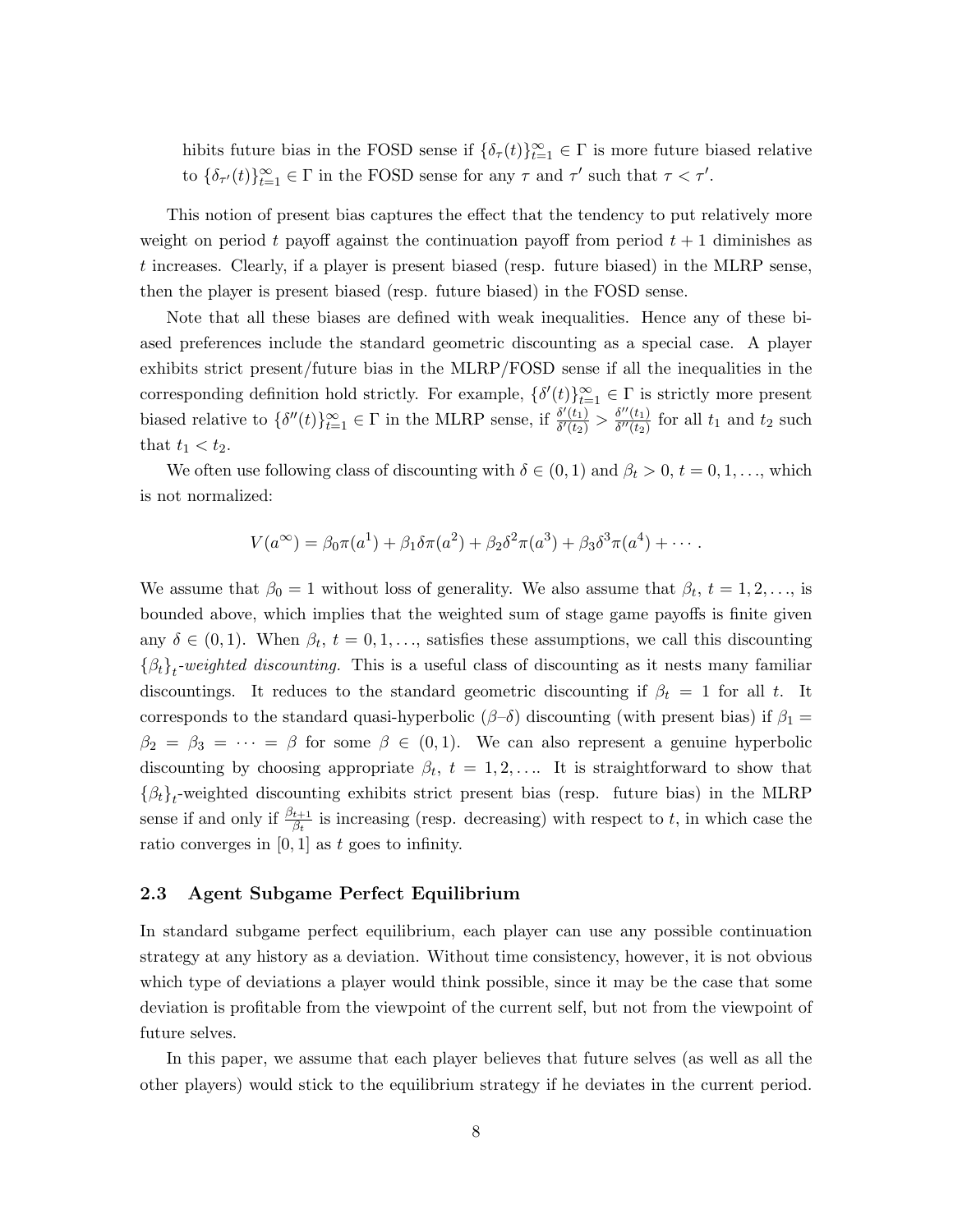One interpretation of this assumption is that a player is a collection of agents who share the same preference and act only once. This type of equilibrium notion is standard and used in numerous papers such as Phelps and Pollak [11] and Peleg and Yaari [10]. We adapt this notion of equilibrium and call it Agent Subgame Perfect Equilibrium (ASPE). The formal definition is as follows.

**Definition 3** (Agent Subgame Perfect Equilibrium). A strategy profile  $s \in S$  is an agent subgame perfect equilibrium (ASPE) if

$$
V_i(a(s|h_t)) \ge V_i((a'_i, a^1_{-i}(s_{-i}|_{h_t})), a(s|h_{t}, (a'_i, a^1_{-i}(s_{-i}|_{h_t})))
$$

for any  $a'_i \in A$ , any  $h_t \in H$  and any  $i \in N$ .

To understand this definition, compare it to the standard definition of subgame perfect equilibrium.

**Definition 4** (Subgame Perfect Equilibrium). A strategy profile  $s \in S$  is a subgame perfect equilibrium (SPE) if

$$
V_i(a(s|h_t)) \ge V_i(a(s'_i, s_{-i}|_{h_t}))
$$

for any  $s_i' \in S$ , any  $h_t \in H$  and any  $i \in N$ .

All possible deviations are considered for SPE, whereas only one-shot deviations are considered for ASPE. With the standard geometric discounting, the one-shot deviation principle applies: if there is no profitable one-shot deviation, then there is no profitable deviation. Hence there is no gap between ASPE and SPE. With general discounting, the one-shot deviation principle would fail because of time inconsistency. Therefore the set of SPE is in general a strict subset of ASPE.<sup>7,8,9</sup>

Agent subgame perfect equilibrium  $s<sup>∗</sup>$  is strongly symmetric if every player plays the same action at any history, i.e.  $s_i^*(h_t) = s_j^*(h_t)$  for any  $h_t \in H$  and any  $i, j \in N$ . There

<sup>&</sup>lt;sup>7</sup>In general, the set of equilibria would shrink as more deviations are allowed. However ASPE remains unchanged even if we allow for a larger class of finite period deviations where every deviating-self along a deviation path is required to gain strictly more than what he would have obtained by playing according to the continuation equilibrium. See Obara and Park [8].

<sup>&</sup>lt;sup>8</sup>Chade, Prokopovych and Smith [3] shows that the sets of equilibrium *payoffs* for these two notions of equilibrium coincide for  $\beta-\delta$  discounting.

 $9$ Unbounded stage game payoffs, which we exclude by assumption, would be another source of gap between SPE and ASPE. For example, we would have many "crazy" ASPE even with geometric discounting if there is no capacity constraint (hence the symmetric payoff  $\pi$  is unbounded below) in the Cournot game. In particular, we can construct the following type of ASPE with an arbitrary low payoff: every firm produces some large  $q'$  and makes negative profits because otherwise every firm would produce even larger amount  $q'' \gg q'$  in the next period and so on. Such behavior cannot be sustained in SPE, or even in Nash equilibrium if  $q'$  is too large, but can be sustained in ASPE. So the existence of capacity constraint  $\overline{q}$  is a substantial assumption that excludes this type of ASPE.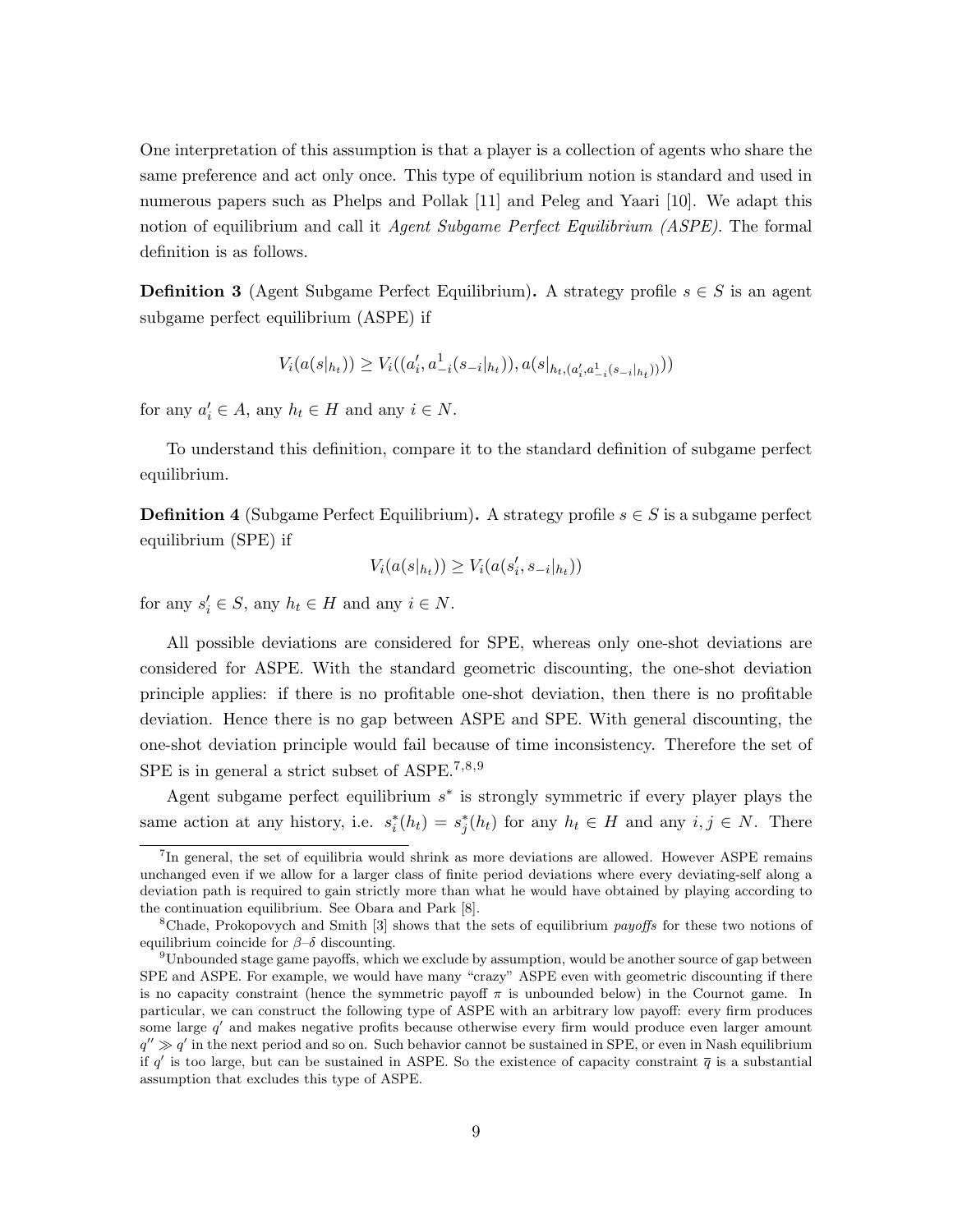exists at least one strongly symmetric agent subgame perfect equilibrium in  $(G, \{\delta(t)\}_{t=1}^{\infty})$ for any  $\{\delta(t)\}_{t=1}^{\infty}$  because we assume that there exists a symmetric Nash equilibrium for G and playing this symmetric equilibrium at any history is an ASPE.

Let  $A^{ASPE} \subseteq A^{\infty}$  be the set of (strongly symmetric) agent subgame perfect equilibrium paths. Since the time preference is invariant, the set of ASPE continuation paths from any period is also  $A^{ASPE}$ . We define  $\overline{v}_{\tau} = \sup_{a^{\infty} \in A^{ASPE}} c_{\tau}(a^{\infty})$  and  $\underline{v}_{\tau} = \inf_{a^{\infty} \in A^{ASPE}} c_{\tau}(a^{\infty})$ for  $\tau = 1, 2, \ldots$  Obara and Park [8] shows that  $\overline{v}_{\tau}$  and  $\underline{v}_{\tau}$  can be exactly attained (i.e. sup and inf can be replaced by max and min) for any  $\tau$  in more general settings. We denote any equilibrium path to achieve  $\overline{v}_{\tau}$  and  $\underline{v}_{\tau}$  by  $\overline{a}_{\tau}^{\infty}$  and  $\underline{a}_{\tau}^{\infty}$  respectively. Of particular interest among these values is  $\underline{v}_2$ , which is the the worst equilibrium continuation payoff from period 2, since it determines the size of maximum punishment. We will simply denote it by  $v$  and call it the *worst punishment payoff*. We also call  $\underline{a}_2^{\infty}$  a *worst punishment path* and simply denote it by  $a^{\infty}$ . As in the usual case, we can always use v as the punishment payoff without loss of generality when we check incentive constraints.

### 3 Best Equilibrium

In the standard case, the best (strongly symmetric) equilibrium payoff is always achieved by a constant path. We first observe that this result holds even with general discounting.

The following proposition shows that the best equilibrium path  $\bar{a}^{\infty}_{\tau}$  to achieve  $\bar{v}_{\tau}$  is given by the unique constant path independent of  $\tau$ .

**Proposition 1.** For all  $\tau = 1, 2, \ldots$ , a best equilibrium (continuation) path  $\overline{a}_{\tau}^{\infty}$  is unique and given by a constant path  $(a^o, a^o, \ldots)$  where  $a^o \in (a^{NE}, a^*]$  is independent of  $\tau$ . Moreover,  $a^o = a^*$  when  $\delta(1)$  is small enough.

The proof of this proposition is standard. Let  $a^o$  be the most efficient symmetric action profile that can be achieved in any equilibrium. Then the constant path  $(a^o, a^o, \ldots)$  must be an equilibrium path (hence the best equilibrium path) as well. The incentive constraint to play  $a^{\circ}$  is satisfied because the value of this path is at least as high as the value of any equilibrium path where  $a^{\circ}$  is played in the initial period and we can always use the same worst punishment path.

This proposition also says that the best equilibrium payoff is strictly higher than the stage game Nash equilibrium payoff. This follows from differentiability of  $\pi$  and  $\pi^*$ . The one-shot deviation constraint for any constant path  $(a, a, \dots)$  is given by

$$
\delta(1) (\pi^*(a) - \pi(a)) \le (1 - \delta(1)) (\pi(a) - \underline{v}).
$$

Note that  $a = a^{NE}$  satisfies the above constraint and  $(\pi^*)'(a^{NE}) - \pi'(a^{NE}) = 0$ ; hence the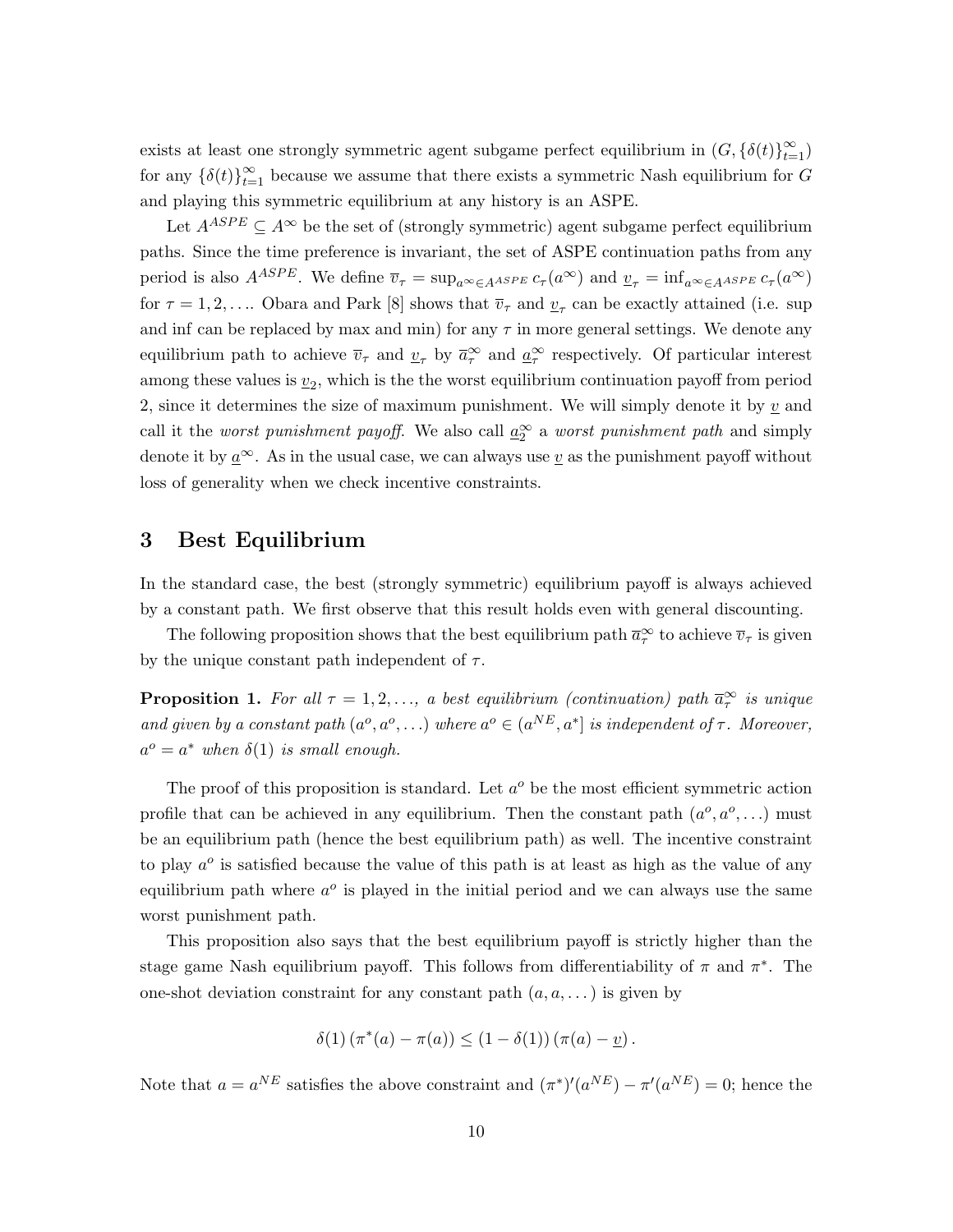deviation gain on the left-hand side is roughly 0 around  $a^{NE}$  as there is no first-order effect. On the other hand, the continuation payoff loss on the right-hand side increases strictly at  $a^{NE}$ . Hence this constraint is slack for a that is slightly above  $a^{NE}$ . For any  $a > a^{NE}$ , the above incentive constraint is satisfied for sufficiently small  $\delta(1)$ , because  $v \leq \pi(a^{NE})$ . Hence we can achieve the most efficient action  $a^*$  and payoff  $\overline{\pi}$  at ASPE when  $\delta(1)$  is small enough.

Since  $\overline{v}_{\tau} = \pi(a^{\circ})$  for all  $\tau$ , we will denote this common value by  $\overline{v}$ . To compute  $\overline{v}$ , we need to know how harsh a punishment can be in ASPE. In the following sections, we study the structure of worst punishment paths and characterize the set of all equilibrium payoffs under various assumptions.

### 4 Characterization of Equilibrium: Future Bias

The structure of worst punishment paths and the set of equilibrium payoffs depend on the structure of intertemporal bias. It turns out that the case of future bias is simpler and more tractable. Thus we first examine the case of future bias.

As a preliminary, we prove the following property of the worst punishment path that holds in general, not just for future bias.

**Proposition 2.** For all  $\tau = 1, 2, ..., \underline{v}_{\tau} < \pi(a^{NE})$  and  $\underline{a}_{\tau}^1 \le a^{NE}$  for any worst punishment path  $\underline{a}_{\tau}^{\infty}$ .

The first part of the proposition follows from differentiability of the payoff functions as was the case with Proposition 1. In particular, we can show that  $(a', a^{NE}, a^{NE}, ...)$ can be an equilibrium for some  $a' < a^{NE}$  that is close to  $a^{NE}$ . The second part follows from the observation that any action  $a \in (a^{NE}, a^*]$  in the initial period can be replaced by  $a^{NE}$  without affecting any incentive constraints. Thus every worst punishment path starts with an action that is no more efficient than  $a^{NE}$ . But how does the path look like from the second period? Call any path  $(a^s, a^c, a^c, ...)$  such that  $a^s < a^c$  a stick-and-carrot path. Abreu [1] shows that, with geometric discounting, the worst punishment payoff  $v$ can be achieved by a stick-and-carrot punishment path with  $a^c = a^o$ , where one-period punishment is immediately followed by the best equilibrium path  $(a^{\circ}, a^{\circ}, \ldots)$ . Furthermore it is the unique worst punishment path when  $\pi^*$  is increasing to the right of  $a^s$ .

We show that the worst punishment payoff can be achieved by a version of stick-andcarrot path where the play would eventually go back to the best equilibrium path when the players exhibit future bias in the MLRP sense. We also provide two conditions under which the worst punishment path is unique. The first condition is essentially the same as the above condition on the slope of  $\pi^*$ . The second condition, which is new, is that the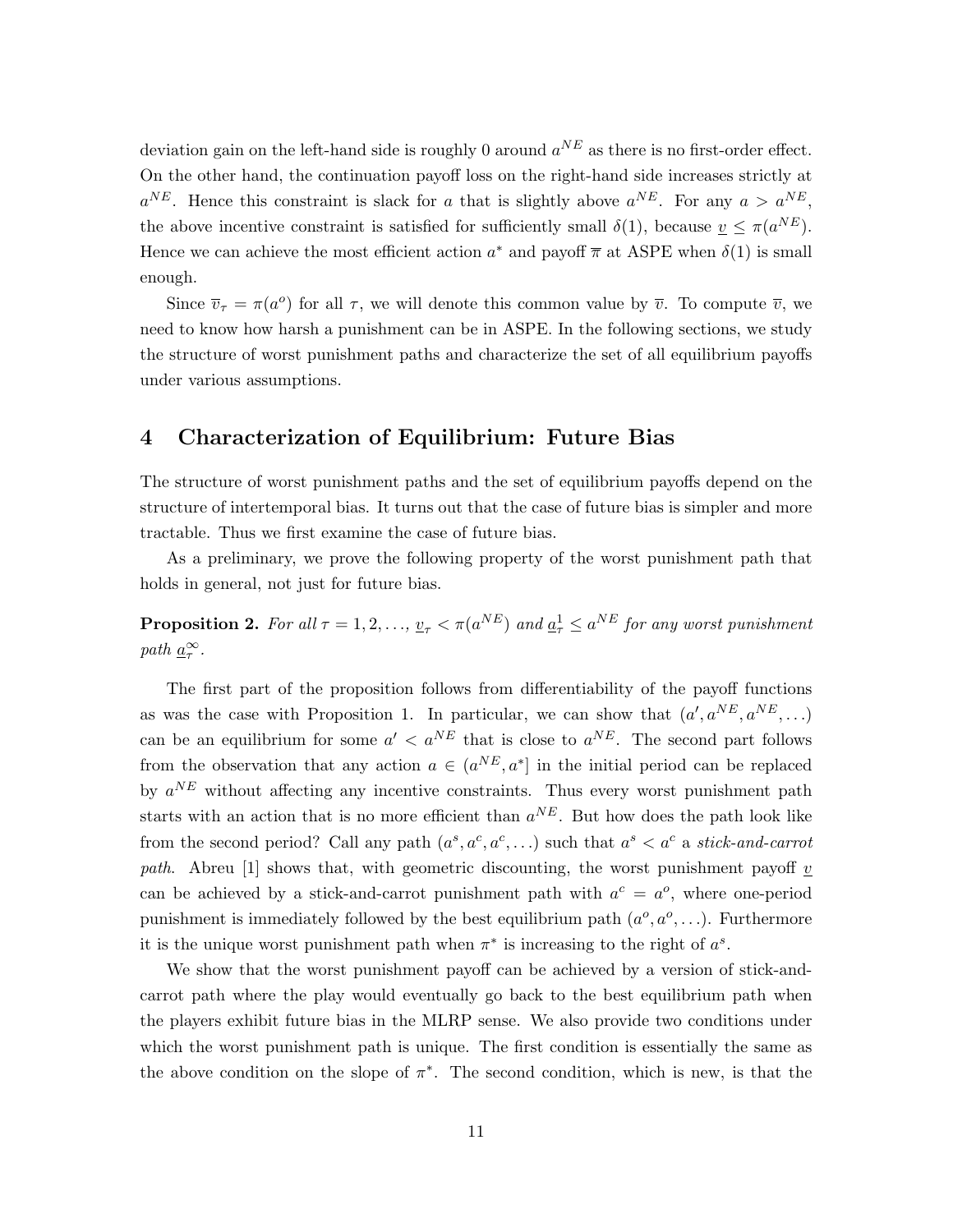future bias is strict in some sense. The bottom line is that the structure of stick-and-carrot punishment is robust with respect to future bias.

**Proposition 3.** Suppose that  $\{\delta(t)\}_{t=1}^{\infty}$  exhibits future bias in the MLRP sense. Then the following hold:

1. There exists a worst punishment path  $\underline{a}^{\infty}$  that takes the following form:

 $\underline{a}^{\infty} = (0, \ldots, 0, a, a^o, a^o, \ldots),$  where 0 appears K times for some finite  $K \geq 0$  and  $K$  times  $a \in [0, a^o)$ . A worst punishment path in the above form is unique (i.e. K and a are uniquely determined), and the incentive constraint to play  $\underline{a}^1$  on the path  $\underline{a}^{\infty}$  is binding, that is,

$$
\delta(1)(\pi^*(a) - \pi(a)) = \delta(2)(\pi(a^o) - \pi(a)) \quad when \ K = 0, \ and
$$
  

$$
\delta(1)(-\underline{\pi}) = \delta(K+1)(\pi(a) - \underline{\pi}) + \delta(K+2)(\pi(a^o) - \pi(a)) \quad when \ K \ge 1.
$$

2. The above path is the unique worst punishment path if (i)  $K = 0$  and  $\pi^*$  is increasing to the right of  $\underline{a}^1$  or (ii)  $\{\delta(t)\}_{t=1}^{\infty}$  is strictly more future biased relative to  $\{\delta_2(t)\}_{t=1}^{\infty}$ in the MLRP sense.

The worst punishment path may require multiple periods of "stick" to generate a harsh enough punishment. This is due to the assumption that the stage game payoff is bounded. Otherwise this path would be a usual stick-and-carrot path with one period of stick. For the standard geometric discounting, which satisfies the assumption for the proposition, there are many other worst punishment paths. For example, a simple stick-and-carrot path  $(0, a', a', \ldots)$  would be another worst punishment paths, where a' satisfies  $V(0, a', a', \ldots)$  $V(0,\ldots,0,a,a^o,a^o,\ldots)$ . The second part of the proposition shows that such multiplicity of punishment paths is eliminated by strict future bias. This is because backloading payoffs does make a punishment strictly more harsh in this case.

The idea of the proof is simple. We can replace any worst punishment path  $\underline{a}^{\infty}$  with the (unique) path that takes the above form and has an equal initial value. The only binding incentive constraint is the one in the first period. Since the first period action of this new path is no more than the first period action of the original path and  $\pi^*$  is nondecreasing, this new path is indeed an ASPE path. By construction,  $V(0,\ldots,0,a,a^o,a^o,\ldots)=V(\underline{a}^{\infty})$ . Then the assumption of future bias implies  $c_2(0,\ldots,0,a,a^o,a^o,\ldots) \leq c_2(\underline{a}^{\infty})(=\underline{v})$ . Hence this new ASPE path achieves the worst punishment value  $\underline{v}$  from the viewpoint of "period-0" player, against whom this punishment would be used upon his deviation.

If a player is strictly more future biased than his period-2 self and  $a^{\infty}$  does not take this version of stick-and-carrot form, then we would have  $c_2(0,\ldots,0,a,a^0,a^0,\ldots) < \underline{v}$  at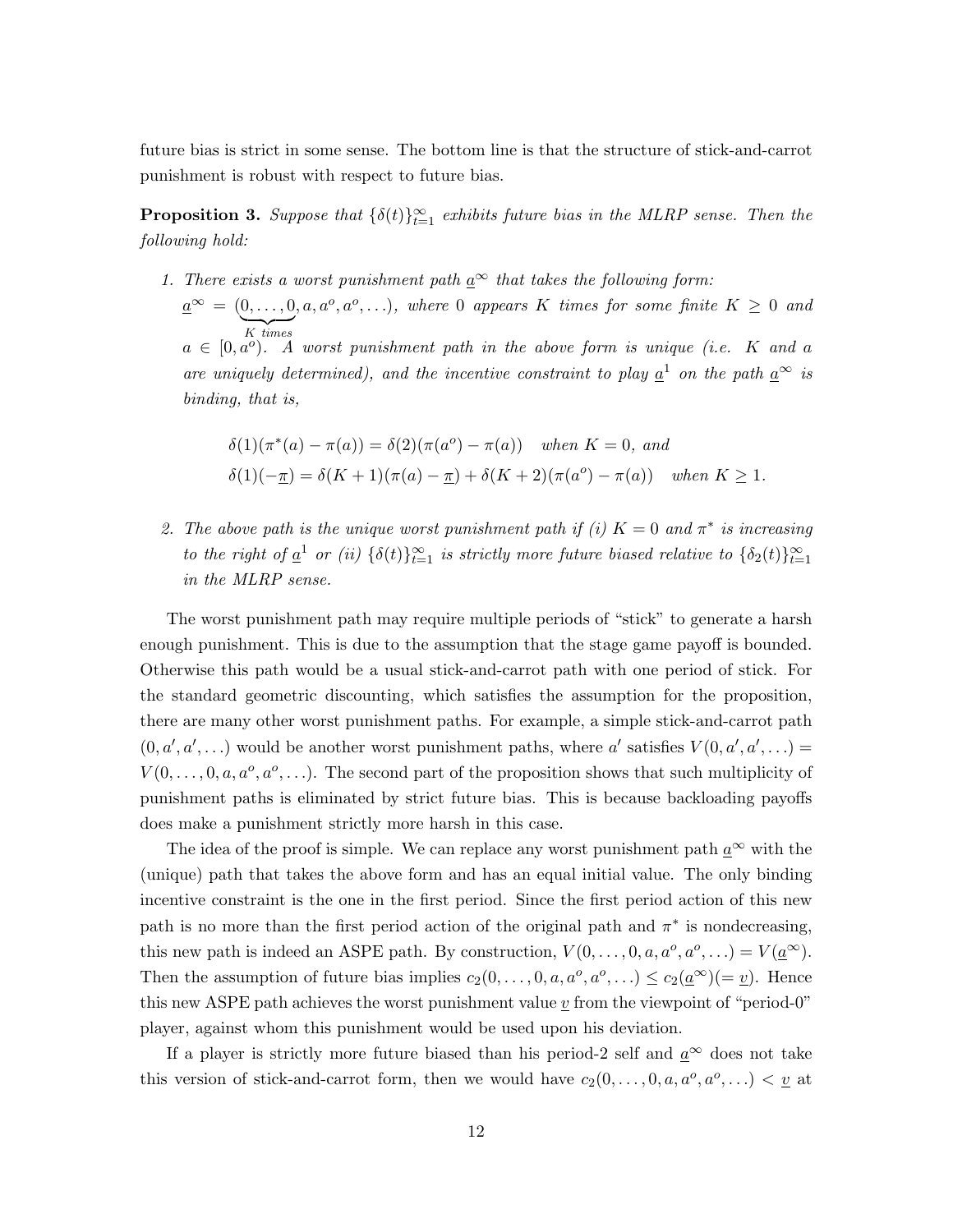the end of the above argument, which is a contradiction. Hence the worst punishment path must take this particular form in this case and clearly there exists the unique such path to generate  $v$ .

The assumption of strict future bias in the MLRP sense is not weak. But suppose that  $K = 0$  and the worst punishment payoff can be achieved by a standard stick-and-carrot path (this is the case, for example, if the capacity constraint is large enough in the Cournot game). Then what we would need for the uniqueness result is just that  $\frac{\delta(t_2)}{\delta(1)} > \frac{\delta_2(t_2)}{\delta_2(1)}$  for all  $t_2 > 1$  (i.e.  $t_1 = 1$  is enough). For example this condition is satisfied for  $\beta-\delta$  discounting with  $\beta > 1$ , although  $\{\delta(t)\}_{t=1}^{\infty}$  is not strictly more future biased relative to  $\{\delta_2(t)\}_{t=1}^{\infty}$  in this case.

Once we characterize the structure of worst punishment paths, we can derive the set of equilibrium payoffs. For the case of future bias, the worst equilibrium path coincides with the worst punishment path characterized above. This is because the same argument as above implies that the worst equilibrium path can take exactly the same form as the worst punishment path, thus the worst equilibrium payoff is given by  $V(a^{\infty})$ . This is a trivial fact with geometric discounting, but does not hold in general with general discounting. The following proposition also proves the convexity of the equilibrium payoff set.

**Proposition 4.** Suppose that  $\{\delta(t)\}_{t=1}^{\infty}$  exhibits future bias in the MLRP sense. Let  $\underline{a}^{\infty}$ be the worst punishment path in the form described in Proposition 3. Then the set of equilibrium payoffs is given by the closed interval  $[\underline{v}_1, \overline{v}]$ , where  $\underline{v}_1 = V(\underline{a}^{\infty})$ .

We can show that any payoff between  $v_1$  and  $\overline{v}$  can be supported by a similar, but more generous stick and carrot (with  $K' \leq K$ ). We do not use a public randomization device to convexify the equilibrium payoff set.

Based on Proposition 3, we can compute the value of the worst punishment payoff for  $\{\beta_t\}_t$ -weighted discounting that is future biased in the MLRP sense and more future biased than the geometric discounting. For this class of discounting, which includes the geometric discounting as a special case, we can also show that the worst punishment payoff in the limit (as  $\delta \rightarrow 1$ ) is strictly smaller than the stage game minmax payoff 0 if and only if the discounting is not geometric.

**Proposition 5.** Suppose that the time preference is given by  $\{\beta_t\}_t$ -weighted discounting. If  $\{\beta_t\}_t$ -weighted discounting exhibits future bias and is more future biased than the geometric discounting with the same  $\delta$  both in the MLRP sense, then the following hold:

- 1.  $\beta_t$  is nondecreasing with respect to t and converging to  $\lim_{t\to\infty} \beta_t < \infty$ .
- 2. Let  $\underline{a}^{\infty} = (0, \ldots, 0)$  $K$  times  $K$  times<br>Proposition 3, where  $K \geq 0$  and  $a \in [0, a^o)$ . The worst punishment payoff  $\underline{v}$  is given  $(a, a^o, a^o, ...)$  be the worst punishment path in the form described in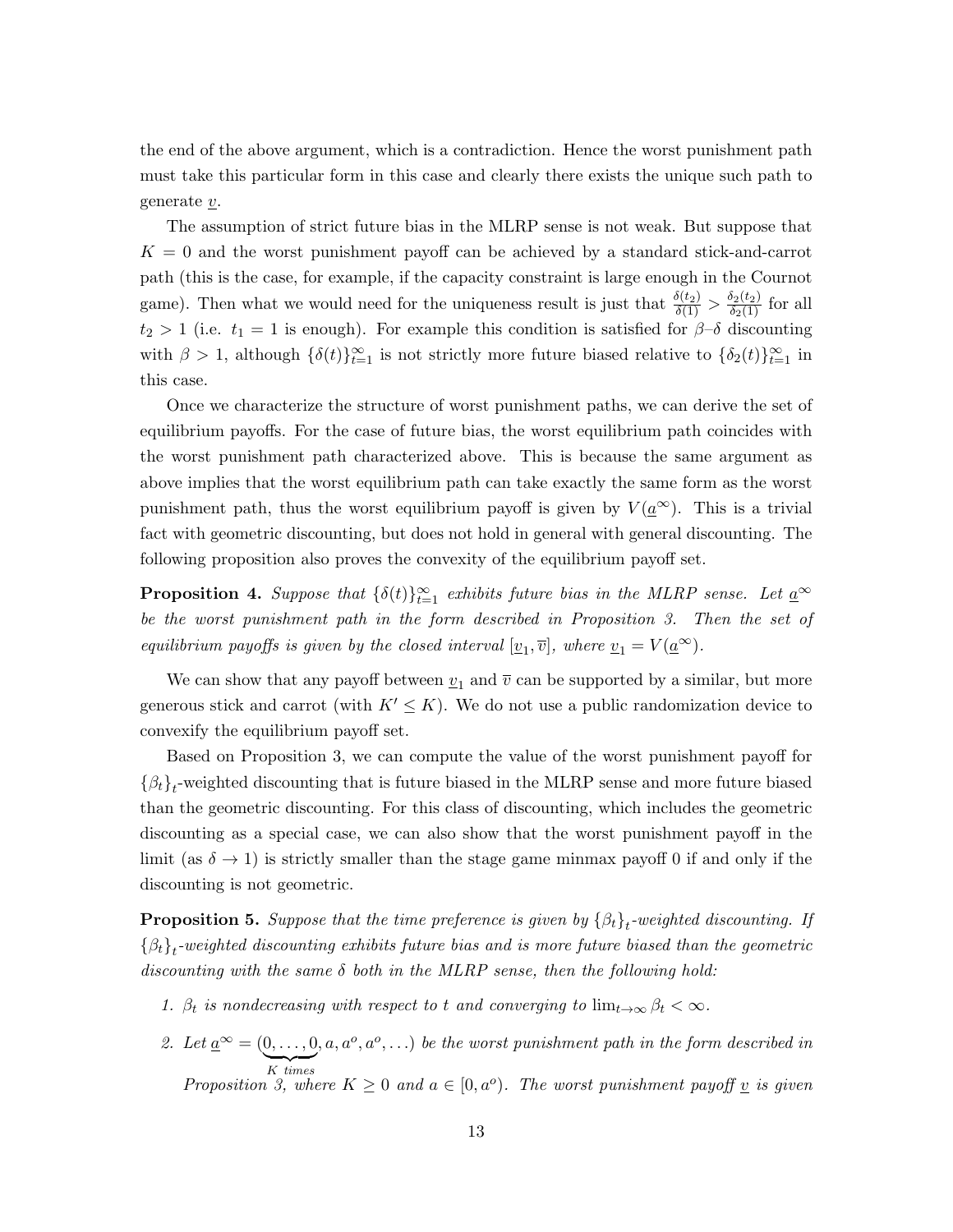by the following value:

$$
\pi(a^o) - \frac{\pi^*(a) - \pi(a)}{\sum_{t=1}^{\infty} \beta_t \delta^t}
$$

when  $K = 0$ , and

$$
\frac{\delta}{(1-\delta)(\sum_{t=1}^{\infty}\beta_t\delta^t)}\left\{\sum_{t=0}^{K-1}\left[\left(\beta_{t+1}-\beta_t\right)\delta^t\right]\underline{\pi}+\left(\beta_{K+1}-\beta_K\right)\delta^K\pi(a) + \sum_{t=K+1}^{\infty}\left[\left(\beta_{t+1}-\beta_t\right)\delta^t\right]\pi(a^o)\right\}
$$

when  $K \geq 1$ . K is nondecreasing as  $\delta$  increases and goes to  $\infty$  as  $\delta \to 1$ .

3. As  $\delta \to 1$ ,  $\underline{v}$  and  $\underline{v}_1$  converge to the same limit

$$
\frac{\lim_{t} \beta_{t} - 1}{\lim_{t} \beta_{t}} \pi,
$$

which is strictly smaller than the symmetric minmax payoff 0 if and only if the  $\{\beta_t\}_t$ weighted discounting is not the geometric discounting.

A few remarks are in order. First, the third result follows from the fact that  $\lim_{t} \beta_t > 1$ if and only if the discounting is not geometric. To see this, note that the two MLRP assumptions imply  $\frac{\beta_t}{\beta_{t-1}} \geq \frac{\beta_{t+1}}{\beta_t}$  $\frac{t+1}{\beta_t}$  and  $\beta_t \geq 1$  for all  $t = 1, 2, \dots$  respectively. This implies that  $\beta_t$  must be nondecreasing with diminishing increasing rates. Hence  $\lim_{t} \beta_t = 1$  if and only if  $\beta_t = 1$  for all  $t \ge 1$  (remember that  $\beta_0 = 1$ ) if and only if the discounting is the geometric discounting (because  $\beta_t$  is bounded above). Otherwise  $\lim_{t} \beta_t > 1$ . Second, more importantly, an actual impact of bias on the equilibrium payoff can be huge. Note that all these results are stated in terms of normalized payoffs. In terms of total payoffs, both the worst punishment payoff and the worst equilibrium payoff diverge to negative infinity as  $\delta$ goes to 1 whenever the discounting is not geometric in this class.

We should be careful about how to interpret large  $\delta$  here. There are usually two ways to interpret this parameter. One interpretation is that players are more patient. The other interpretation is that players are playing the game more frequently. The first interpretation is more appropriate here because the bias structure is fixed. One advantage of our framework is that we can also model the second effect formally. In Section 6, we examine the limit equilibrium payoff when the length of periods becomes shorter while keeping the intertemporal bias structure unchanged with respect to actual time.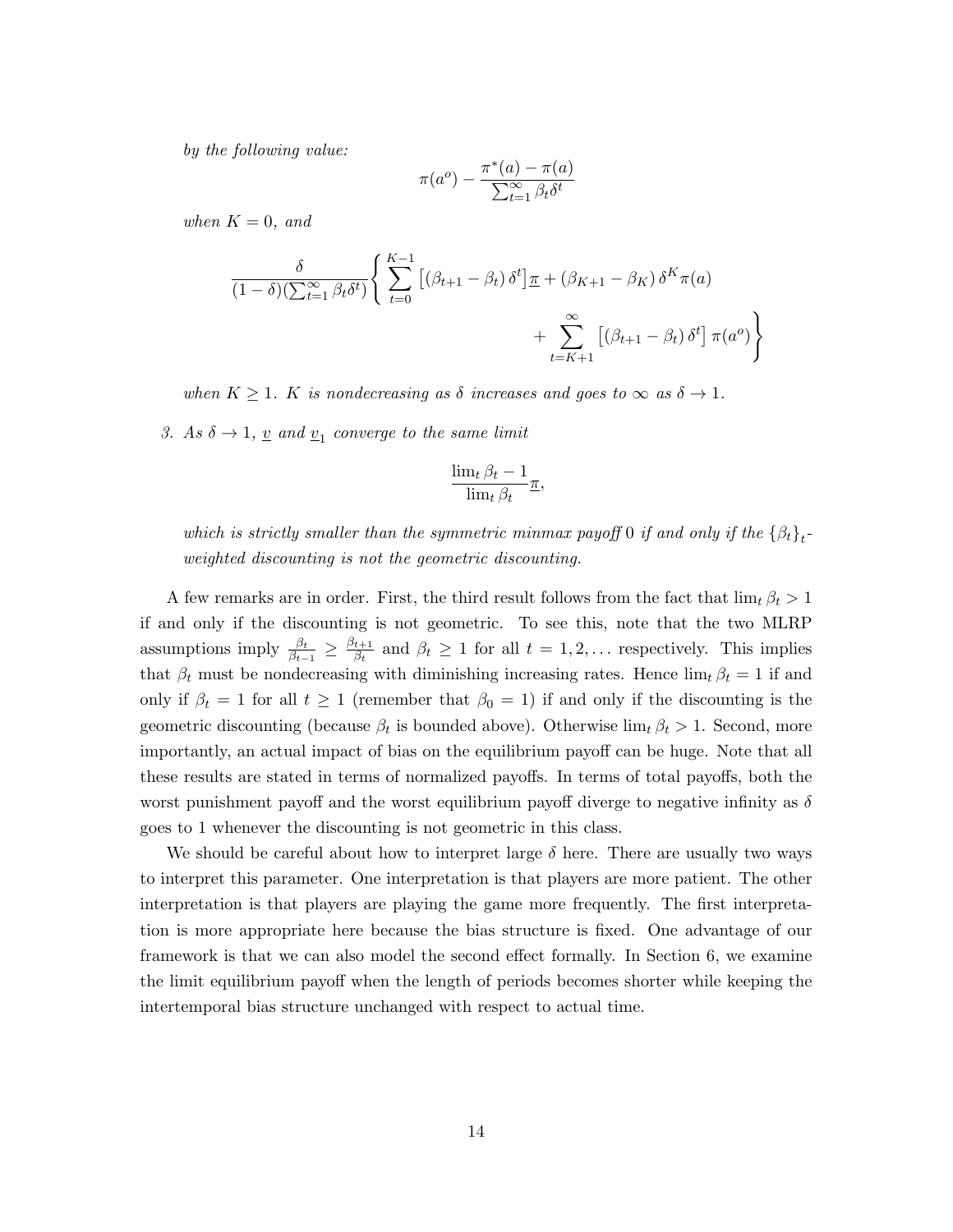# 5 Characterization of Equilibrium: Present Bias

Next we examine the structure of equilibrium paths and the set of equilibrium payoffs for the case of present bias. This is possibly a more interesting case, but more complicated. In this section, we introduce the following additional assumptions on the stage game to facilitate our analysis.

**Assumption 2.**  $\pi$  is strictly concave and  $\pi^*$  is convex.

One implication of this assumption is that the set of  $\alpha$  for which the constant play of  $\alpha$  is an ASPE path is a closed interval  $[\hat{a}, a^o]$ , where  $\hat{a}$  is the unique action below  $a^{NE}$  such that the incentive constraint is binding, i.e.  $\delta(1) (\pi^*(\hat{a}) - \pi(\hat{a})) = (1 - \delta(1)) (\pi(\hat{a}) - \underline{v})$ . This follows from Assumption 2 because  $\pi(a) - \delta(1)\pi^*(a)$  is strictly concave.

We first focus on an interesting, but restricted class of equilibrium. Then we move on to a fully general case.

#### 5.1 Forgiving Punishment and Forgiving Equilibrium

It makes sense to punish a deviator as soon as possible in order to make the punishment as effective as possible. The stick-and-carrot strategy takes this idea to the extreme: it punishes a deviator as much as possible immediately after his deviation, then forgives him afterward, i.e. goes back to the original cooperative path. In another word, any necessary punishment is as front loaded as possible.

We consider a particular class of punishment scheme: *forgiving punishment*, which is based on this idea, but more general than a simple stick-and-carrot scheme. It imposes the harshest punishment in the first period and then imposes less and less severe punishments over time. So a deviator is gradually forgiven along a forgiving punishment path. Formally, let  $A_f^{\infty} = \{a^{\infty} \in A^{\infty} : a^1 \le a^2 \le \cdots \}$  be the set of paths where payoffs are nondecreasing over time. We say that a path is forgiving if it belongs to this set. In this subsection, we restrict attention to strongly symmetric equilibria that prescribe a path in  $A_f^{\infty}$  after every history. We call such equilibria *forgiving equilibria*. With geometric discounting, it is without loss of generality to focus on forgiving equilibria: every equilibrium payoff can be generated by a forgiving equilibrium. Let  $A_f^{ASPE}$  be the set of all forgiving equilibrium paths.

It is easy to show as in Proposition 1 that the best forgiving equilibrium path is given by a constant path, which is denoted by  $(a_f^o, a_f^o, \ldots)$ . We define the worst forgiving punishment payoff by  $\underline{v}_f = \inf_{a^{\infty} \in A_f^{ASPE}} c_2(a^{\infty})$ . Since  $(a^{NE}, a^{NE}, \ldots) \in A_f^{ASPE}$ ,  $A_f^{ASPE}$  is nonempty. Since  $A_f^{\infty}$  is compact, we can show the existence of a forgiving equilibrium path that achieves  $\underline{v}_f$  as usual. We denote a worst forgiving punishment path by  $\underline{a}_f^{\infty}$ .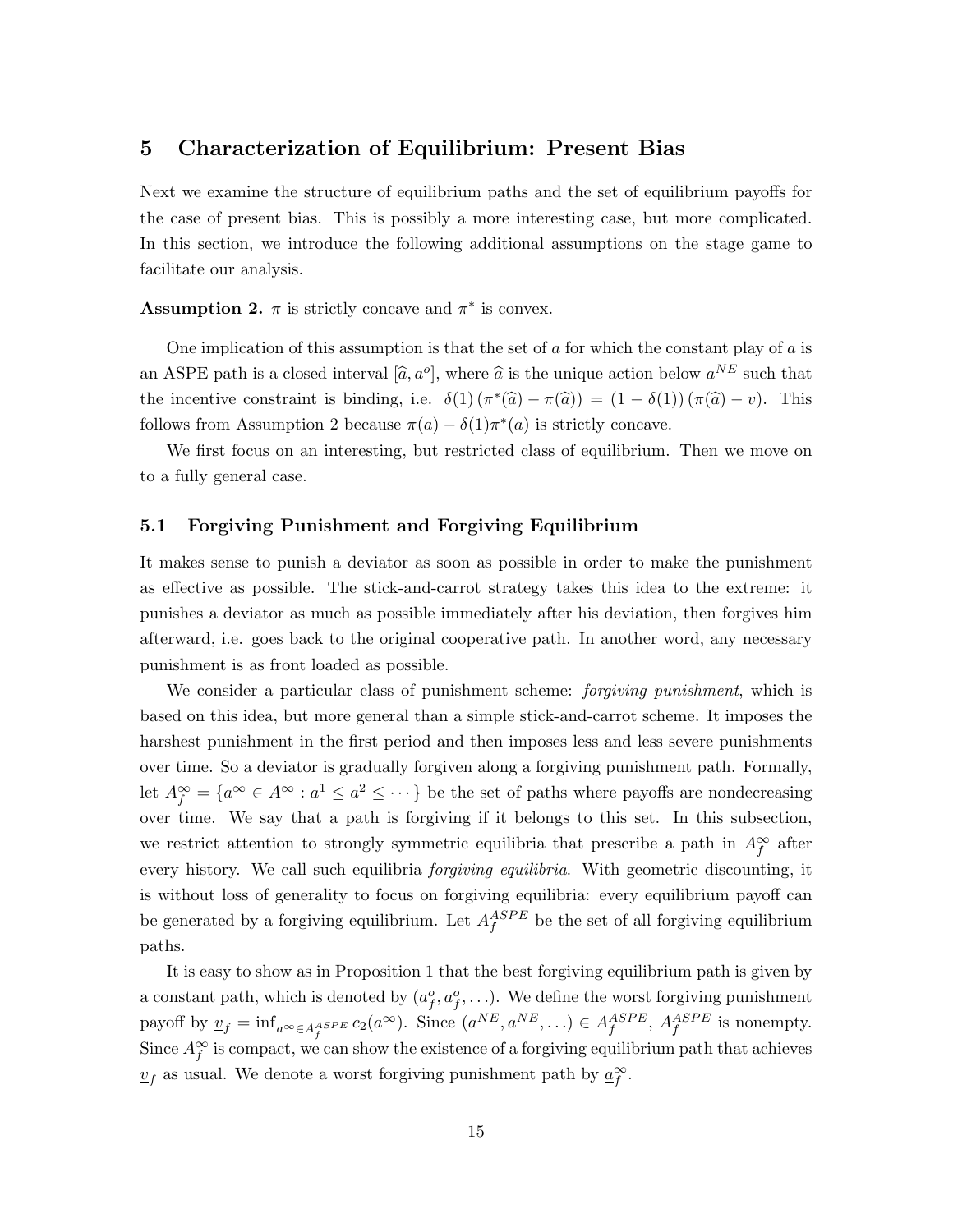The following proposition characterizes the worst forgiving punishment path when the time preference exhibits (strict) present bias in the FOSD sense.

**Proposition 6.** Suppose that  $\{\delta_2(t)\}_{t=1}^{\infty}$  is more present biased relative to  $\{\delta_3(t)\}_{t=1}^{\infty}$  in the FOSD sense.<sup>10</sup> Then the following holds:

- 1. There exists a worst forgiving punishment path that takes the following simple stickand-carrot form:  $\underline{a}_{f}^{\infty} = (a^{s}, a^{c}, a^{c}, ...)$  where  $a^{s} < a^{c}$ . Moreover,  $a^{s}$  is never the worst action 0 if  $\delta(1) > \delta_2(1)$  and  $\pi^{*'}(0)$  is small enough.
- 2. The above path is the unique worst forgiving punishment path if  $\{\delta_2(t)\}_{t=1}^{\infty}$  is strictly more present biased relative to  $\{\delta_3(t)\}_{t=1}^{\infty}$  in the FOSD sense.

Take any forgiving punishment path  $a^{\infty}$ . Then we can find some  $a'$  to satisfy  $V(a^{\infty}) =$  $V(a^1, a', a', \ldots)$  and easily verify that  $(a^1, a', a', \ldots)$  is another ASPE path. The present bias implies that  $(a^1, a', a', \ldots)$  is at least as a harsh punishment as  $a^{\infty}$  (i.e.  $c_2(a^1, a', a', \ldots) \le$  $c_2(a^{\infty})$ ). Thus it is without loss of generality to focus on punishments of the form  $(a^s, a^c, a^c, \ldots)$ for forgiving equilibria. This observation is valid with geometric discounting and not new.

However the way in which  $(a^s, a^c)$  is determined is very different from the standard case. With geometric discounting, the incentive constraint can be relaxed by making stick worse and carrot better while keeping the discounted average payoff constant, since  $\pi^*(a^s)$ decreases as  $a^s$  decreases. Hence the gap between stick and carrot is maximized, and therefore either 0 is used as stick or  $a^o$  is used as a carrot. With present bias, we also see the opposite force at work, which tends to reduce the gap between stick and carrot. If we increase  $a^s$  and decrease  $a^c$  in such a way that  $V(a^s, a^c, a^c, \ldots)$  does not change, then this path generates a more harsh punishment if it is still an ASPE. Intuitively, due to present bias, we can decrease  $a^c$  by relatively a large amount by increasing  $a^s$  only slightly. From a deviator's viewpoint in one period before,  $a^c$  decreases too much thus  $c_2$  goes down. This effect pushes  $a^s$  up and pushes  $a^c$  down. The incentive cost associated with this perturbation depends on how quickly  $\pi^*(a^s)$  increases as  $a^s$  increases. Thus, as claimed in the latter part of Proposition 6-1, if the slope of  $\pi^*$  is small at 0, then this incentive cost is relatively small hence  $a^s$  must be strictly positive.

To be more explicit, the pair of stick and carrot  $(a^s, a^c)$  that constitutes a worst forgiving

<sup>&</sup>lt;sup>10</sup>This is equivalent to  $\delta_2(1) \geq \delta_{\tau}(1)$  for all  $\tau \geq 3$ .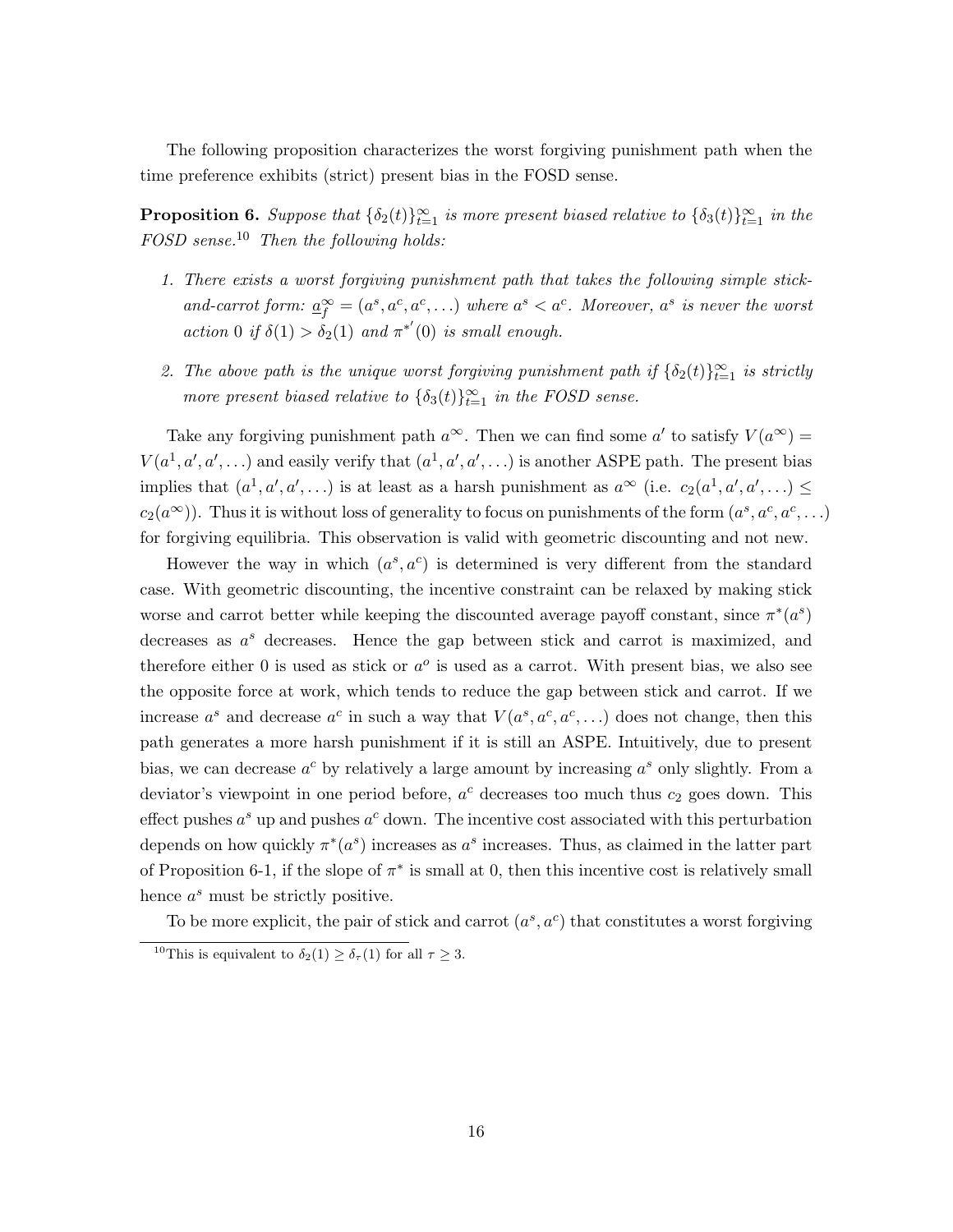punishment path can be obtained by solving the following minimization problem:

$$
\min_{a^s, a^c \in A} \delta_2(1)\pi(a^s) + (1 - \delta_2(1))\pi(a^c)
$$
\ns.t. 
$$
\frac{\delta(1)}{1 - \delta(1)} (\pi^*(a^s) - \pi(a^s)) \le \delta_2(1)(\pi(a^c) - \pi(a^s)),
$$
\n
$$
\frac{\delta(1)}{1 - \delta(1)} (\pi^*(a^c) - \pi(a^c)) \le \delta_2(1)(\pi(a^c) - \pi(a^s)).
$$

The first constraint corresponds to the one-shot deviation constraint for  $a^s$  and the second constraint corresponds to the one-shot deviation constraint for  $a^c$ . When  $\delta(1)$  is small, we can drop the second constraint because the obtained solution  $a^s$  and  $a^c$  automatically satisfies  $a^s < a^c < a_f^o$ .

In the following proposition, we show that the worst forgiving equilibrium payoff can also be achieved by a (different) stick and carrot path and that the set of forgiving equilibrium payoffs is convex.

**Proposition 7.** Suppose that  $\{\delta_2(t)\}_{t=1}^{\infty}$  is more present biased relative to  $\{\delta_3(t)\}_{t=1}^{\infty}$  in the FOSD sense. Then the following hold:

- 1. There exists a worst forgiving equilibrium path that takes the following form:  $\underline{a}_{1,f}^{\infty}$  =  $(\hat{a}^s, \hat{a}^c, \hat{a}^c, \ldots)$  where  $\hat{a}^s \leq \hat{a}^c$ . If  $\delta(1) \geq \delta_2(1)$ , then  $\hat{a}^s \leq a^s < a^c \leq \hat{a}^c$  for any worst forgiving punishment path  $\underline{a}_{f}^{\infty}=(a^{s},a^{c},a^{c},\ldots)$  in the stick-and-carrot form.<sup>11</sup>
- 2. The set of forgiving equilibrium payoffs is given by a closed interval  $[\underline{v}_{1,f}, \overline{v}_{1,f}]$ , where  $\underline{v}_{1,f} = V(\underline{a}_{1,f}^{\infty})$  and  $\overline{v}_{1,f} = \pi(a_f^o)$ .
- 3. All the three payoffs  $\underline{v}_f$ ,  $\underline{v}_{1,f}$ ,  $\overline{v}_{1,f}$  and the associated equilibrium paths are completely determined by  $\delta(1)$  and  $\delta_2(1)$  only.  $\underline{v}_f(\delta(1), \delta_2(1))$  decreases as  $\delta(1)$  decreases (while keeping  $\delta_2(1)$  constant) or as  $\delta_2(1)$  increases (while keeping  $\delta(1)$  constant).  $v_{1,f}(\delta(1), \delta_2(1))$  decreases as  $\delta_2(1)$  increases.  $\overline{v}_{1,f}(\delta(1), \delta_2(1))$  increases up to  $\overline{\pi}$  as  $\delta(1)$  decreases or as  $\delta_2(1)$  increases.

Propositions 7-3 implies that it is without loss of generality to use the standard  $\beta$ –  $\delta$  discounting provided that the above assumption of present bias is satisfied. In another word, we cannot identify  $\beta_t, t \geq 2$  from equilibrium behavior as long as we focus on forgiving equilibria (even if we can learn what the players would have played off the equilibrium path). For  $\beta-\delta$  discounting,  $\delta(1) = \frac{1-\delta}{1-\delta+\beta\delta}$  and  $\delta_2(1) = 1-\delta$ . So, for any pair of  $(\delta(1), \delta_2(1)) \in$  $(0, 1)^2$ , we can find appropriate  $\beta > 0$  and  $\delta \in (0, 1)$  to generate them, namely  $\beta =$  $rac{1-\delta(1)}{\delta(1)}$  $\frac{\delta_2(1)}{1-\delta_2(1)}$  and  $\delta = 1 - \delta_2(1)$ . In particular, we have  $\beta \leq 1$  when  $\delta(1) \geq \delta_2(1)$ .

<sup>&</sup>lt;sup>11</sup>If  $\delta(1) \leq \delta_2(1)$ , then  $\hat{a}^s \geq a^s$  and  $\hat{a}^c \leq a^c$ .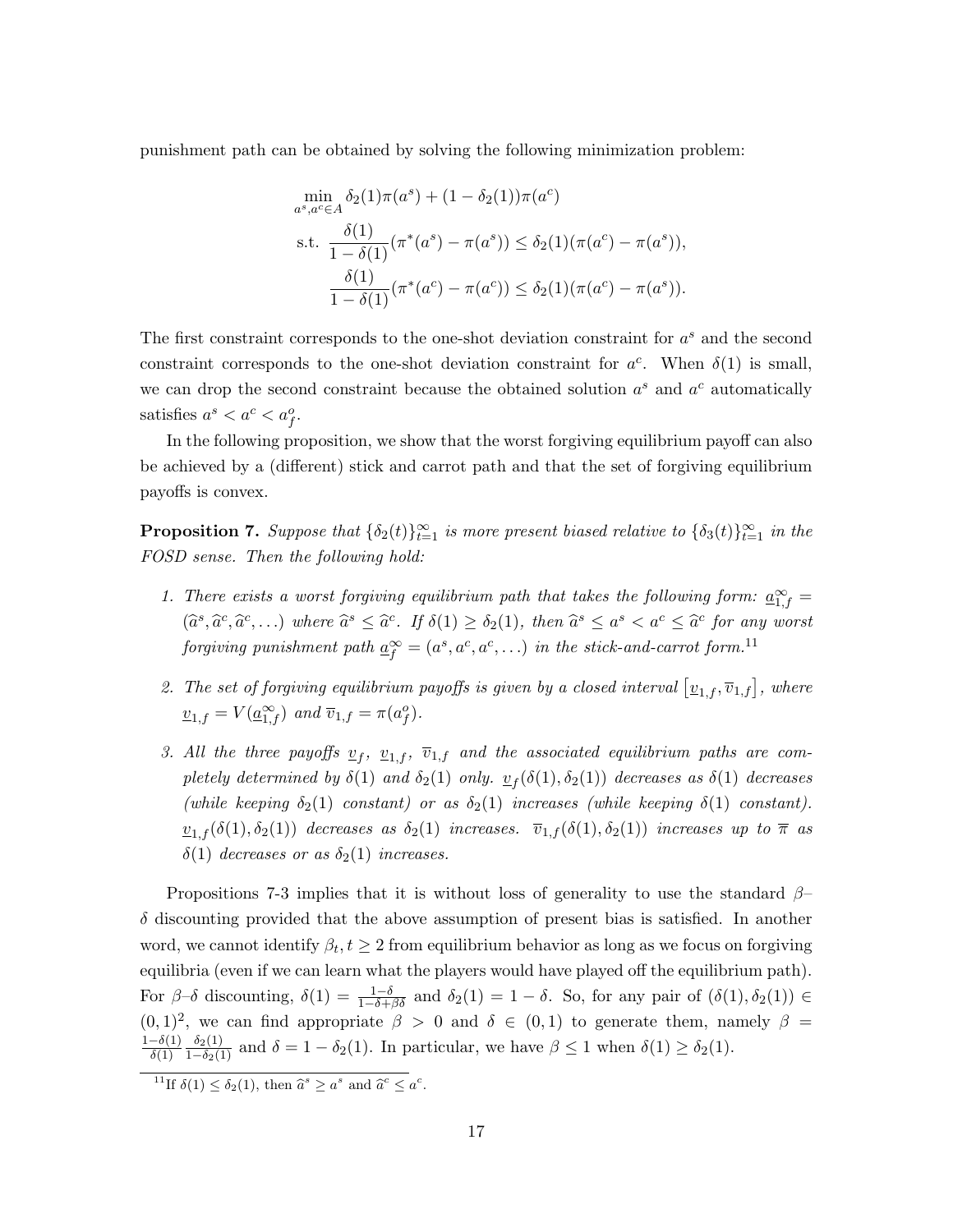Proposition 1 of Chade, Prokopovych and Smith [3] shows that the set of equilibrium payoffs expands weakly as  $\beta$  increases and  $\delta$  decreases while  $\delta(1)$  is fixed. Our result is consistent with this proposition as such change of parameters induces  $\delta_2(1)$  to increase. Chade, Prokopovych and Smith [3] also shows that the set of equilibrium payoffs is nonmonotonic in either  $\beta$  or  $\delta$ . Our result is consistent with this non-monotonicity result as well. As  $\beta$ increases,  $\delta(1)$  becomes smaller while  $\delta_2(1)$  is unaffected, and the effect of  $\delta(1)$  on  $\underline{v}_{1,f}$  is ambiguous. As  $\delta$  increases,  $\delta(1)$  and  $\delta_2(1)$  both decrease. Again their effects on  $\underline{v}_{1,f}$  and  $\overline{v}_{1,f}$  are ambiguous.

As before, we can characterize the worst forgiving punishment payoff given  $\{\beta_t\}_t$ weighted discounting when  $\delta$  approaches 1.

Let  $a^{s*}$  be a solution of the following minimization problem:

$$
\min_{a\in A}\pi(a)+C(\{\beta_t\}_t)(\pi^*(a)-\pi(a)),
$$

where  $C({\beta_t}_t) = \frac{1 - \frac{\beta_1}{\sum_{t=1}^{\infty} \beta_t}}{\beta_1}$  $\frac{dS}{dt}$  Define  $a^{c*}$  by the following equation:

$$
\pi(a^{c*}) = \pi(a^{s*}) + \frac{1}{\beta_1} (\pi^*(a^{s*}) - \pi(a^{s*})).
$$
\n(1)

**Proposition 8.** Suppose that the time preference is given by  $\{\beta_t\}_t$ -weighted discounting that exhibits present bias in the MLRP sense and is not the geometric discounting. Then the following hold:

- 1.  $a^{s*}$  and  $a^{c*}$  are uniquely determined, and  $\pi(a^{s*}) + C({{\beta_t}_t}_t) (\pi^*(a^{s*}) \pi(a^{s*})) > 0$  and  $\pi(a^{c*}) > 0.$
- 2. The worst forgiving punishment path that is obtained in Proposition 6 converges to  $(a^{s*}, a^{c*}, a^{c*}, \ldots)$  as  $\delta \to 1$ .
- 3.  $\underline{v}_f$  converges to  $\pi(a^{s*}) + C(\{\beta_t\}_t) (\pi^*(a^{s*}) \pi(a^{s*}))$  as  $\delta \to 1$ . If  $\sum_{t=1}^{\infty} \beta_t = \infty$ , then the limit coincides with  $\pi(a^{c*})$ .

When  $\delta$  is large,  $\delta(1)$  is small. Hence we only need to consider the one-shot deviation constraint for  $a^s$ , which can be written as  $\pi(a^c) \geq \pi(a^s) + \frac{1}{\beta_1 \delta} (\pi^*(a^s) - \pi(a^s))$ . This constraint must be binding. Hence we can use this to eliminate  $a^c$  from the objective function. As  $\delta \to 1$ , the objective function to be minimized (to find  $a^s$ ) converges to the objective function for the minimization problem for  $a^{s*}$ . Then the limit of the solutions for the minimization problems as  $\delta \to 1$  converges to the solution of the limit minimization problem, which is  $a^{s*}$ .  $a^{c*}$  is obtained by computing the limit of the binding constraint (1).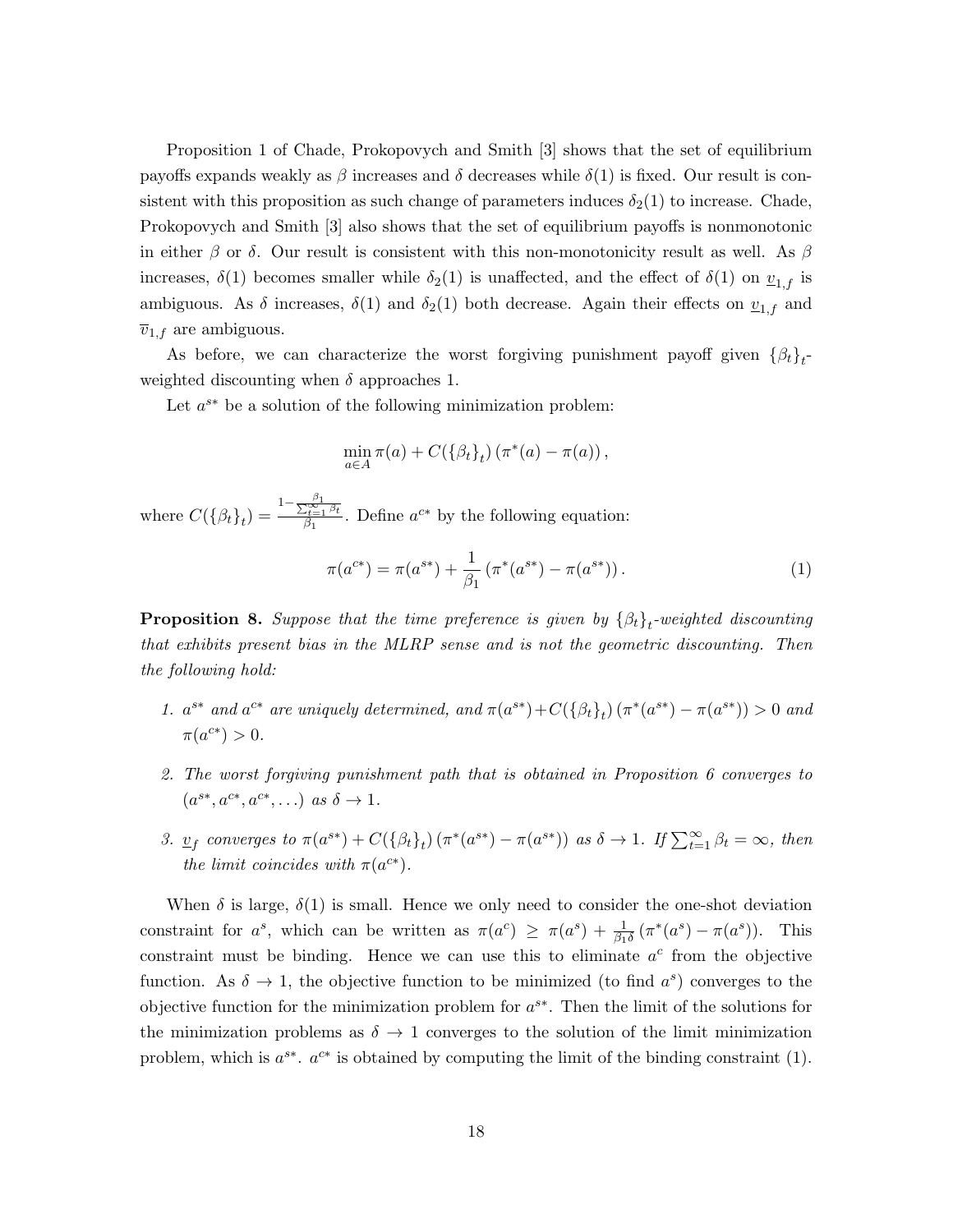Proposition 8 implies the the worst punishment payoff for the class of forgiving equilibria is strictly positive (hence above the the minmax payoff 0) for any present-biased discounting that is not geometric discounting. The  $\{\beta_t\}_t$ -weighted discounting is present biased if and only if  $\frac{\beta_t}{\beta_{t-1}} \leq \frac{\beta_{t+1}}{\beta_t}$  $\frac{t+1}{\beta_t}$  for all t. It coincides with geometric discounting (with discount factor  $\beta\delta$ ) if and only if  $\frac{\beta_{t+1}}{\beta_t}$  is some constant  $\beta \in (0,1]$ , since  $\{\beta_t\}$  must be bounded above by assumption. Then  $\{\beta_t\}_t$ -weighted discounting is not geometric discounting if and only if one of the above inequalities hold strictly. In this case, it can be shown that  $C({\beta_t}_t) > 1$ , which implies that  $\underline{v}_f > 0$  even as  $\delta$  goes to 1.<sup>12</sup>

This does not mean that the true worst punishment payoff is strictly positive because  $\underline{v}$  is in general smaller than  $\underline{v}_f$  as we will see. However we will show that  $\underline{v} = \underline{v}_f > 0$  holds for  $\beta-\delta$  discounting with  $\beta \in (0,1)$ , which is present biased.

#### 5.2 General Case

Next we characterize the set of ASPE without any restriction. A question of interest is whether restricting attention to forgiving punishments is without loss of generality (i.e.  $v_f = v$  or not. The following proposition partially characterizes the structure of the worst punishment path with present bias and shows that a forgiving punishment path is never a worst punishment path.

**Proposition 9.** Suppose that  $\{\delta(t)\}_{t=1}^{\infty}$  exhibits present bias in the FOSD sense and that  $\delta_t(1)$  is decreasing in t. Suppose also that  $\delta(1)$  is small enough. Let  $a^{\infty}$  be any worst punishment path. If  $\underline{a}^{t,\infty}$  is a forgiving path for some t, then  $\underline{a}^{t,\infty}$  must be the worst constant ASPE path  $(\widehat{a}, \widehat{a}, \ldots)$  and t must be at least 3.

The assumption about  $\{\delta(t)\}_{t=1}^{\infty}$  is weaker than assuming that  $\{\delta(t)\}_{t=1}^{\infty}$  exhibits strict present bias in the FOSD sense, since it would imply that  $\delta_t(1)$  is decreasing in t (and more).

This proposition suggests that a worst punishment path may exhibit a cyclical pattern. Later in this subsection, we show an example with present bias where the unique worst punishment path must fluctuate forever generically, although  $\delta_t(1)$  is only weakly decreasing and (strictly) decreasing only for  $t = 1, 2, 3$ .

Next we develop a recursive method to characterize and derive worst punishment paths. For this purpose, we restrict our attention to  $\{\beta_t\}_t$ -weighted discounting where bias disappears after T periods (i.e.  $\beta_T = \beta_{T+k}$  for all  $k = 1, 2, ...$ ). We assume that  $T \geq 2$  and treat the case of  $T = 1$  (i.e.  $\beta-\delta$  discounting) separately in the next subsection. Since we have geometric discounting from period  $T + 1$  on, we have  $c_{T+1} = c_{T+2} = \cdots$  and represent this

<sup>&</sup>lt;sup>12</sup>For non-geometric discounting,  $\beta_1$  must be less than 1. If  $\sum_{t=1}^{\infty} \beta_t = \infty$ , then  $C({\beta_t}_t) = \frac{1}{\beta_1} > 1$ . If  $\sum_{t=1}^{\infty} \beta_t < \infty$ , we can show that  $1 - \frac{\beta_1}{\sum_{t=1}^{\infty} \beta_t} > \beta_1$ , hence  $C(\{\beta_t\}_t) > 1$  still holds.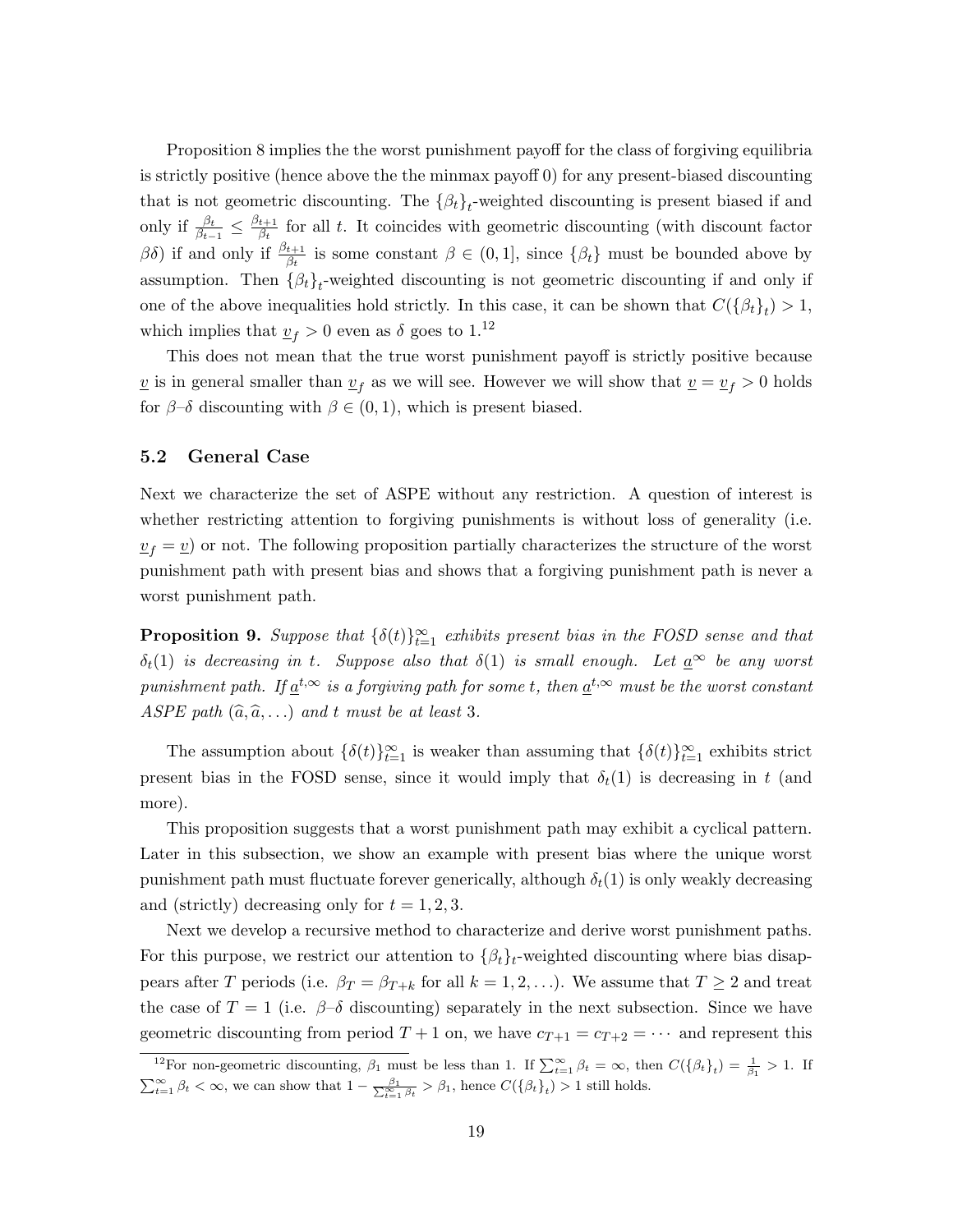common function by c, which is given by  $c(a^{\infty}) = (1 - \delta) [\pi(a^1) + \delta \pi(a^2) + \delta^2 \pi(a^3) + \cdots].$ Thus the time preference has a recursive component at the end, which allows us to apply the recursive formulation in Obara and Park [8].<sup>13</sup> We work with stage game payoffs  $\pi$ instead of actions a. Let  $V^{\dagger} = [\pi, \overline{\pi}]$  be the set of feasible payoffs in the stage game.

The central idea of Obara and Park [8] is to decompose a sequence of stage game payoffs in the future into a nonrecursive part and a recursive part. In this particular case, we decompose them into the stage game payoffs from the 2nd period to the Tth period and the continuation payoff from the  $(T + 1)$ th period that is evaluated by the standard geometric discounting (which we call the *continuation score*). Consider all such combinations of  $T - 1$ payoffs from the 2nd period to the T<sup>th</sup> period and a continuation score from the  $(T+1)$ <sup>th</sup> period that can arise in equilibrium. We can represent it as a correspondence as follows:

$$
W^*(\pi^{1,T-1}) = \{c(a^{T,\infty}) : a^{\infty} \in A^{SSASPE}, \pi(a^{1,T-1}) = \pi^{1,T-1}\},\
$$

where we use  $\pi(a^{t,t+k})$  to denote  $(\pi(a^t), \ldots, \pi(a^{t+k}))$ .

As in Obara and Park  $[8]$ , we consider an operator  $B$  which maps a correspondence  $W: (V^{\dagger})^{T-1} \rightrightarrows V^{\dagger}$  into another correspondence  $W': (V^{\dagger})^{T-1} \rightrightarrows V^{\dagger}$  as follows. Given the correspondence W, define

$$
\underline{w} = \min_{\pi^{1,T-1},v} \delta_2(1)\pi^1 + \dots + \delta_2(T-1)\pi^{T-1} + [1 - \delta_2(1) - \dots - \delta_2(T-1)]v
$$
  
s.t.  $\pi^{1,T-1} \in [\underline{\pi}, \overline{\pi}]^{T-1}, v \in W(\pi^{1,T-1}).$  (2)

This is the harshest punishment according to W. Then the new correspondence  $W'$  is defined by

$$
W'(\pi^{1,T-1}) = \left\{ (1-\delta)\pi + \delta v : \\ \delta(1)\pi^1 + \dots + \delta(T-1)\pi^{T-1} + \delta(T)\pi + [1-\delta(1) - \dots - \delta(T)]v \\ \ge \delta(1)\pi^d(\pi^1) + (1-\delta(1))\underline{w}, \ \underline{\pi} \le \pi \le \overline{\pi}, \ v \in W(\pi^{2,T-1}, \pi) \right\}, \tag{3}
$$

where  $W'(\pi^{1,T-1}) = \emptyset$  if there is no pair  $(\pi, v)$  satisfying all the constraints in (3).  $\pi^d(\pi)$ denotes  $\pi^*(a)$  at a such that  $\pi(a) = \pi$ . W' represents the set of combinations of payoffs from the 1st period to the  $(T - 1)$ th period and a continuation score from the T<sup>th</sup> period that can be supported when we can pick "continuation payoffs" from W. Obara and Park [8] shows that  $W^*$  is the largest fixed point of the operator B and that the graph of  $W^*$ (i.e.  $\{(\pi^{1,T-1},v) : \pi^{1,T-1} \in [\pi,\overline{\pi}]^{T-1}, v \in W^*(\pi^{1,T-1})\}\$ ) is nonempty and compact. It

<sup>13</sup>Obara and Park [8] provides a recursive characterization of equilibrium payoffs for a more general class of time preferences which is eventually recursive.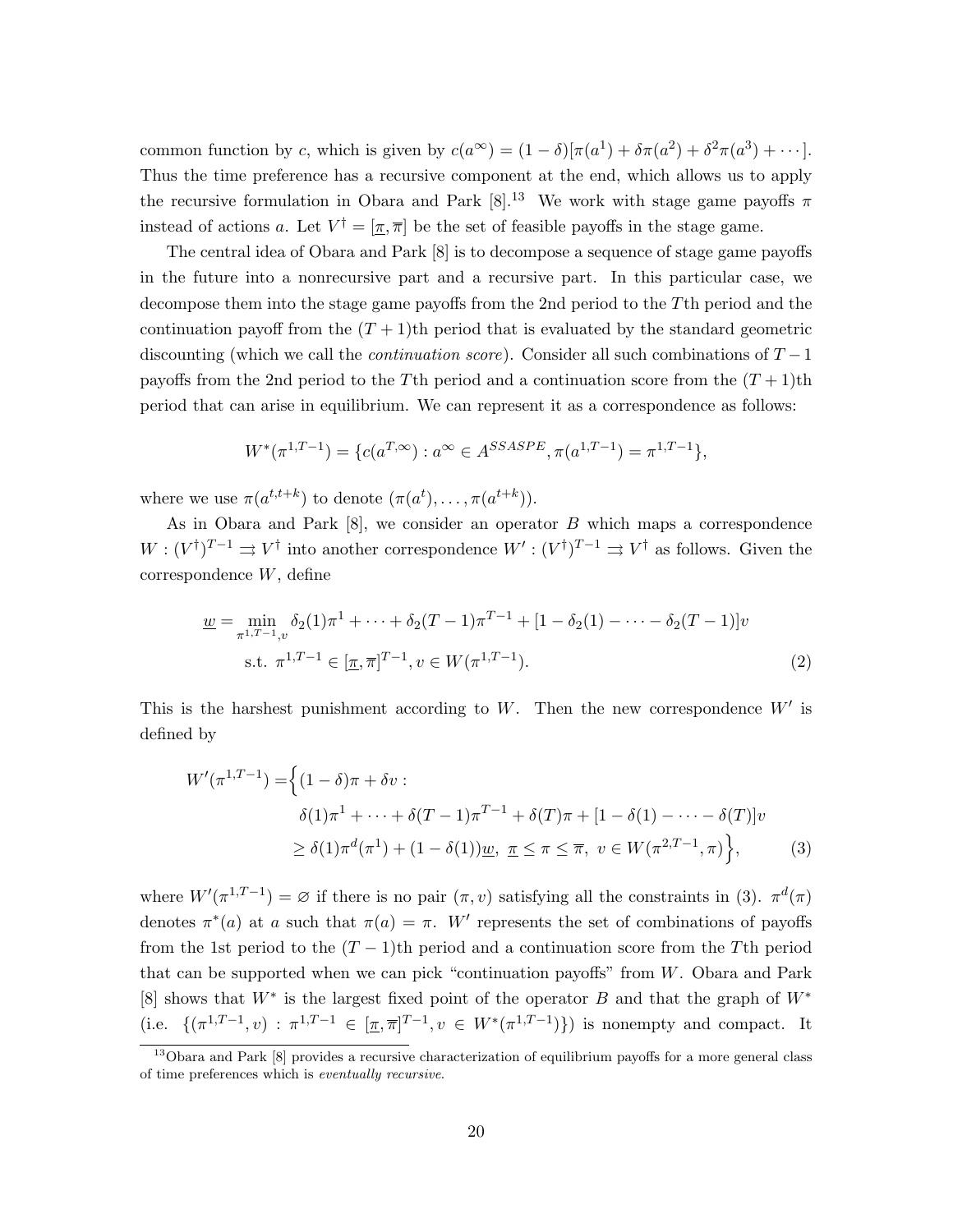is easy to see that  $a^{\infty}$  is an ASPE path if and only if the corresponding payoffs satisfy  $v^{t+T-1} \in W^*(\pi^{t,t+T-2})$  for every  $t = 1, 2, ...,$  where  $v^{t+T-1} = c(a^{t+T-1,\infty})$ . Hence we can characterize all the ASPE paths once  $W^*$  is obtained.

In the next proposition, we show that the operator  $B$  preserves convexity.<sup>14</sup>

**Proposition 10.** Let W be a correspondence from  $(V^{\dagger})^{T-1}$  to  $V^{\dagger}$ . If the graph of W is nonempty and convex, then so is the graph of  $W' = B(W)$ .

Since convexity is preserved under the operator  $B$  and we can start from a convex set  $(V^{\dagger})^T$  to obtain the graph of  $W^*$  in the limit, we have the following result.

Corollary 1. The graph of  $W^*$  is convex.

Corollary 1 has many useful implications. Since the graph of  $W^*$  is convex, using public randomization does not expand the set of equilibrium payoffs. Also, the set  $dom(W^*) :=$  $\{\pi^{1,T-1} \in [\underline{\pi}, \overline{\pi}]^{T-1} : W^*(\pi^{1,T-1}) \neq \emptyset\}$  is convex, and  $W^*$  can be described by two functions  $W^*(\pi^{1,T-1})$  and  $\overline{W}^*(\pi^{1,T-1})$  defined on  $dom(W^*)$  representing the lower and upper boundaries of  $W^*$  respectively, so that  $W^*(\pi^{1,T-1}) = [\underline{W}^*(\pi^{1,T-1}), \overline{W}^*(\pi^{1,T-1})]$  for all  $\pi^{1,T-1} \in dom(W^*)$ . Since the graph of  $W^*$  is convex,  $\underline{W}^*(\pi^{1,T-1})$  is convex and  $\overline{W}^*(\pi^{1,T-1})$ is concave. In fact, the upper boundary  $\overline{W}^*(\pi^{1,T-1})$  is constant at  $\overline{v}$ , because if  $a^{\infty}$  is an ASPE then so is  $(a^{1,t}, a^o, a^o, \ldots)$  for any t. Since  $W^*(\pi^{1,T-1})$  is convex and the graph of  $W^*$  is compact,  $\underline{W}^*(\pi^{1,T-1})$  is continuous in each argument.

For the following main result in this section, we introduce a weak form of present bias to  $\{\beta_t\}_t$ -weighted discounting, namely  $\beta_{T-1} > \beta_T$  and show that the lower boundary must be almost self-generating. This result leads to a simple algorithm to derive a worst punishment path.

**Proposition 11.** Assume  $\{\beta_t\}_t$ -weighted discounting such that  $\beta_{T-1} > \beta_T = \beta_{T+1} = \cdots$ for some  $T \geq 2$ . Then the following properties hold.

- 1. For any  $v = W^*(\pi^{1,T-1})$  for any  $\pi^{1,T-1}$ ,  $(\pi', v')$  that decomposes v (according to (3)) must satisfy either (i)  $v' = \underline{W}^*(\pi^{2,T-1}, \pi')$  or (ii)  $\pi' = \overline{\pi}$ .
- 2. If  $a^{\infty}$  is a worst punishment path, then  $(\pi^{1,T-1}, v^{T})$  solves (2) with respect to  $W^{*}$  and  $v^{t+T-1} = \underline{W}^*(\pi^{t,t+T-2})$  must hold for every  $t = 1, 2, ...$  provided that  $a^t < a^*$  for every t.
- 3. Take any  $(\pi^{1,T-1}, v^T)$  that solves (2) with respect to  $W^*$ . For each  $v^{t+T-1}, t = 1, 2, \ldots$ let  $(\pi^{t+T-1}, v^{t+T})$  be the pair of  $(\pi', v')$  that satisfies  $v^{t+T-1} = (1-\delta)\pi' + \delta v'$  and  $v' \in$

<sup>&</sup>lt;sup>14</sup>Note that  $\pi^d(\pi)$  is convex, since  $\pi(a)$  is concave and  $\pi^*(a)$  is convex&nondecreasing.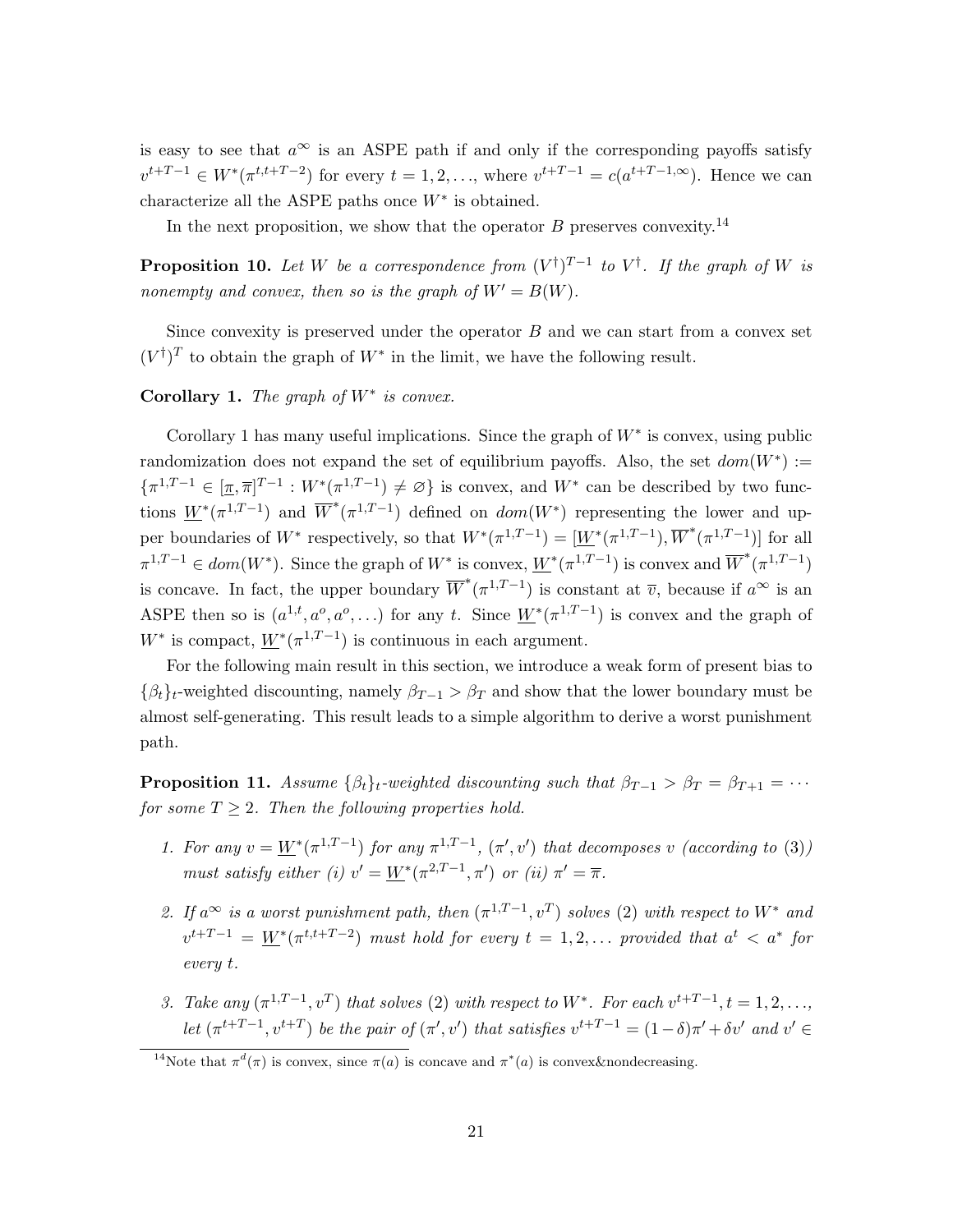$W^*(\pi^{t+1,t+T-2}, \pi')$ , where  $\pi^{t+T-1}$  is the largest among such  $(\pi', v')$ . Then the corresponding path  $a^{\infty}$  is a worst punishment path, where either (i)  $v^{t+T-1} = \underline{W}^*(\pi^{t,t+T-2})$ or (ii)  $\pi^{t+T-2} = \overline{\pi}$  holds for every  $t = 1, 2, \ldots$ 

The first result is the key observation. It says that every point on the lower boundary must be decomposed with respect to the lower boundary or possibly the right edge of W∗ . The reason is that if  $(\pi^{2,T-1}, \pi', v')$  is not on the lower boundary and  $\pi'$  is not  $\overline{\pi}$ , then we can increase  $\pi'$  and decrease  $v'$  to obtain an equilibrium starting with payoffs  $\pi^{1,T-1}$  and a continuation score lower than  $v$ , which is a contradiction.<sup>15</sup> If the most efficient action cannot be supported (i.e.  $a^{\circ} < a^*$ ), then  $\pi' = \overline{\pi}$  cannot hold, hence the lower boundary must be self-generating in this case. The fact that the boundary of  $W^*$  is self-generating would be helpful for us to derive  $W^*$  analytically or numerically.

The second result follows from the first result almost immediately. The initial point to achieve the worst punishment payoff  $\underline{v}$  must be on the lower boundary. Since  $\pi^t$  is never  $\bar{\pi}$  by assumption, we can apply the first result repeatedly to show that all the subsequent points are also on the lower boundary.

Once we obtain the lower boundary  $\underline{W}^*$ , we have a simple algorithm to construct a worst punishment path  $\pi^{\infty}$  as suggested by the last result. First, we solve (2) to obtain an initial point  $(\underline{\pi}^{1,T-1}, v^T)$  where  $v^T = \underline{W}^*(\underline{\pi}^{1,T-1})$ . Next, we decompose  $v^T$  into  $(\underline{\pi}^T, v^{T+1})$ as follows. We take the intersection of  $(1 - \delta)\pi + \delta v = v^T$  and  $v \in W^*(\underline{\pi}^{2,T-1}, \pi)$ , which is a closed interval and nonempty by definition. Then pick  $(\pi, v)$  where  $\pi$  is the largest within this set and define it as  $(\pi^T, v^{T+1})$ . Since the incentive constraint in (3) is satisfied for some  $(\pi, v)$  in this set, it is guaranteed to be satisfied for  $(\pi^T, v^{T+1})$ . Then we can continue to decompose  $v^{T+1}$  and obtain an entire entire path  $\underline{\pi}^{\infty}$  that satisfies  $v^{t+T-1} \in W^*(\pi^{t,t+T-2})$ for all  $t = 1, 2, \ldots$  and all the one-shot deviation constraints. This path is an ASPE path, and clearly a worst punishment path.

Note that the decomposition at each step would be usually simpler than it appears. The above intersection of  $(1 - \delta)\pi + \delta v = v^T$  and  $v \in W^*(\pi^{2,T-1}, \pi)$  is typically a point: it may not be a singleton only if the lower boundary  $\underline{W}^*(\underline{\pi}^{2,T-1}, \pi)$  has a flat part that is parallel to  $(1 - \delta)\pi + \delta v = v^T.$ <sup>16</sup>

To see how this works, we consider the special case where  $T = 2$ . With  $T = 2$ , the considered  $\{\beta_t\}_t$ -weighted discounting can be expressed as  $\beta-\gamma-\delta$  discounting where  $\beta_1 = \beta$ and  $\beta_2 = \beta_3 = \cdots = \beta \gamma$ . If  $\gamma < 1$ , we can apply Proposition 11. With  $T = 2$ ,  $\underline{W}^*(\pi^{1,T-1})$ is a function of a single variable, and thus it is easier to visualize the decomposition of a worst punishment path, as illustrated in Figure 2. It can be shown that the lower boundary

<sup>&</sup>lt;sup>15</sup>Note that  $\pi'$  is not  $\overline{v}$  when  $\pi' \neq \overline{\pi}$  and  $W^*(\pi^{2,T-1}, \pi')$  is not a singleton  $\{\overline{v}\}\$ . If  $(\pi^{2,T-1}, \pi', v')$  is not on the lower boundary, then  $v' > W^*(\pi^{2,T-1}, \pi')$ , hence  $W^*(\pi^{2,T-1}, \pi')$  is not a singleton. Therefore such perturbation is feasible given  $\pi' < \overline{\pi}$ .

<sup>&</sup>lt;sup>16</sup>Uniqueness can be guaranteed when  $T = 2$  and  $\pi^d(\pi)$  is strictly convex on  $dom(W^*)$ .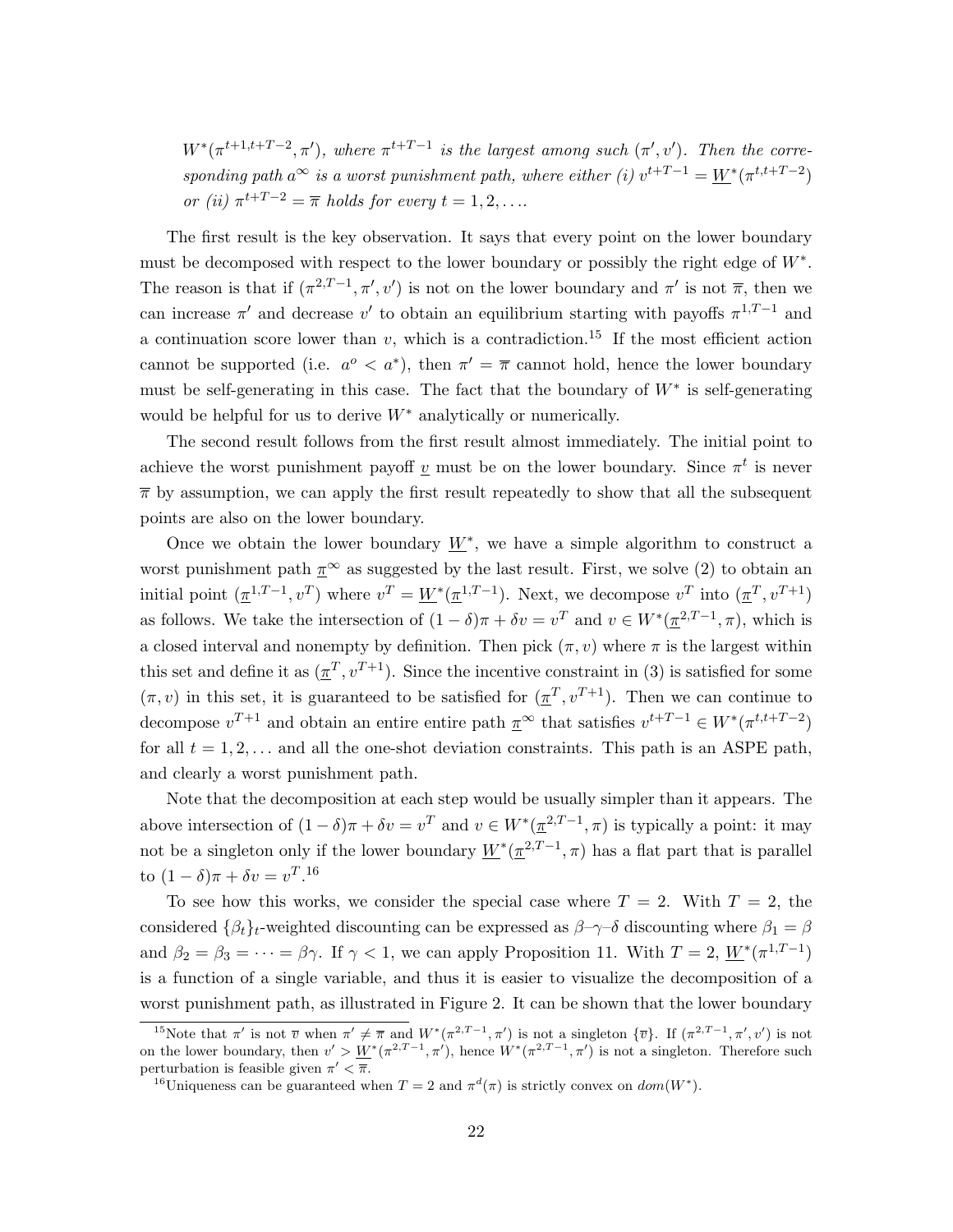

Figure 2: Illustration of the graph of  $W^*(\pi)$ .

is U-shaped with minimum attained at  $\pi(a^{NE}) = \pi^{NE}$ . Let  $(\pi^S, \pi^S)$  be the intersection of the lower boundary  $v = W^*(\pi)$  and the 45-degree line  $v = \pi$ , where  $\pi^S = \pi(\widehat{a})$  corresponds to the payoff at the worst constant equilibrium path.

The initial payoff  $\pi^1$  in the worst punishment path  $\pi^{\infty}$  can be obtained by solving  $\min_{\pi \in [\underline{\pi}', \overline{\pi}']} \delta_2(1)\pi + (1 - \delta_2(1))\underline{W}^*(\pi)$ , and the initial point  $(\underline{\pi}^1, \underline{W}^*(\underline{\pi}^1))$  is depicted as point 1 in Figure 2. The subsequent payoffs  $\pi^2, \pi^3, \ldots$  (depicted as points 2, 3, and so on in Figure 2) cycle around  $\pi^S$ . Starting from a payoff  $\underline{\pi}^1$  lower than  $\pi^S$ , the payoff in the next period becomes higher than  $\pi^S$ , gradually declines below  $\pi^S$ , and then jumps back to a payoff higher than  $\pi^S$ , and this pattern repeats itself indefinitely. (In Figure 2, we have  $\pi^2 > \pi^3 > \pi^4 > \pi^5 > \pi^5$  and  $\pi^6 > \pi^5$ .) Thus the worst punishment path exhibits Edgeworth cycle-type price dynamics endogenously. The continuation path  $\pi^{t,\infty}$ in the worst punishment path is monotone (in particular, a forgiving path) for some  $t$  only when we have  $\underline{\pi}^{\infty} = (\underline{\pi}', \overline{v}, \overline{v}, \ldots)$  or we have  $\underline{\pi}^{t,\infty}$  decreasing initially, hit  $\pi^{S}$  exactly, and stay there forever. The latter case is a degenerate case but is shown to be possible in Proposition 9. The former case can be eliminated if  $\beta < \gamma$  (i.e. the case of present bias in the MRLP sense) and  $\delta$  is close to 1 by Proposition 9.

Finally, observe that this recursive method can be easily applied to the opposite case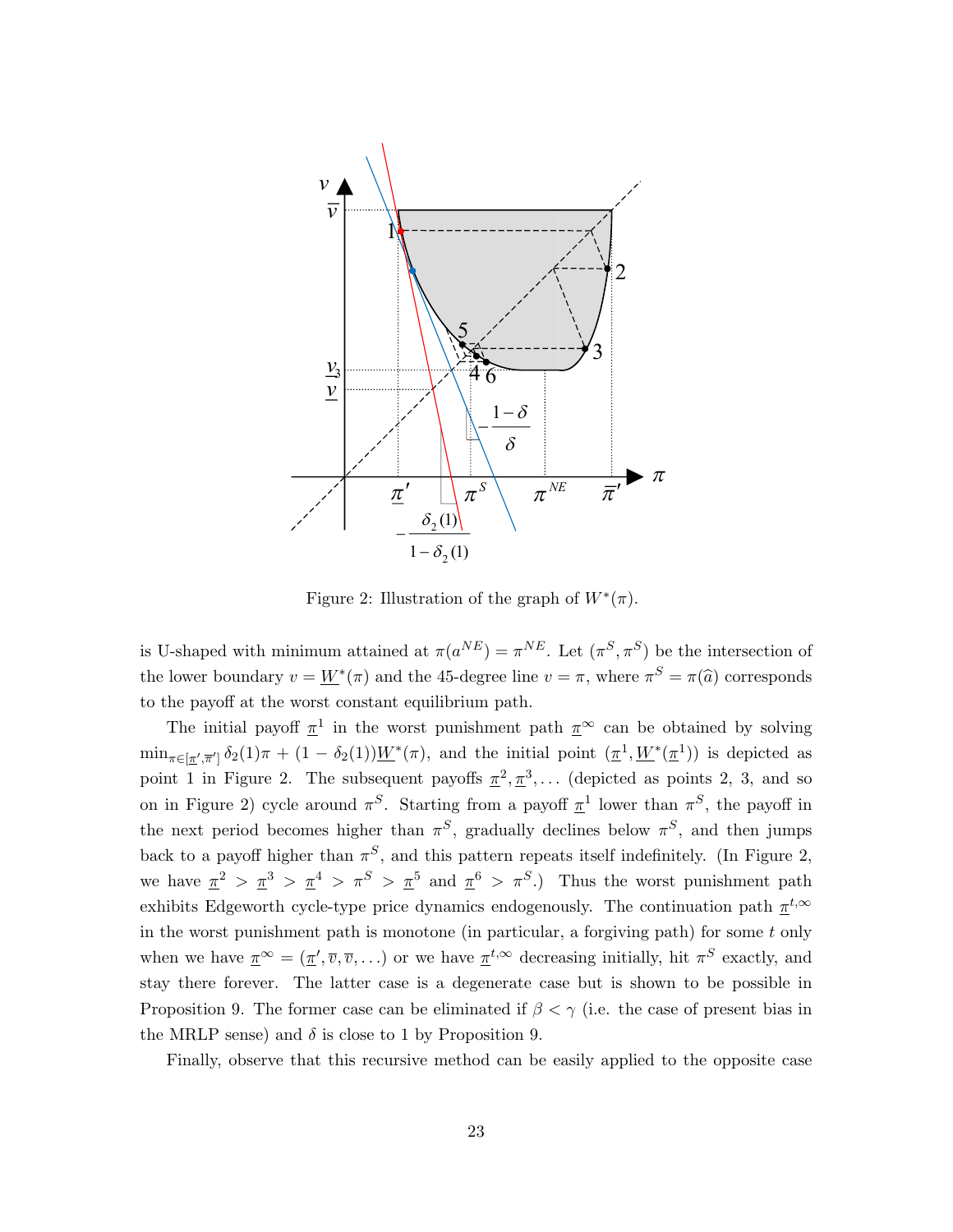with  $\beta_{T-1} < \beta_T = \beta_{T+1} = \cdots$ . Proposition 10 and Corollary 1 still apply to this case. For this case with future bias, the worst punishment path is decomposed with respect to the upper boundary of  $W^*$  or possibly the left edge of  $W^*$ . The upper boundary of  $W^*$  is still a flat line at  $\bar{v}$ , hence this suggests that every worst punishment path must converge to the optimal path  $(a^{\circ}, a^{\circ}, \ldots)$  eventually, which is consistent with our results for the case of future bias.

#### 5.3  $\beta-\delta$  Discounting

Consider quasi-hyperbolic discounting or  $\beta-\delta$  discounting with  $\beta > 0$ . The next proposition shows that, with  $\beta-\delta$  discounting, we can focus on stick-and-carrot paths without loss of generality when finding the worst punishment payoff.

**Proposition 12.** Assume  $\beta-\delta$  discounting where  $\beta>0$  and  $\delta\in(0,1)$ . Then there exists a worst punishment path  $\underline{a}^{\infty}$  of the form  $\underline{a}^{\infty} = (a^s, a^c, a^c, ...)$  where  $a^s < a^c$ .

The idea is similar to that behind forgiving punishments. Since the time preference becomes geometric discounting from the second period on, we can replace the path from the second period with a constant path without affecting the values of  $c_2$  and V. Hence the incentive to play the period-1 action  $a^1$  is preserved while the incentive constraint to play the constant path  $(a^c, a^c, \ldots)$  is satisfied if  $\pi(a^1) \leq \pi(a^c)$ , which is the case in any worst punishment path. Thus the worst punishment payoff is achieved by a stick-and-carrot path. This result implies that, with  $\beta-\delta$  discounting, it is without loss of generality to focus on forgiving punishments (i.e.  $\underline{v} = \underline{v}_f$ ).

When  $\beta > 1$ ,  $\beta-\delta$  discounting exhibits future bias in the MLRP sense (but not strictly). We know that there is a worst punishment path of the form described in Proposition 3 in this case. By Proposition 5, the worst punishment payoff is  $\frac{\beta-1}{\beta} \frac{\pi}{\beta} < 0$  when  $\delta$  is large. Proposition 12 shows that there is also another worst punishment path in the stick-andcarrot form  $(a^s, a^c, a^c, \ldots)$ . In particular, if the worst punishment path obtained from Proposition 3 is not a stick-and-carrot path (which implies  $a^s = 0$ ), then we can construct a worst punishment  $(a^s, a^c, a^c, \ldots)$ , where  $a^s = 0$  and  $a^c < a^o$  by smoothing out the payoffs from the second period.

When  $\beta < 1$ ,  $\beta-\delta$  discounting exhibits present bias in the MLRP sense. Thus our results on forgiving punishments with present bias (Propositions 6–8) are applicable to this case. Proposition 6-1 suggests that the worst punishment path in the stick-and-carrot form may need to use a carrot  $a^c$  smaller than  $a^o$  even when the constraint  $a^s \geq 0$  is not binding. Also, by Proposition 8,  $v(\delta)$  is strictly positive and bounded away from 0 as  $\delta \to 1.17$  From

 $17$ Note that this result holds under any other equilibrium concept that is more restrictive than ASPE, such as SPE.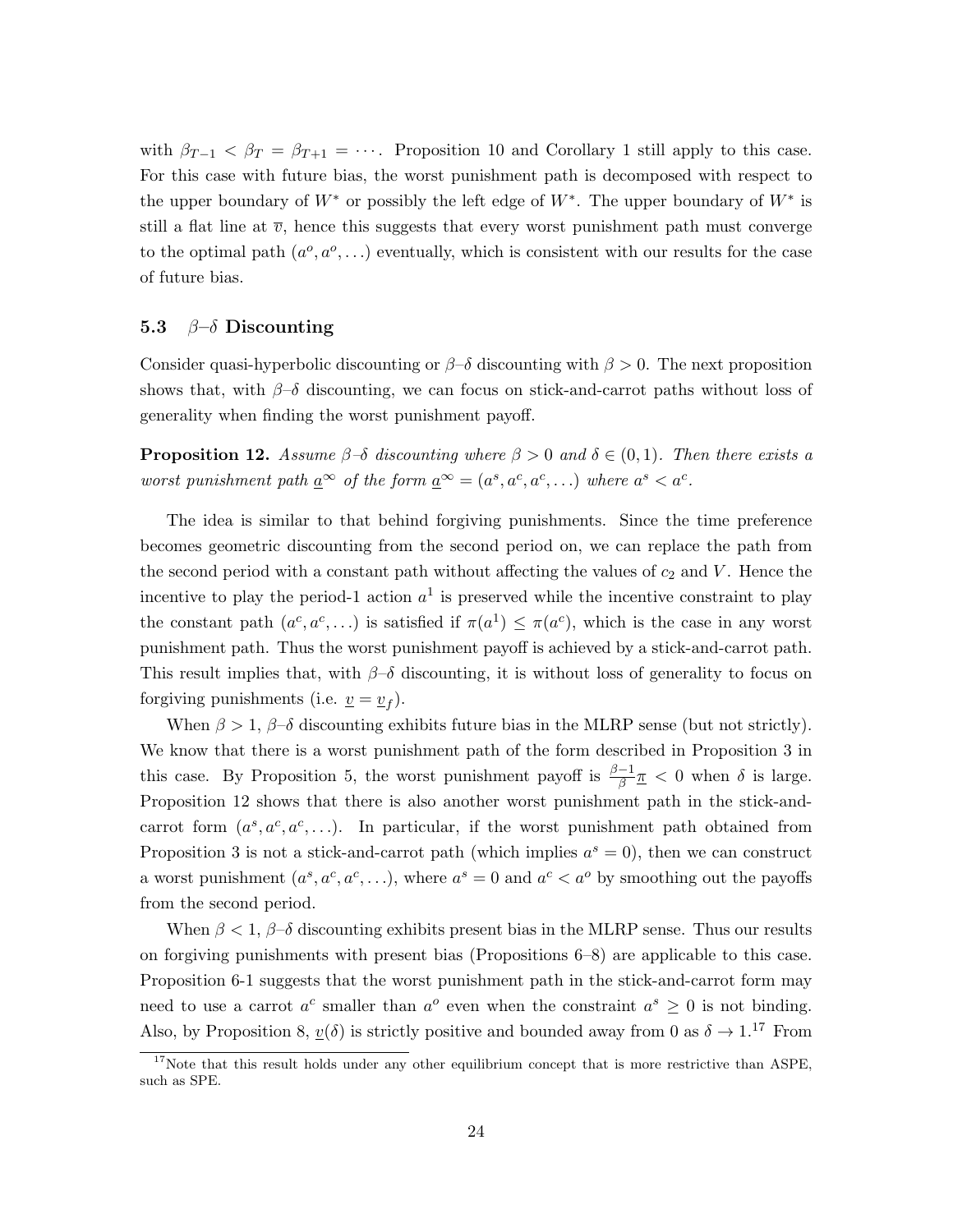Proposition 8, we can also see that  $\lim_{\delta \to 1} \underline{v}(\delta)$  is continuous and decreasing with respect to  $\beta$  and coincides with the minmax payoff 0 if and only if  $\beta = 1$ .

### 6 Characterization of Limit Equilibrium Payoff Sets

Consider the scenario where a repeated game begins at time 0 and the length of periods of the repeated game is given by  $\Delta > 0$ . The stage game in period t is played during the time interval  $[(t-1)\Delta, t\Delta]$  for  $t = 1, 2, \ldots$  We assume that the discount rate at time  $\tau \geq 0$  is given by

$$
\rho(\tau) = r(1 - \eta(\tau))e^{-r(\tau - \int_0^{\tau} \eta(s)ds)},
$$

where  $r > 0$  and  $\eta : \mathbb{R}_+ \to [0, 1)$  is a continuous function. In this way, we can introduce a fixed bias structure through  $\eta$  independent of the length of periods  $\Delta$ . So we can examine the effect of more frequent interactions while keeping the bias structure constant.

We assume that there exists some  $\tilde{T} > 0$  such that  $\eta(\tau)$  is decreasing on  $[0, \tilde{T}]$  and  $\eta(\tau) = 0$  for all  $\tau \geq \tilde{T}$ . If  $\tilde{T} = 0$  (hence  $\eta(t) = 0$  for all t), then this model reduces to the standard exponential discounting. In the following, we assume that  $\eta(0) > 0$ , hence  $\widetilde{T} > 0$ . As shown below, this is a continuous time version of future bias.

The discount factor for period  $t$  is given by

$$
\delta(t) = \int_{(t-1)\Delta}^{t\Delta} \rho(\tau) d\tau
$$
  
=  $e^{-r((t-1)\Delta - \int_0^{(t-1)\Delta} \eta(s) ds)} \left[1 - e^{-r(\Delta - \int_{(t-1)\Delta}^{t\Delta} \eta(s) ds)}\right]$ 

for all  $t = 1, 2, ...$  Since  $\rho(\tau) > 0$  for all  $\tau \geq 0$  and  $\int_0^\infty \rho(\tau) d\tau = 1$ , we have  $\delta(t) > 0$  for all  $t = 1, 2, \dots$  and  $\sum_{t=1}^{\infty} \delta(t) = 1$ . Note that

$$
\frac{\delta(t+1)}{\delta(t)} = e^{-r(\Delta - \int_{(t-1)\Delta}^{t\Delta} \eta(s)ds)} \frac{1 - e^{-r(\Delta - \int_{t\Delta}^{(t+1)\Delta} \eta(s)ds)}}{1 - e^{-r(\Delta - \int_{(t-1)\Delta}^{t\Delta} \eta(s)ds)}}.
$$

Using the properties of  $\eta$ , we can show that

$$
\frac{\delta(2)}{\delta(1)} > \frac{\delta(3)}{\delta(2)} > \dots > \frac{\delta(T+1)}{\delta(T)} > \frac{\delta(T+2)}{\delta(T+1)} = \frac{\delta(T+3)}{\delta(T+2)} = \dots = e^{-r\Delta},
$$

where T is the smallest integer such that  $T\Delta \geq T$ . So  $\{\delta(t)\}_{t=1}^{\infty}$  derived from  $\rho(\tau)$  exhibits future bias in the MLRP sense given any period length  $\Delta$ .

The following proposition characterizes the worst punishment payoff as  $\Delta \to 0$  in this case with future bias.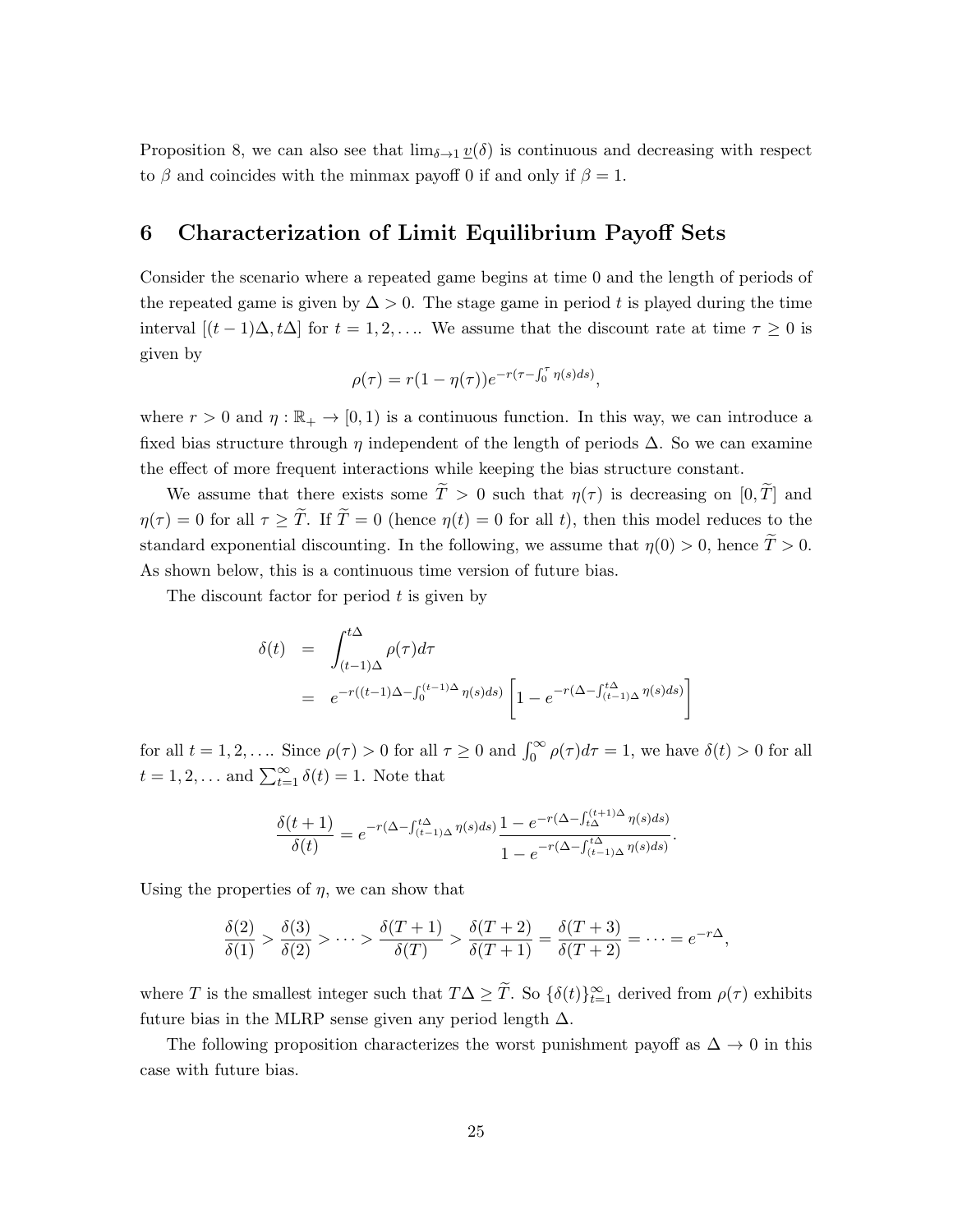**Proposition 13.** Assume the continuous time discounting  $\rho(\tau)$  with period length  $\Delta$ . Then as  $\Delta \rightarrow 0$ , the worst punishment payoff converges to

$$
\underline{v} \to \frac{\eta(0) - \eta(\widehat{T})}{1 - \eta(\widehat{T})} \underline{\pi} < 0,
$$

where  $\widehat{T} > 0$  is the unique number satisfying

$$
(1 - \eta(\widehat{T}))e^{-r(\widehat{T} - \int_0^{\widehat{T}} \eta(s)ds)} = (1 - \eta(0))\frac{-\underline{\pi}}{\overline{\pi} - \underline{\pi}}.
$$

Since  $\eta(\widehat{T}) < \eta(0) < 1$ , we have  $\pi < \lim_{\Delta \to 0} \underline{v} < 0$ . If  $\widehat{T}$  is large so that  $\widehat{T} \geq \widetilde{T}$ , then  $\eta(\widehat{T}) = 0$  and thus  $v = \eta(0)\pi$ . Note that  $\widehat{T}$  is affected by r, and when r is small,  $\widehat{T}$  would be large.

When  $\Delta$  is close to 0, the maximum profit  $\bar{\pi} = \pi(a^*)$  can be supported in equilibrium, which is clearly the best equilibrium payoff. In fact, we can support any payoff between the best equilibrium payoff and the worst punishment payoff as  $\Delta \to 0$  because any deviation would start a punishment instantly. Thus we have the following "folk theorem" as a corollary of Proposition 13.

**Corollary 2** (Folk Theorem). Assume the continuous time discounting  $\rho(\tau)$  with period length  $\Delta$ . For any  $v \in \left(\frac{\eta(0)-\eta(\widehat{T})}{1-\eta(\widehat{T})}\right)$  $\frac{(0)-\eta(\widehat{T})}{1-\eta(\widehat{T})}\pi,\overline{\pi}\bigg],$  there exists  $\overline{\Delta}>0$  such that v is an equilibrium (continuation) payoff for all  $\Delta \in (0, \overline{\Delta})$ .

It is useful to examine what would happen when we increase players' patience (i.e. send r to 0) while fixing the period length  $\Delta$ . In this case, we obtain the following result.

**Proposition 14.** Assume the continuous time discounting  $\rho(\tau)$  with period length  $\Delta$ . Then as  $r \to 0$ , the worst punishment payoff converges to

$$
\underline{v} \to \frac{1}{\Delta} \left( \int_0^{\Delta} \eta(s) ds \right) \underline{\pi} < 0.
$$

Note that  $\widetilde{T}$  does not matter in this case because the timing of switch from  $\pi$  to  $\overline{\pi}$  goes to  $\infty$  as the players become more and more patient.

Thus we obtain two different worst punishment payoffs depending on whether we let  $\Delta \to 0$  or  $r \to 0$ . The marginal future bias at  $t = 0$  matters when  $\Delta \to 0$ , whereas the average future bias for the first period matters when  $r \to 0$ . Therefore the worst punishment payoff is lower in the former case. Intuitively, this is because what matters is the bias in the very first period of the game in both cases.

We can express present bias by using  $\rho(\tau) = r(1 + \eta(\tau))e^{-r(\tau + \int_0^{\tau} \eta(s)ds)}$ . However, with present bias in general, it is difficult to express the worst punishment path explicitly in a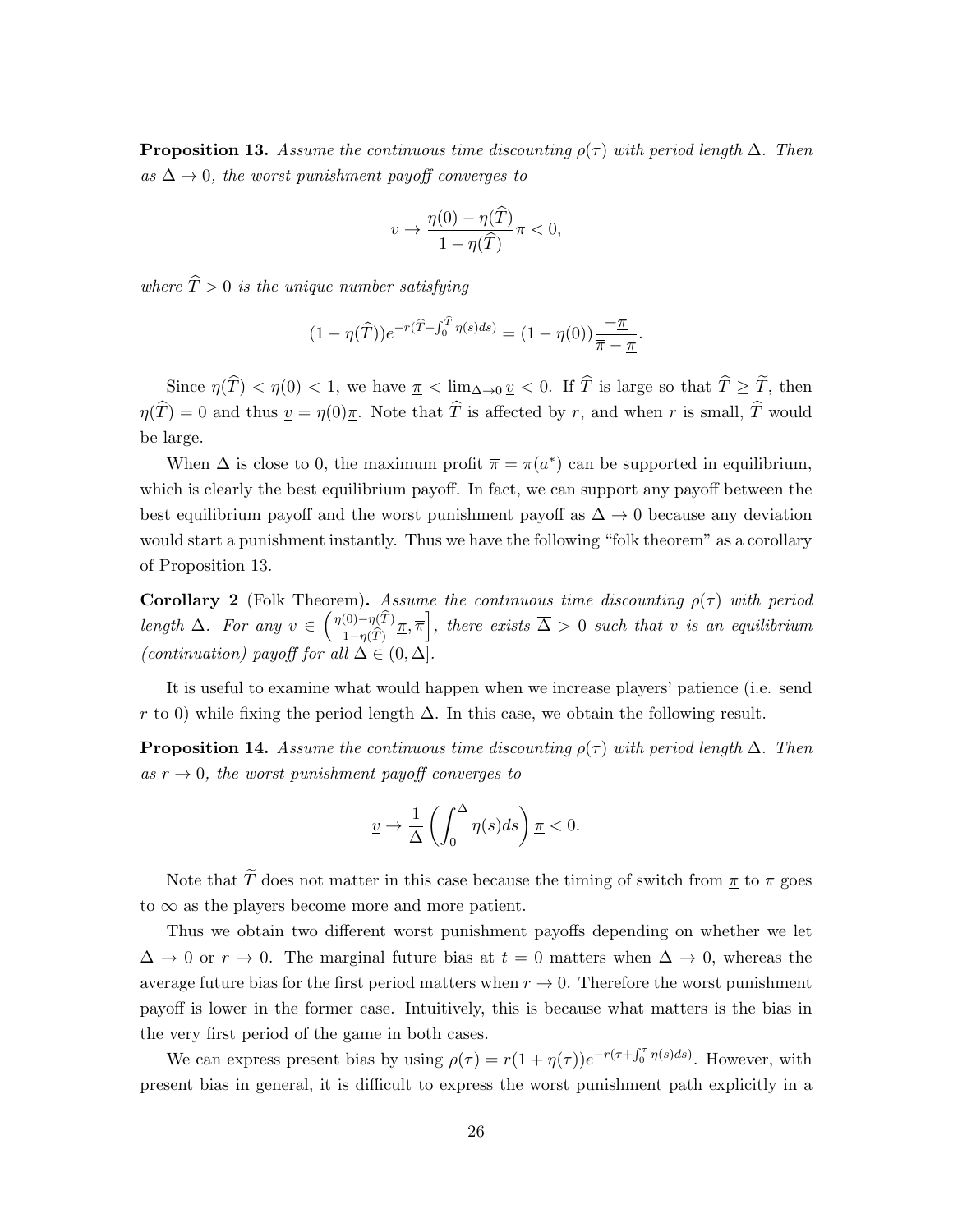simple form, as argued and illustrated before. If we restrict attention to forgiving equilibria, we can do a similar analysis by using Proposition 8. When  $\Delta$  or r is sufficiently small, stick in the worst forgiving punishment path can be obtained by solving

$$
\min_{a^s \in [a^*, \overline{a}]} \pi(a^s) + \frac{1 - \delta(1) - \delta(2)}{1 - \delta(1)} \frac{\delta(1)}{\delta(2)} (\pi^*(a^s) - \pi(a^s)),
$$

while carrot can be obtained from

$$
\pi(a^c) = \pi(a^s) + \frac{\delta(1)}{\delta(2)} (\pi^*(a^s) - \pi(a^s)).
$$

Note that  $\frac{1-\delta(1)-\delta(2)}{1-\delta(1)}$  $\frac{\delta(1)}{\delta(2)} > 1$ , and it converges to 1 and  $\frac{1+\frac{1}{\Delta}\int_{0}^{\Delta}\eta(s)ds}{1+\frac{1}{\Delta}\int_{0}^{2\Delta}\eta(s)ds}$  $\frac{1+\Delta}{1+\Delta}\int_{\Delta}^{10} \eta(s)ds$  as  $\Delta \to 0$  and  $r \to 0$ , respectively. In particular, as  $\Delta \to 0$ ,  $a^s$  approaches  $\tilde{a}$ , where  $\tilde{a}$  is the largest action such that  $\pi^*(\tilde{a}) = 0$  from above,  $a^c$  approaches the action with zero payoff from above, and  $\underline{v}_f$ converges to 0. In this case, relative present bias for the first two periods matters.

# 7 Appendix: Proofs

#### Proof of Proposition 1

*Proof.* Fix  $\tau$  and choose  $\bar{a}^{\infty}_{\tau}$ . Define  $a^o_{\tau} = \sup{\{\bar{a}^1_{\tau}, \bar{a}^2_{\tau}, \ldots\}}$ . Then there exists a sequence  ${\{\overline{a}_{\tau}^{t_k}\}}_{k=1}^{\infty}$  that converges to  $a_{\tau}^o$ . Since  $(\overline{a}_{\tau}^{t_k}, \overline{a}_{\tau}^{t_k+1}, \ldots)$  is an equilibrium path, for each k we have

$$
\delta(1)\pi(\overline{a}_{\tau}^{t_k}) + (1 - \delta(1))c_2(\overline{a}_{\tau}^{t_k+1,\infty}) \ge \delta(1)\pi^*(\overline{a}_{\tau}^{t_k}) + (1 - \delta(1))\underline{v}.
$$

Since  $\pi$  is increasing, we have  $\pi(a_{\tau}^o) \geq c_2(\overline{a}_{\tau}^{t_k+1,\infty})$  and thus

$$
\delta(1)\pi(\overline{a}_{\tau}^{t_k}) + (1 - \delta(1))\pi(a_{\tau}^o) \ge \delta(1)\pi^*(\overline{a}_{\tau}^{t_k}) + (1 - \delta(1))\underline{v}.
$$

Taking limits of both sides, we obtain

$$
\delta(1)\pi(a_{\tau}^o) + (1 - \delta(1))\pi(a_{\tau}^o) \ge \delta(1)\pi^*(a_{\tau}^o) + (1 - \delta(1))\underline{v}.
$$

This inequality implies that the constant path  $(a_{\tau}^o, a_{\tau}^o, \ldots)$  is an equilibrium path. Thus,  $\overline{v}_{\tau} \geq \pi(a_{\tau}^o)$ . Suppose that  $\overline{a}_{\tau}^t < a_{\tau}^o$  for some t. Since  $\delta_{\tau}(t) > 0$  for all t, we have  $\overline{v}_{\tau} =$  $c_{\tau}(\overline{a}_{\tau}^{\infty}) < \pi(a_{\tau}^o)$ , which is a contradiction. Hence,  $\overline{a}_{\tau}^{\infty}$  must be the constant path  $(a_{\tau}^o, a_{\tau}^o, \ldots)$ .

 $a_{\tau}^o$  solves  $\max_{a \in A} \pi(a)$  subject to  $\delta(1)(\pi^*(a) - \pi(a)) \leq (1 - \delta(1))(\pi(a) - \underline{v})$ . Since the constraint set is nonempty and closed and  $\pi$  is increasing, there exists a unique solution. Note that this optimization problem does not depend on  $\tau$ , and thus we can write the solution  $a^o_\tau$  as  $a^o$ , an action independent of  $\tau$ .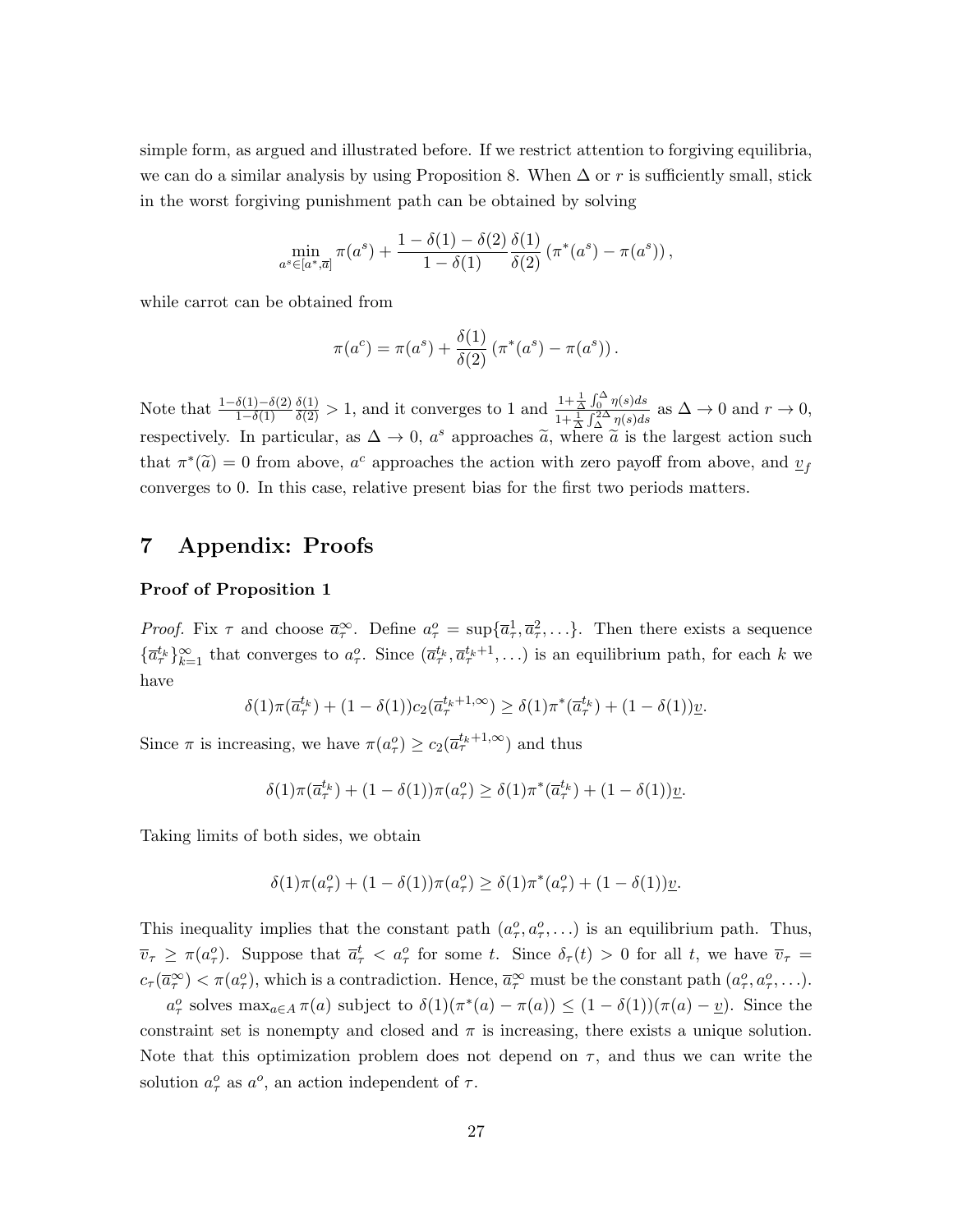Since  $\underline{v} \leq \pi(a^{NE})$ , the incentive constraint  $\delta(1)(\pi^*(a) - \pi(a)) \leq (1 - \delta(1))(\pi(a) - \underline{v})$  is satisfied at  $a = a^{NE}$ . The derivative of the left-hand side at  $a = a^{NE}$  is zero, while that of the right-hand side is positive. Thus there exists  $\hat{a} > a^{NE}$  satisfying the constraint, which implies  $a^{\circ} > a^{NE}$ .  $a^*$  satisfies the constraint for sufficiently small  $\delta(1)$ , and thus we have  $a^o = a^*$  when  $\delta(1)$  is small enough.  $\Box$ 

#### Proof of Proposition 2

*Proof.* Consider the strategy where players start the game by playing a path  $(a', a^{NE}, a^{NE}, \ldots)$ , where  $a' < a^{NE}$ , and restart the path whenever a unilateral deviation occurs. Such a strategy is an equilibrium if the following incentive constraint is satisfied:

$$
\delta(1)\pi(a') + (1 - \delta(1))\pi(a^{NE}) \ge \delta(1)\pi^*(a') + (1 - \delta(1))v_2,
$$

where  $v_2 = \delta_2(1)\pi(a') + (1-\delta_2(1))\pi(a^{NE})$ . Since the derivative of  $[\pi^*(a) - \pi(a)]$  at  $a = a^{NE}$ is zero and that of  $[\pi(a^{NE}) - \pi(a)]$  at  $a = a^{NE}$  is negative, we can choose  $a' < a^{NE}$  such that

$$
\delta(1)[\pi^*(a') - \pi(a')] < (1 - \delta(1))\delta_2(1)[\pi(a^{NE}) - \pi(a')].
$$

Clearly this a' satisfies the above incentive constraint strictly. Hence  $(a', a^{NE}, a^{NE}, ...)$  is an equilibrium path. Since  $a' < a^{NE}$ , we have  $c_{\tau}(a', a^{NE}, a^{NE}, \ldots) < \pi(a^{NE})$  for all  $\tau$ .

Let  $\underline{a}_{\tau}^{\infty}$  be an equilibrium path that achieves  $\underline{v}_{\tau}$ . Suppose that  $\underline{a}_{\tau}^{1} > a^{NE}$ . Then  $(a^{NE}, \underline{a}_{\tau}^{2,\infty})$  is an equilibrium path and generates a lower payoff than  $\underline{a}_{\tau}^{\infty}$ . This is a contradiction.  $\Box$ 

#### Proof of Proposition 3

Proof. We first show that there exists a worst punishment path in the form described in the proposition. Take any worst punishment path  $a^{\infty}$ . Since  $(0, 0, ...)$  cannot be an equilibrium (continuation) path, we can choose  $t \geq 2$  such that  $a^t > 0$ . Suppose that there are infinitely many  $t' > t$  such that  $a^{t'} < a^o$ . We construct a new path  $\hat{a}^{\infty}$  as follows. Replace  $a^t$  with some  $\hat{a}^t \in (0, a^t)$  and  $a^t$  with  $a^o$  for every  $\tilde{t} \geq T$  such that  $a^t < a^o$ for some  $T > t$ . We can choose T and  $\hat{a}^t$  so that  $V(a^{\infty}) = V(\hat{a}^{\infty})$ . By construction,  $\delta(t)(\pi(\hat{a}^t) - \pi(a^t)) + \sum_{\tilde{t} \geq T} \delta(\tilde{t})(\pi(a^o) - \pi(a^t)) = 0$ . Take any integer  $\tau \in [2, t]$ . Note that  $t \geq T$  $\frac{\delta(t)}{\delta(t)} = \frac{\delta_{\tau}(t-\tau+1)}{\delta_{\tau}(t-\tau+1)}$ , which is smaller than or equal to  $\frac{\delta(t-\tau+1)}{\delta(t-\tau+1)}$  by MLRP. Combined with the above equality, this implies  $\delta(t-\tau+1)(\pi(\hat{a}^t) - \pi(a^t)) + \sum_{\tilde{t} \geq T} \delta(\tilde{t}-\tau+1)(\pi(a^o) - \pi(a^t)) \geq 0$ . Therefore we have  $V(\hat{a}^{\tau,\infty}) \ge V(a^{\tau,\infty})$  for any  $\tau = 2, \ldots, t$ .

The incentive constraint at  $\hat{a}^t$  is satisfied because  $\pi^*$  is nondecreasing and the continuation payoff from period t is the same or larger. The incentive constraint for  $\hat{a}^{\infty}$  in any other period before period  $T$  is satisfied because the same action is played and the continuation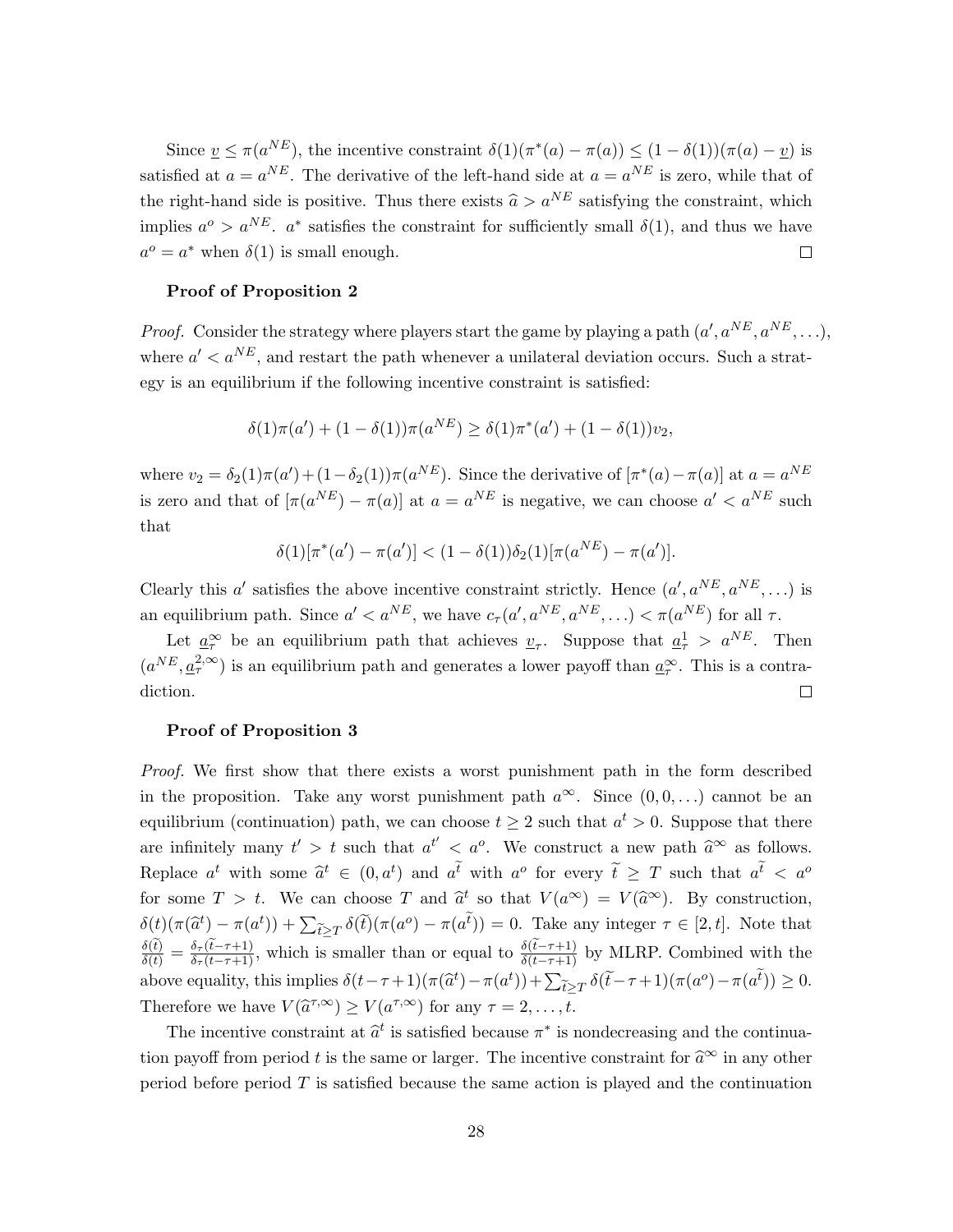payoff is not worse. The incentive constraint from period T is satisfied because  $(a^o, a^o, \ldots)$ is an ASPE path. Similarly we can show that  $c_2(\hat{\alpha}^{\infty}) \leq c_2(a^{\infty})$ . Thus  $\hat{\alpha}^{\infty}$  is at least as harsh a punishment path as  $a^{\infty}$ , hence must be a worst punishment path.

So we can assume without loss of generality that the worst punishment path  $a^{\infty}$  converges to the best ASPE path  $(a^o, a^o, \ldots)$  after finite periods. Suppose that  $a^{\infty}$  does not take the form described in the proposition. Then there must exist t and  $t' > t$  such that  $a^t > 0$  and  $a^{t'} < a^o$ . Take the smallest such t and the largest such t'. Decrease  $a^t$  and increase  $a^{t'}$  so that the present value does not change as before, until either  $a^t$  hits 0 or  $a^{t'}$  hits  $a^o$ . It can be shown exactly as before that the obtained new path is still a worst punishment path. Repeat this process with the new path. Since there are only finitely many such t and t', we can eventually obtain a worst punishment path  $\underline{a}^{\infty}$  that takes the required form within a finite number of steps.

Next, we show that the incentive constraint to play  $\underline{a}^1$  on the path  $\underline{a}^{\infty}$  must be binding. Note that, since  $a^o > a^{NE}$  and  $\pi^*(a) - \pi(a)$  is nondecreasing when  $a > a^{NE}$ ,  $(a, a^o, a^o, ...)$ is an equilibrium path for all  $a \in [a^{NE}, a^o]$ . Suppose that the incentive constraint in the first period is not binding. First consider the case of  $K = 0$ . We can reduce  $\underline{a}^2 = a^o$  and obtain a worse punishment payoff, a contradiction. Next consider the case of  $K \geq 1$ . If the incentive constraint in period 1 is not binding, then the incentive constraint in period  $t \leq K$ is clearly not binding with larger continuation payoffs. The incentive constraint in period  $K + 1$  is not binding either, due to the assumption that the deviation gain becomes larger as the action profile moves away from the Nash equilibrium. It follows from the incentive constraint in period  $t \leq K$  if  $\underline{a}^{K+1} \leq a^{NE}$  and from the incentive constraint for the best equilibrium path if  $\underline{a}^{K+1} \in (a^{NE}, a^o)$ . Then we can reduce  $\underline{a}^{K+2} = a^o$  to obtain a worse punishment payoff, a contradiction.

Now we show that the obtained path  $\underline{a}^{\infty}$  is the unique worst punishment path that takes this form. Note that  $c_2(0, \ldots, 0)$  $K$  times  $, a', a^o, a^o, \ldots) > c_2([0, \ldots, 0])$  $K + 1$  times  $, a'', a^o, a^o, \ldots)$  for any  $a', a'' \in [0, a^o)$  and K and that these values are increasing in a' and a'' respectively. So there exists unique  $K \geq 0$  and  $a \in [0, a^o)$  such that  $c_2(a^{\infty}) = c_2(0, \ldots, 0, a, a^o, a^o, \ldots)$ .

Lastly we show that the above path must be the unique worst punishment path given (i) or (ii). Suppose that there exists a worst punishment path  $a^{\infty}$  other than  $a^{\infty}$ . Suppose that (i) is satisfied. Since  $K = 0$ ,  $\pi(a^t) \leq \pi(a^0)$  for all  $t \geq 2$  with strict inequality for some t and thus  $\pi(\underline{a}^1) < \pi(a^1)$ . Then  $\pi^*(\underline{a}^1) < \pi^*(a^1)$ , and the incentive constraint is not binding at  $\underline{a}^1$ , which is a contradiction. If (ii) is satisfied, then the strict bias implies that we have  $c_2(a^{\infty}) < c_2(a^{\infty})$  in the end of the above construction. Again this is a contradiction.  $\Box$ 

#### Proof of Proposition 4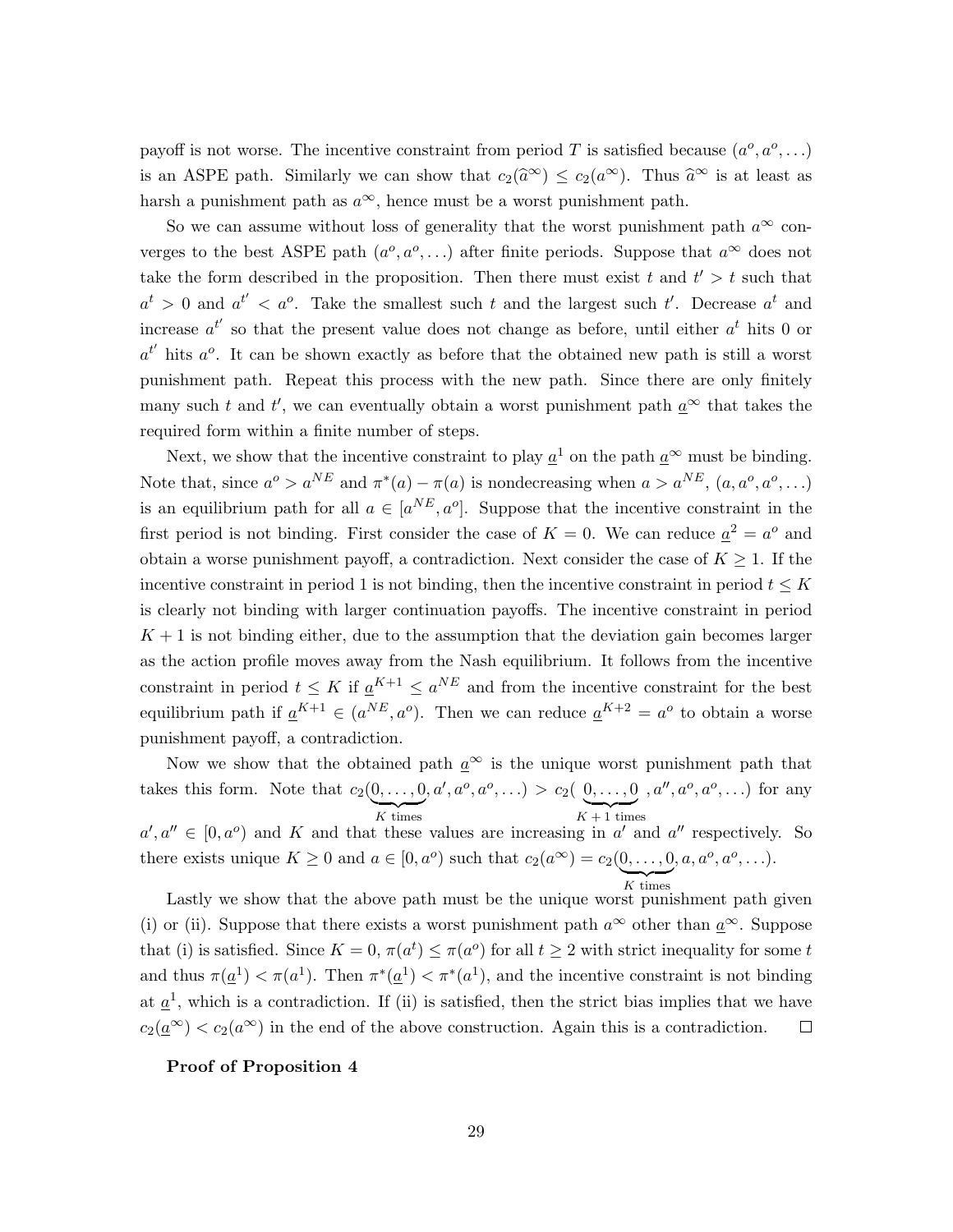Proof. We can use the same proof as the proof of Proposition 3 to show that there exists a worst equilibrium path  $\underline{a}_1^{\infty}$  that takes exactly the same form as the worst punishment path  $\underline{a}^{\infty}$  described in Proposition 3. If  $\underline{a}_1^{\infty}$  is different from  $\underline{a}^{\infty}$ , then  $V(\underline{a}_1^{\infty}) < V(\underline{a}^{\infty})$ . Then either  $\underline{a}_1^{\infty}$  has a larger K than  $\underline{a}^{\infty}$  has, or they have the same K but  $\underline{a}_1^{\infty}$  has a smaller  $(K+1)$ th component. But in either case  $c_2(\underline{a}_1^{\infty}) < c_2(\underline{a}^{\infty})$ , which is a contradiction. Hence  $a^{\infty}$  is a worst equilibrium path.<sup>18</sup>

Let  $\underline{a}^{\infty} = (0, \ldots, 0, \underline{a}^{K+1}, a^o, a^o, \ldots)$  be a worst punishment path. Note that the binding incentive constraint is the one in the first period. This implies that this path is an ASPE path even if we replace  $\underline{a}^{K+1}$  with any  $a \in \left[\underline{a}^{K+1}, a^o\right]$ . It is also easy to see that any path of the form:  $(0, \ldots, 0, a, a^o, a^o, \ldots)$  for any  $0 \leq K' < K$  and  $a \in A$  is an ASPE path. Hence we  $K'$  times

can generate any payoff in  $[V(\underline{a}^{\infty}), \pi(a^o)] = [\underline{v}_1, \overline{v}]$  by an ASPE path of this stick-and-carrot form.  $\Box$ 

#### Proof of Proposition 5

*Proof.* MLRP implies that  $\frac{\beta_1}{1} \geq \frac{\beta_2}{\beta_1}$  $\frac{\beta_2}{\beta_1} \geq \cdots$ . If any of these ratios is strictly less than one, then  $\beta_t$  converges to 0. This contradicts the assumption that  $\{\beta_t\}_t$ -weighted discounting is more future biased than the geometric discounting with  $\delta$ . Hence all these ratios are at least as large as 1. This implies that  $1 \leq \beta_1 \leq \beta_2 \leq \cdots$  and  $\beta_t$  is monotonically nondecreasing with respect to t and converging to some  $\lim_{t} \beta_t \geq 1$ .

Now we compute the value of the worst punishment path. Take a worst punishment path  $\underline{a}^{\infty} = (0, \ldots, 0, a, a^o, a^o, \ldots)$  in the form described in Proposition 3. First consider the case of  $K = 0$ , which corresponds to the case with small  $\delta$ . The incentive constraint at  $\underline{a}^1 = a$  is binding and given by

$$
\pi^*(a) - \pi(a) = \beta_1 \delta \left( \pi(a^0) - \pi(a) \right). \tag{4}
$$

Hence

$$
c_2(\underline{a}^{\infty}) = \pi(a^o) - \frac{\beta_1 \delta}{\sum_{t=1}^{\infty} \beta_t \delta^t} (\pi(a^o) - \pi(a))
$$

$$
= \pi(a^o) - \frac{\pi^*(a) - \pi(a)}{\sum_{t=1}^{\infty} \beta_t \delta^t}.
$$

Next consider the case of  $K \geq 1$ . Again the incentive constraint in period 1 is binding, and it can be represented as follows:

$$
\pi^*(0) - \underline{\pi} = \beta_K \delta^K \left( \pi(a) - \underline{\pi} \right) + \beta_{K+1} \delta^{K+1} \left( \pi(a^0) - \pi(a) \right). \tag{5}
$$

<sup>&</sup>lt;sup>18</sup>The worst equilibrium path is not usually unique.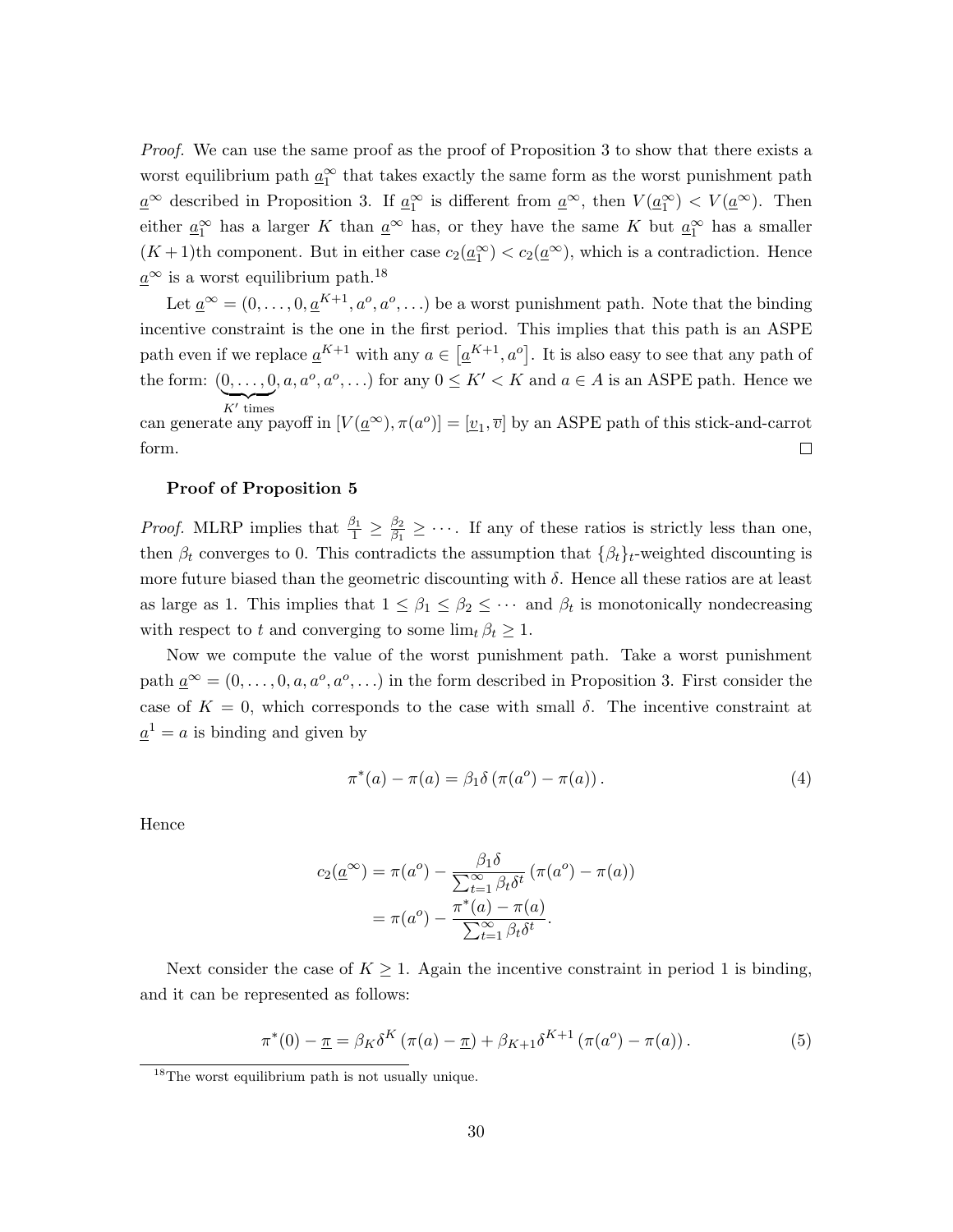This shows that K needs to become arbitrary large as  $\delta$  goes to 1 because  $\beta_t \geq 1$  for all t. We can also write the incentive constraint in period 1 as follows:

$$
V(\underline{a}^{\infty}) = (1 - \delta(1))c_2(\underline{a}^{\infty}),
$$

where  $\delta(1) = \frac{1}{\sum_{t=0}^{\infty} \beta_t \delta^t}$  is the normalization factor. On the other hand, we can write  $V(\underline{a}^{\infty})$ as follows:

$$
V(\underline{a}^{\infty}) = \delta(1)\underline{\pi} + (1 - \delta(1)) c_2(\underline{a}^{2,\infty})
$$
  
=  $\delta(1)\underline{\pi} + \frac{1 - \delta(1)}{\delta} \{c_2(\underline{a}^{\infty}) - (c_2(\underline{a}^{\infty}) - \delta c_2(\underline{a}^{2,\infty}))\}$   
=  $\delta(1)\underline{\pi} + \frac{1 - \delta(1)}{\delta} \left\{c_2(\underline{a}^{\infty}) - \delta_2(1)\underline{\pi} - \sum_{t=1}^{K-1} (\delta_2(t+1) - \delta_2(t)\delta) \underline{\pi} - (\delta_2(K+1) - \delta_2(K)\delta) \pi(a) - \sum_{t=K+1}^{\infty} (\delta_2(t+1) - \delta_2(t)\delta) \pi(a^o) \right\}.$ 

Using  $\underline{v} = c_2(\underline{a}^{\infty})$  and  $\delta_2(t) = \frac{\delta(1)}{1-\delta(1)} \beta_t \delta^t$  for all t, we can solve these equations for  $\underline{v}$  as follows:

$$
\underline{v} = \frac{\delta}{1 - \delta} \frac{\delta(1)}{(1 - \delta(1))} \Bigg\{ \sum_{t=0}^{K-1} \left[ (\beta_{t+1} - \beta_t) \delta^t \right] \underline{\pi} + (\beta_{K+1} - \beta_K) \delta^K \pi(a) + \sum_{t=K+1}^{\infty} \left[ (\beta_{t+1} - \beta_t) \delta^t \right] \pi(a^o) \Bigg\} \n= \frac{\delta}{(1 - \delta)(\sum_{t=1}^{\infty} \beta_t \delta^t)} \Bigg\{ \sum_{t=0}^{K-1} \left[ (\beta_{t+1} - \beta_t) \delta^t \right] \underline{\pi} + (\beta_{K+1} - \beta_K) \delta^K \pi(a) + \sum_{t=K+1}^{\infty} \left[ (\beta_{t+1} - \beta_t) \delta^t \right] \pi(a^o) \Bigg\}.
$$

As  $\delta$  increases,  $\delta(1)$  decreases, and thus  $a^{\circ}$  increases until it becomes  $a^*$ . Then the incentive constraints shown in (4) and (5) become slack when  $\delta$  becomes larger. This means that we can support a more harsh punishment, which will reduce a first and then increase K when a becomes 0. Hence K is nondecreasing as  $\delta$  increases.

Next we evaluate the limit of this expression as  $\delta \to 1$ . Clearly the second term in the brackets converges to 0 as  $\delta \to 1$ . As for the third term, note that  $\sum_{t=K+1}^{\infty} \left[ (\beta_{t+1} - \beta_t) \delta^t \right] \le$  $\sum_{t=\overline{K}}^{\infty} [(\beta_{t+1} - \beta_t)] = \lim \beta_t - \beta_{\overline{K}}$  for any  $\overline{K}$  for any large enough  $\delta$ . Since the righthand side converges to 0 as  $\overline{K} \to \infty$ , the third term must converge to 0 as well. For the same reason, we see that  $\lim_{\delta \to 1} \sum_{t=0}^{K-1} [(\beta_{t+1} - \beta_t) \delta^t] = \lim_{\delta \to 1} \sum_{t=0}^{\infty} [(\beta_{t+1} - \beta_t) \delta^t]$ .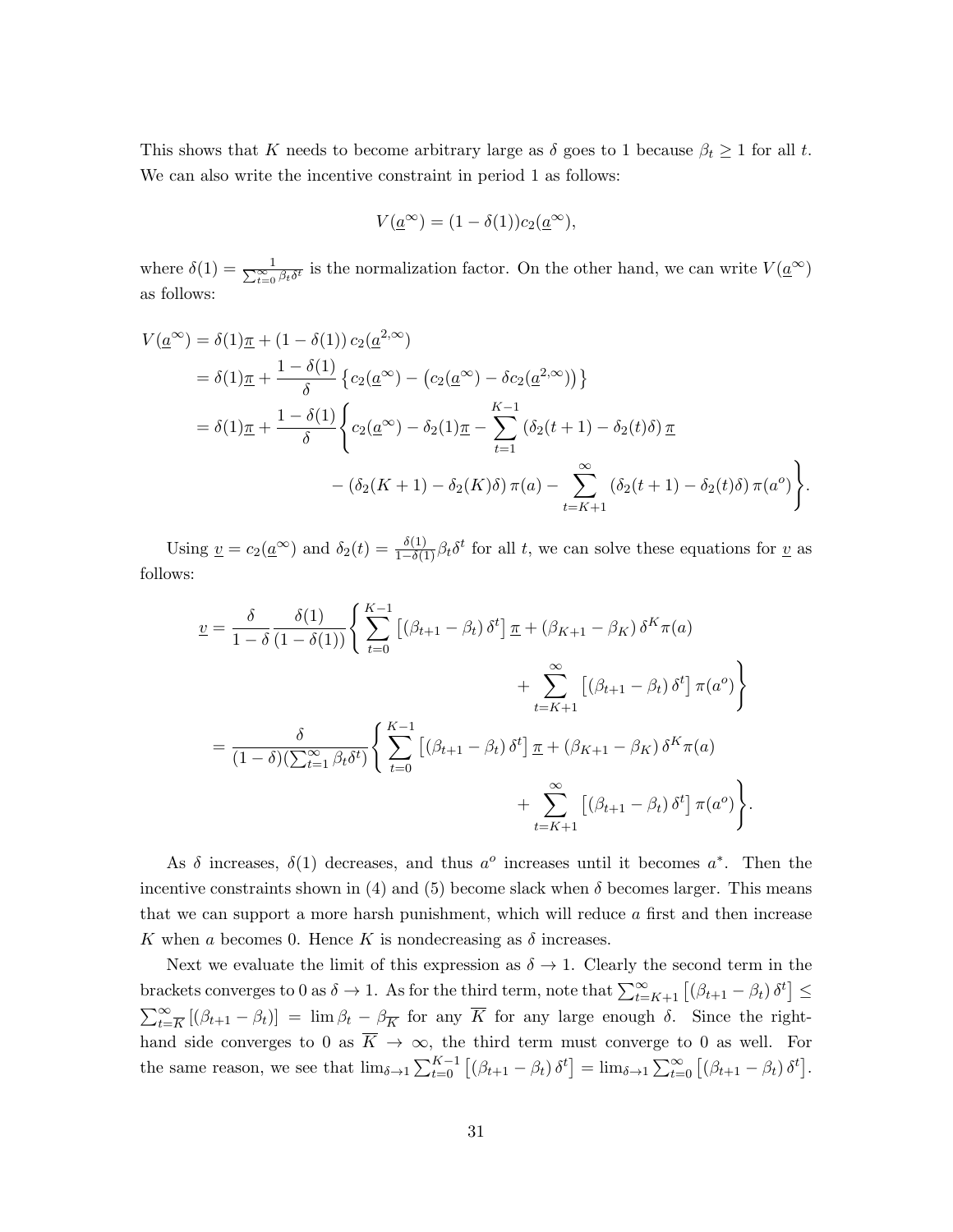Since we can reverse the order of limits on the right-hand side, the right-hand side is  $\sum_{t=0}^{\infty} (\beta_{t+1} - \beta_t) = \lim_{t} \beta_t - 1$ . Note also that  $(1 - \delta)(\sum_{t=1}^{\infty} \beta_t \delta^t) \to \lim_{t} \beta_t$ . Hence, as  $\delta \to 1$ , the above expression converges to  $\frac{\lim_{t} \beta_t - 1}{\lim_{t} \beta_t} \pi$ . Since  $v_1 = V(\underline{a}^{\infty}) = (1 - \delta(1))c_2(\underline{a}^{\infty})$ and  $\delta(1) \to 0$ ,  $\underline{v}_1$  converges to the same limit as the limit of  $c_2(\underline{a}^{\infty})$  as  $\delta \to 1$ . Since  $\lim_{t \to t} \beta_t \geq 1$ , we have  $\frac{\lim_{t} \beta_t - 1}{\lim_{t} \beta_t} \leq 0$ . If the discounting is geometric, then  $\beta_t = 1$  for all t and thus  $\frac{\lim_t \beta_t - 1}{\lim_t \beta_t} \pi = 0$ . If the discounting is not geometric, then  $\lim_t \beta_t > 1$  and thus  $\frac{\lim_{t} \beta_{t}-1}{\lim_{t} \beta_{t}} \frac{\pi}{2} < 0.$  $\Box$ 

#### Proof of Proposition 6

*Proof.* Let  $\underline{a}_{f}^{\infty}$  be a worst forgiving punishment path. Since  $\underline{a}_{f}^{\infty}$  is a forgiving equilibrium path, we have  $\pi(\underline{a}_f^1) \leq c_2(\underline{a}_f^2) \leq \pi(a_f^o)$ . Define  $a^c = \pi^{-1}(c_2(\underline{a}_f^2) \infty)$ . Note that  $a^c \in$  $[\underline{a}_f^1, a_f^o]$ . Define  $a^s = \underline{a}_f^1$ . We show that  $(a^s, a^c, a^c, \ldots)$  is a forgiving equilibrium path. The incentive constraint to play  $a^s$  is satisfied by construction. We can check the incentive to play  $a^c$  on the path considering two cases. Suppose  $a^c \ge a^{NE}$ . By Assumption 2, the constant path  $(a^c, a^c, \ldots)$  is supported by the punishment payoff  $\underline{v}_f$ . Suppose  $a^c < a^{NE}$ . Since  $a^c \ge a^s$ , we have  $\pi^*(a^c) - \pi(a^c) \le \pi^*(a^s) - \pi(a^s)$ , and the incentive to play  $a^c$  on the path  $(a^c, a^c, \ldots)$  is implied by the incentive to play  $a^s$  on the path  $(a^s, a^c, a^c, \ldots)$ .

Since  $\{\delta_2(t)\}_{t=1}^{\infty}$  is more present biased relative to  $\{\delta_3(t)\}_{t=1}^{\infty}$  in the FOSD sense and the path  $\underline{a}_f^{2,\infty}$  is forgiving,  $c_2(\underline{a}_f^{2,\infty}) = \pi(a^c)$  implies  $c_3(\underline{a}_f^{2,\infty}) \geq \pi(a^c)$ . Hence  $c_2(a^s, a^c, a^c, \dots) \leq$  $c_2(\underline{a}_f^{\infty}) = \underline{v}_f$ . Thus  $(a^s, a^c, a^c, ...)$  is a worst forgiving punishment path.

Next we show that  $a^s < a^c$ . Since the equilibrium constructed in the proof of Proposition 2 is a forgiving equilibrium, we have  $\underline{v}_f < \pi(a^{NE})$ . Suppose  $a^s = a^c$ . Then the incentive to play  $a^s$  implies  $a^s = a^c = a^{NE}$ . This means  $\underline{v}_f = \pi(a^{NE})$ , a contradiction.

Suppose that  $\delta(1) > \delta_2(1)$  and  $a^s = 0$  for the stick-and-carrot path. If we increase  $a^s$ and decrease  $a^c$  slightly so that  $V(a^s, a^c, a^c, ...)$  does not change, then  $\pi(\Delta a^s)\delta(1) + (1 \delta(1)\pi(\Delta a^c) = 0$  is satisfied for  $\Delta a^s > 0$  and  $\Delta a^c < 0$ . Since  $\delta(1) > \delta_2(1)$ , this implies that  $\pi(\Delta a^s)\delta_2(1) + (1 - \delta_2(1))\pi(\Delta a^c) = \Delta \underline{v}_f < 0$ , that is, this perturbation generates a harsher punishment if the obtained path is still an ASPE path. We show that this path is indeed an ASPE for a small perturbation if  $\pi^{*'}(0) \geq 0$  is small. The same argument as above shows that  $(a^c + \Delta a^c, a^c + \Delta a^c, ...)$  is an ASPE path for a small  $\Delta a^c < 0$ . The original incentive constraint for  $a^s = 0$  is  $V(0, a^c, a^c, ...) \geq \delta(1)\pi^*(0) + (1 - \delta(1))\underline{v}_f$ . As we slightly increase  $a^s$  by  $\Delta a^s > 0$  and decrease  $a^c$  by  $\Delta a^c < 0$ , V is unchanged and  $\underline{v}_f$  decreases by  $\Delta \underline{v}_f < 0$ as shown above. Hence if  $\pi^{*'}$  is enough small at  $a^s = 0$ , then the above incentive constraint is satisfied at  $\Delta a^s$  for  $(\Delta a^s, a^c + \Delta a^c, a^c + \Delta a^c, ...)$ . This is a contradiction.

Suppose that  $\{\delta_2(t)\}_{t=1}^{\infty}$  is strictly more present biased relative to  $\{\delta_3(t)\}_{t=1}^{\infty}$  in the FOSD sense. If  $\underline{a}_{f}^{\infty} \neq (a^s, a^c, a^c, \ldots)$ , then  $c_2(a^s, a^c, a^c, \ldots) < c_2(a_{f}^{\infty})$ , a contradiction. Thus  $(a^s, a^c, a^c, \ldots)$  is the unique worst forgiving punishment path in this case.  $\Box$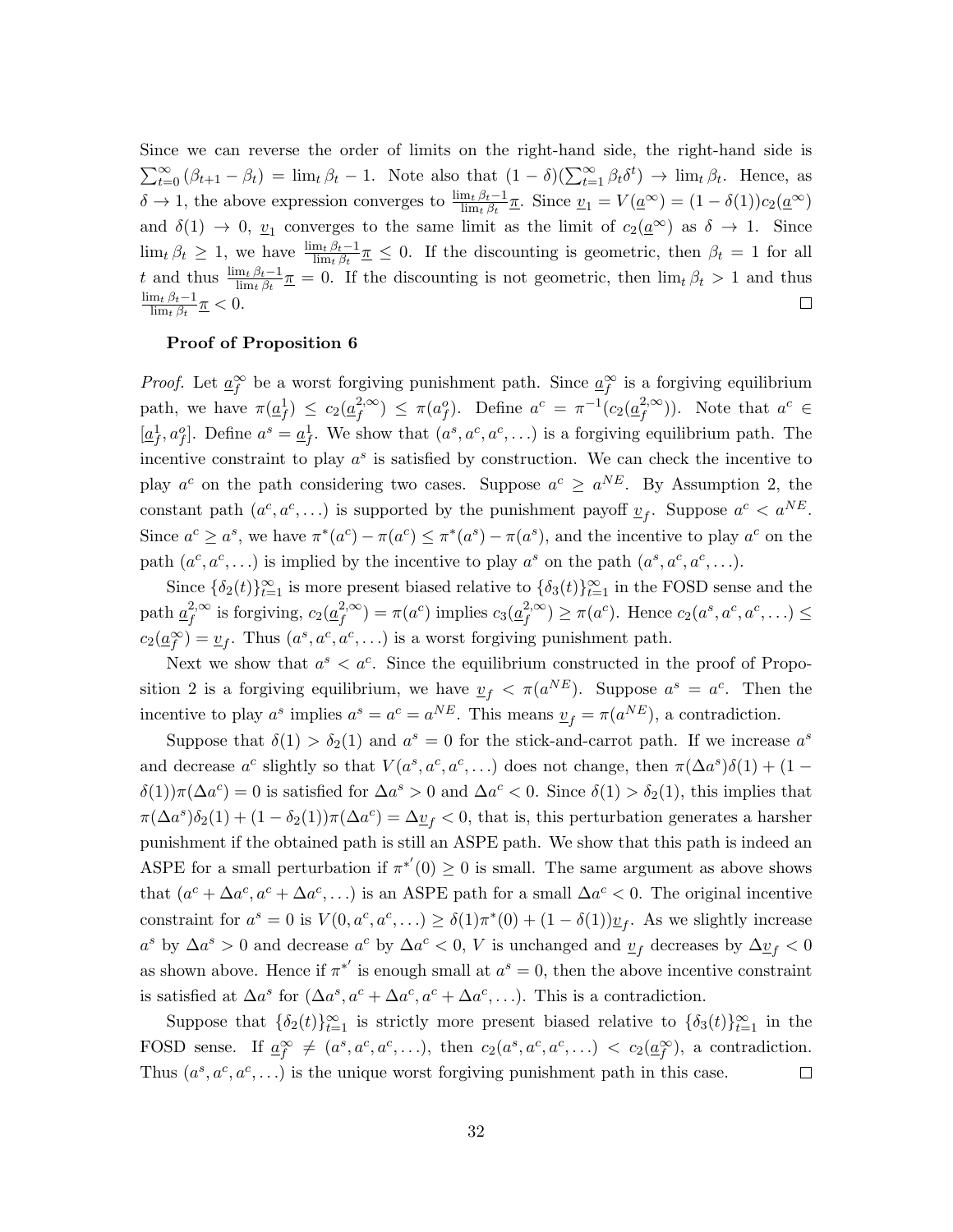#### Proof of Proposition 7

Proof. By using a similar argument to the one in the proof of Proposition 6, we can show that there exists a worst equilibrium path that takes the form  $\underline{a}_{1,f}^{\infty} = (\widehat{a}^s, \widehat{a}^c, \widehat{a}^c, \ldots)$  where  $\hat{a}^s \leq \hat{a}^c$ . Hence we can formulate the problems of finding the payoffs  $\underline{v}_f$ ,  $\underline{v}_{1,f}$ , and  $\overline{v}_{1,f}$  as follows:

$$
\underline{v}_f = \min_{a,a' \in A} \delta_2(1)\pi(a) + (1 - \delta_2(1))\pi(a')
$$
  
s.t. 
$$
\frac{\delta(1)}{1 - \delta(1)} (\pi^*(a) - \pi(a)) \le \delta_2(1)(\pi(a') - \pi(a)),
$$

$$
\frac{\delta(1)}{1 - \delta(1)} (\pi^*(a') - \pi(a')) \le \delta_2(1)(\pi(a') - \pi(a)),
$$

$$
a \le a',
$$

$$
\underline{v}_{1,f} = \min_{a,a' \in A} \delta(1)\pi(a) + (1 - \delta(1))\pi(a')
$$
  
s.t.  $\delta(1)(\pi^*(a) - \pi(a)) \le (1 - \delta(1))(\pi(a') - \underline{v}_f),$   
 $\delta(1)(\pi^*(a') - \pi(a')) \le (1 - \delta(1))(\pi(a') - \underline{v}_f),$   
 $a \le a',$ 

and

$$
\overline{v}_{1,f} = \max_{a \in A} \pi(a)
$$
  
s.t.  $\delta(1)(\pi^*(a) - \pi(a)) \le (1 - \delta(1))(\pi(a) - \underline{v}_f).$ 

The above problems depend only on  $\delta(1)$  and  $\delta_2(1)$  among  $\{\delta(t)\}_{t=1}^{\infty}$ , and thus the three payoffs are completely determined by  $\delta(1)$  and  $\delta_2(1)$ .

Choose any solution  $(a^s, a^c)$  to the problem of finding  $\underline{v}_f$  and any solution  $(\widehat{a}^s, \widehat{a}^c)$  to the problem of finding  $\underline{v}_{1,f}$ . A path in the form  $(a, a', a', \dots)$  is a forgiving equilibrium if and only if it is feasible for the problem of finding  $v_{1,f}$ . Hence the the constraint set of the problem is contained in the set  $A_c := \{(a,a') : \delta_2(1)\pi(a) + (1-\delta_2(1))\pi(a') \geq$  $\delta_2(1)\pi(a^s) + (1-\delta_2(1))\pi(a^c)$ }, while  $\delta(1)\pi(\widehat{a}^s) + (1-\delta(1))\pi(\widehat{a}^c) \leq \delta(1)\pi(a^s) + (1-\delta(1))\pi(a^c)$ . Since  $\delta(1) \geq \delta_2(1)$ , we have  $\delta(1)\pi(a) + (1 - \delta(1))\pi(a') > \delta(1)\pi(a^s) + (1 - \delta(1))\pi(a^c)$  for any  $(a, a') \in A_c$  such that  $a > a^s$ . Hence  $\hat{a}^s \le a^s$ . Then  $\hat{a}^c \ge a^c$  in order to have  $(\hat{a}^s, \hat{a}^c) \in A_c$ .

For any  $a \in [\hat{a}^s, \hat{a}^c]$ , the path  $(a, \hat{a}^c, \hat{a}^c, \ldots)$  is a forgiving equilibrium path, and thus we can achieve any payoff in  $[V(\underline{a}_{1,f}^{\infty}), \pi(\widehat{a}^c)]$  at equilibrium. Also, by Assumption 2,  $(a, a, \ldots)$  is a forgiving equilibrium path for any  $a \in [\hat{a}^c, a_f^o]$ , which shows that any payoff in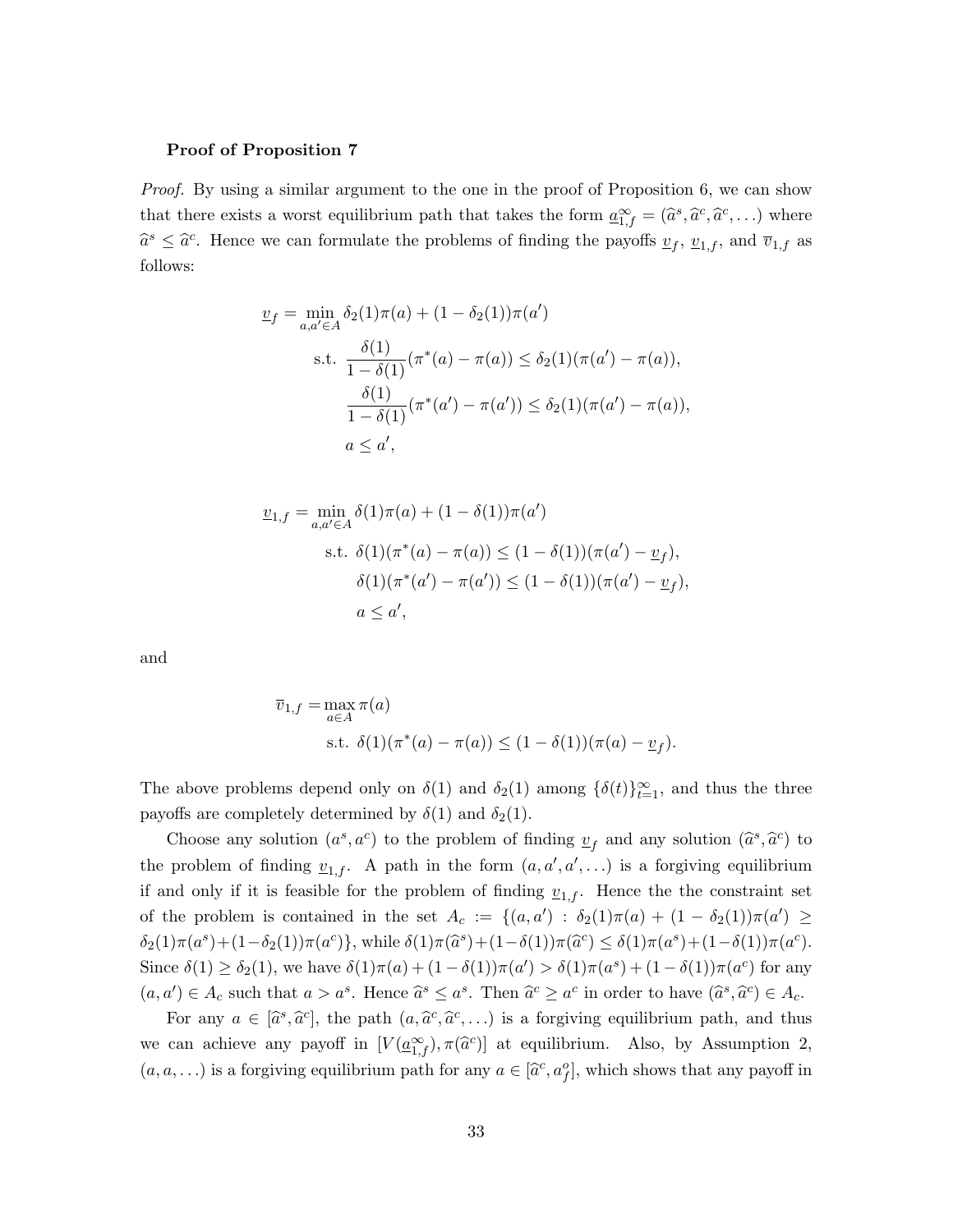$[\pi(\hat{a}^c), \pi(a^o_j)]$  can be achieved at equilibrium. Hence the set of forgiving equilibrium payoff is  $[V(\underline{a}_{1,f}^{\infty}), \pi(a_f^o)].$ 

Consider the problem to obtain  $\underline{v}_f$ . Let  $(a^s, a^c)$  be a solution to the problem. Since  $a^s$  <  $a^c$  and at least one of the first two constraints should be binding at a solution, both sides of those constraints are positive. As we decrease  $\delta(1)$  while fixing  $\delta_2(1)$ , both constraints become slack at  $(a^s, a^c)$ , and thus we can decrease  $\underline{v}_f$  by reducing  $a^c$ . As we increase  $\delta_2(1)$  while fixing  $\delta(1)$ ,  $(a^s, a^c)$  is still feasible while the objective value becomes smaller at  $(a^s, a^c)$ . Thus the change decreases  $\underline{v}_f$ . Next consider the problem to obtain  $\underline{v}_{1,f}$ . Let  $(\hat{a}^s, \hat{a}^c)$  be a solution to the problem. As we increase  $\delta_2(1)$ ,  $\underline{v}_f$  decreases and thus the first two constraints become slack at  $(\hat{a}^s, \hat{a}^c)$ . Then we can decrease  $\underline{v}_{1,f}$  by reducing  $\hat{a}^s$  or  $\hat{a}^c$ . Lastly consider the problem to obtain  $\overline{v}_{1,f}$ . Let  $a_f^o$  be a solution to the problem. As we decrease  $\delta(1)$  or increase  $\delta_2(1)$ ,  $v_f$  decreases and thus the incentive constraint becomes slack at  $a_f^o$ . Hence we can increase  $\overline{v}_{1,f}$  until it reaches  $\overline{\pi}$ .  $\Box$ 

#### Proof of Proposition 8

*Proof.* Suppose that the  $\{\beta_t\}_t$ -weighted discounting is present biased in the MLRP sense. Then  $\frac{\beta_t}{\beta_{t-1}} \leq \frac{\beta_{t+1}}{\beta_t}$  $\frac{t+1}{\beta_t}$  for all  $t = 1, 2, \ldots$  The discounting is a geometric discounting (with discount factor  $\beta\delta$ ) if and only if  $\frac{\beta_t}{\beta_{t-1}}$  is some constant  $\beta > 0$  for all  $t = 1, 2, \ldots$  Since the discounting is not geometric, we have  $\frac{\beta_t}{\beta_{t-1}} < \frac{\beta_{t+1}}{\beta_t}$  $\frac{t+1}{\beta_t}$  for some t. Suppose that  $\beta_1 \geq 1$ . Then  $1 \leq \frac{\beta_1}{\beta_0}$  $\frac{\beta_1}{\beta_0} \leq \frac{\beta_2}{\beta_1}$  $\frac{\beta_2}{\beta_1} \leq \frac{\beta_3}{\beta_2}$  $\frac{\beta_3}{\beta_2} \leq \cdots$  with at least one inequality strict. Then  $\{\beta_t\}$  is unbounded, which is a contradiction. Thus  $\beta_1 < 1$ . If  $\sum_{t=1}^{\infty} \beta_t = \infty$ , then  $C(\{\beta_t\}_t) = \frac{1}{\beta_1} > 1$ . Suppose that  $\sum_{t=1}^{\infty} \beta_t < \infty$ . By the MLRP assumption, we have  $\frac{\beta_{1+k}}{\beta_1} \geq \frac{\beta_k}{\beta_0}$  $\frac{\beta_k}{\beta_0}$  for all  $k = 1, 2, \ldots$ , and since the discounting is not geometric, we have strict inequality for some  $k$ . This implies  $\beta_2$  $\frac{\beta_2}{\beta_1}+\frac{\beta_3}{\beta_1}$  $\frac{\beta_3}{\beta_1}+\frac{\beta_4}{\beta_1}$  $\frac{\beta_4}{\beta_1}+\cdots>\frac{\beta_1}{\beta_0}$  $\frac{\beta_1}{\beta_0}+\frac{\beta_2}{\beta_0}$  $\frac{\beta_2}{\beta_0}+\frac{\beta_3}{\beta_0}$  $\frac{\beta_3}{\beta_0}+\cdots$ , or  $\frac{\sum_{t=2}^{\infty}\beta_t}{\sum_{t=1}^{\infty}\beta_t} > \beta_1$ . Hence we have  $C(\{\beta_t\}_t) > 1$ .

Since  $C({\beta_t}_t) > 1$ , the objective function of the problem to define  $a^{s*}$  is strictly convex by Assumption 2. Since the objective function is continuous and  $\vec{A}$  is compact, there exists a unique solution  $a^{s*}$ , which implies the uniqueness of  $a^{c*}$ . Note that, for any constant  $k > 1$ ,  $\pi(a) + k(\pi^*(a) - \pi(a)) > 0$  for all  $a \in A$ . Hence  $\pi(a^{s*}) + C({\{\beta_t\}_t})(\pi^*(a^{s*}) - \pi(a^{s*})) > 0$ and  $\pi(a^{c*}) > 0$ .

Consider a stick-and-carrot path  $\underline{a}_{f}^{\infty} = (a^s, a^c, a^c, \ldots)$  that achieves  $\underline{v}_{f}$ . We know that  $a^s < a^c$ . We also know that  $a^c < a_f^o = a^*$  when  $\delta$  is large. Thus the incentive constraint is binding at  $a^s$  only. Then we can obtain  $\underline{v}_f$  just by minimizing  $c_2(\underline{a}_f^\infty) = \delta_2(1)\pi(a^s) + (1 \delta_2(1)\pi(a^c)$  subject to the incentive constraint in the first period:

$$
\delta(1) (\pi^*(a^s) - \pi(a^s)) = \delta(2) (\pi(a^c) - \pi(a^s)).
$$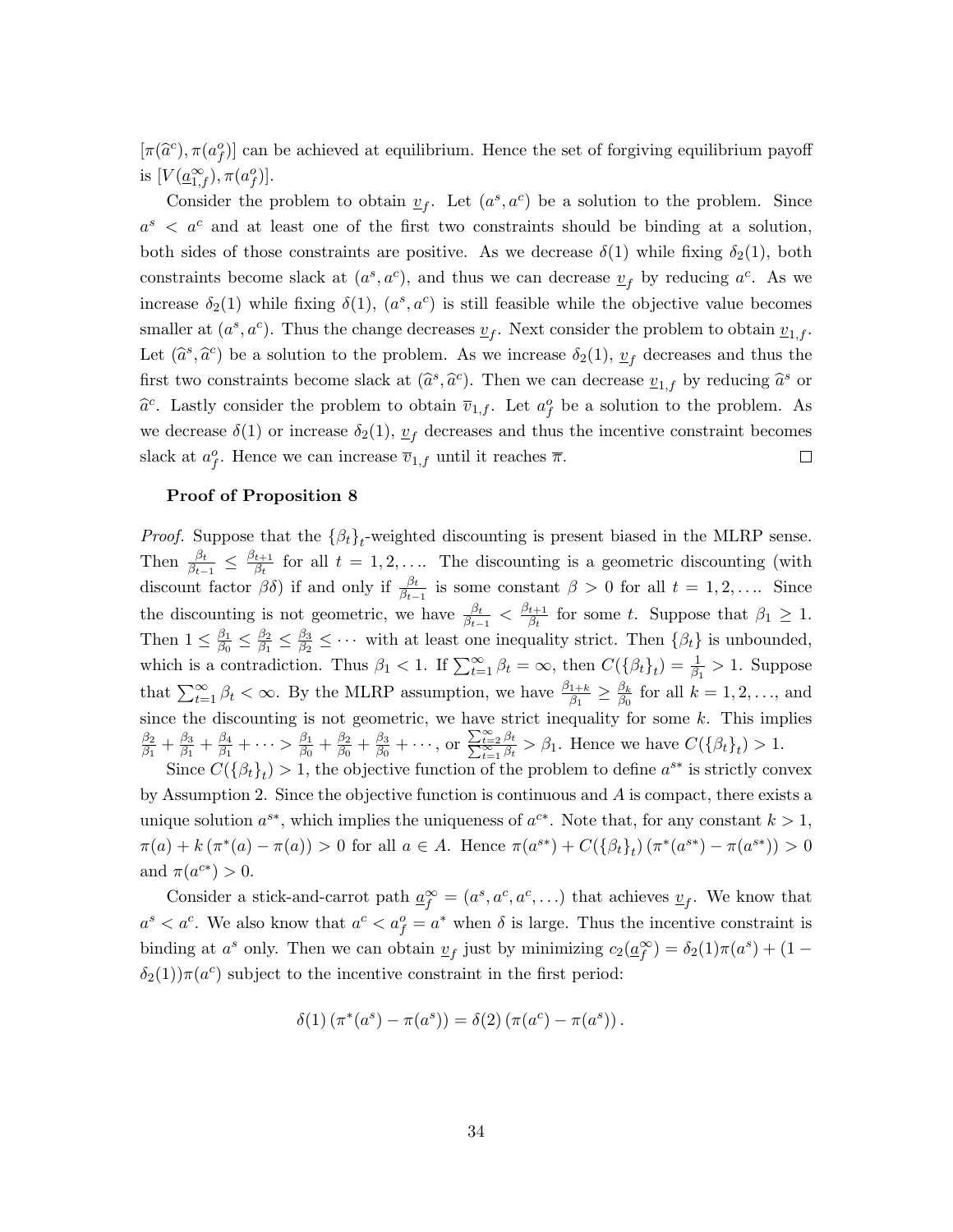For  $\{\beta_t\}_t$ -weighted discounting, this problem can be written as

$$
\underline{v}_f = \min_{a^c, a^s \in A} \frac{1}{\sum_{t=1}^{\infty} \beta_t \delta^t} \left( \beta_1 \delta \pi(a^s) + \sum_{t=2}^{\infty} \beta_t \delta^t \pi(a^c) \right)
$$
  
s.t.  $\pi(a^c) = \pi(a^s) + \frac{1}{\beta_1 \delta} (\pi^*(a^s) - \pi(a^s)).$ 

Substituting the constraint into the objective function, this problem can be rewritten as

$$
\underline{v}_f = \min_{a^s \in [0,a^*]} \pi(a^s) + \frac{(1-\delta)\sum_{t=2}^{\infty} \beta_t \delta^t}{(1-\delta)\sum_{t=1}^{\infty} \beta_t \delta^t} \frac{1}{\beta_1 \delta} \left(\pi^*(a^s) - \pi(a^s)\right).
$$

As  $\delta \to 1$ , the coefficient of  $(\pi^*(a^s) - \pi(a^s))$  in the objective function converges to  $C(\{\beta_t\}_t)$ . Since the solution of the above problem in the limit as  $\delta \to 1$  is given by the solution of the limit of the problem, the stick and carrot path must converge to  $(a^{s*}, a^{c*}, a^{c*}, \ldots)$ .

Clearly  $\underline{v}_f$  converges to  $\pi(a^{s*}) + C({\{\beta_t\}_t})(\pi^*(a^{s*}) - \pi(a^{s*}))$  as  $\delta \to 1$ , which coincides with  $\pi(a^{c*})$  if  $\sum_{t=1}^{\infty} \beta_t = \infty$ .  $\Box$ 

#### Proof of Proposition 9

*Proof.* Suppose that  $a^{t,\infty}$  is a nonconstant forgiving path for some t. Then we can find  $a^c \in (\underline{a}^t, a^o]$  such that  $V(\underline{a}^{1,t}, a^c, a^c, \ldots) = V(\underline{a}^{\infty})$ . This is equivalent to  $c_{t+1}(a^c, a^c, \ldots)$  $c_{t+1}(\underline{a}^{t+1,\infty})$ , which implies that  $c_{\tau}(a^c, a^c, \ldots) \geq c_{\tau}(\underline{a}^{t+1,\infty})$  for every  $\tau = 1, 2, \ldots, t$ . Thus the incentive constraints up to period t are still satisfied for the new path  $(\underline{a}^{1,t}, a^c, a^c, \ldots)$ . We can show that the incentive to play  $a^c$  is satisfied as in the proof of Proposition 6. So  $(\underline{a}^{1,t}, a^c, a^c, \ldots)$  is an ASPE path. Since  $c_{t+2}(a^c, a^c, \ldots) \leq c_{t+2}(\underline{a}^{t+1,\infty})$ , we have  $c_2(\underline{a}^{1,t}, a^c, a^c, \ldots) \leq c_t$  $c_2(\underline{a}^{\infty}) = \underline{v}$ , and thus  $(\underline{a}^{1,t}, a^c, a^c, \ldots)$  is a worst punishment path as well.

We consider two cases. First suppose that  $a^c$  is not the best equilibrium action  $a^o$ . Since  $a^c > \underline{a}^t$ , the incentive constraint to play  $a^c$  is not binding. Hence we can find  $a'$  and  $a''$ in a neighborhood of  $a^c$  such that  $a' > a^c > a''$  and  $c_{t+1}(a^c, a^c, \ldots) = c_{t+1}(a', a'', a'', \ldots)$ . Since a' and a'' are close to  $a^c$ , the incentive constraints in periods  $t + 1$  and  $t + 2$  are not violated. The incentive constraints in all the periods up to period  $t$  are satisfied as before. Hence the path  $(\underline{a}^{1,t}, a', a'', a'', \ldots)$  is an ASPE path. Since  $\delta_{\tau}(1)$  is decreasing in  $\tau$ (in particular,  $\delta_{t+1}(1) > \delta_{t+2}(1)$ ), we have  $c_2(\underline{a}^{1,t}, a^c, a^c, ...) > c_2(\underline{a}^{1,t}, a', a'', a''', ...)$ , which is a contradiction.

Next suppose that  $a^c = a^o$ . Then we can increase  $\underline{a}^t$  into  $a'$  and decrease  $a^c$  into a'' slightly so that  $V(\underline{a}^{1,t-1},a',a'',a'',\ldots) = V(\underline{a}^{1,t},a^c,a^c,\ldots)$ . We show that this new path  $(\underline{a}^{1,t-1}, a', a'', a''', \ldots)$  is an ASPE path. The incentive constraints up to period  $t-1$ are satisfied as before.  $(a'', a'', \ldots)$  is clearly an ASPE path. If  $\delta(1)$  is small enough, then we can make the incentive constraint slack at a for a path  $(a, a^o, a^o, ...)$  for any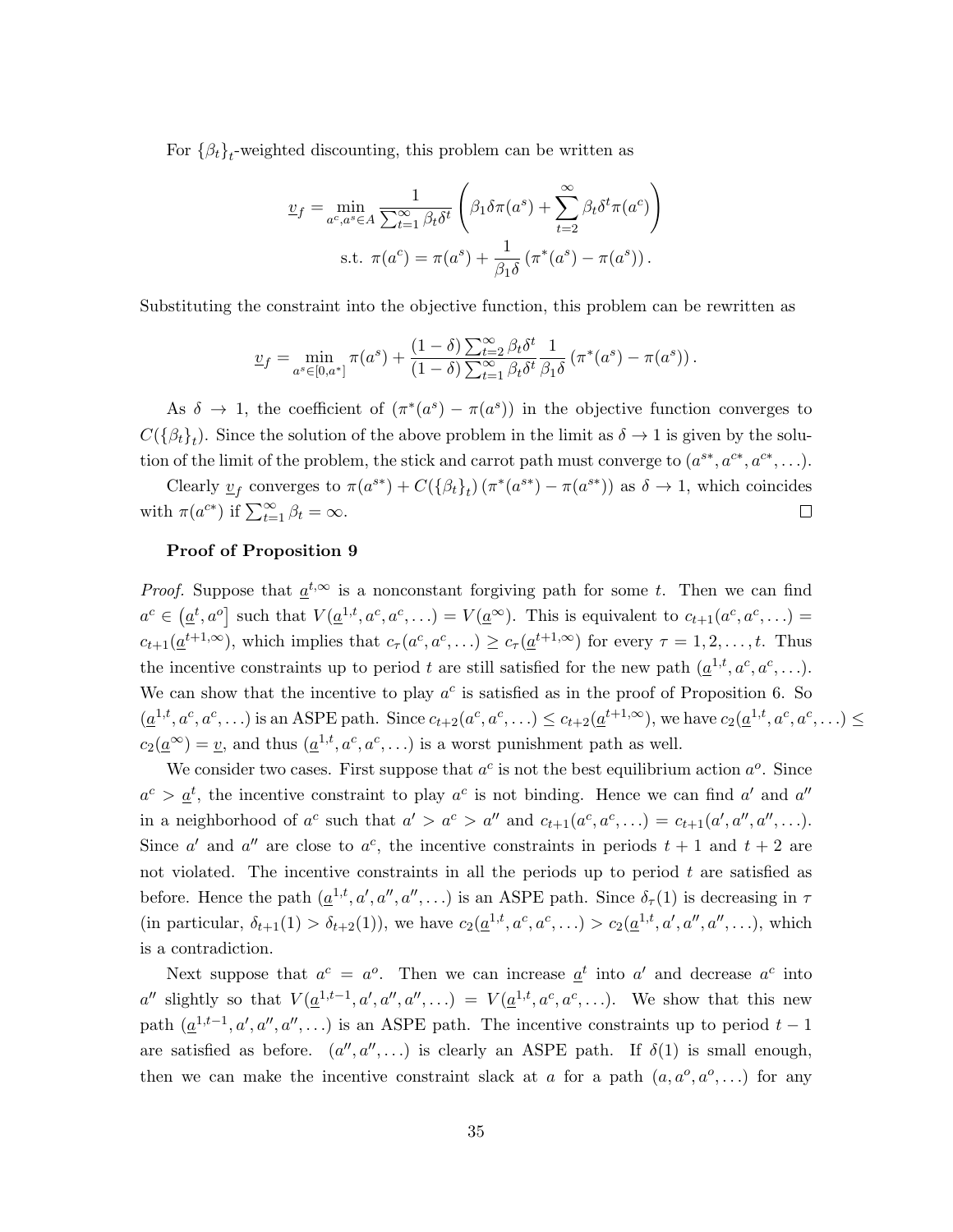$a \in [0, a^*]$  (in which case  $a^o = a^*$  must hold). Hence the incentive constraint at period t holds after this perturbation as long as  $\delta(1)$  is small enough. However,  $c_2(\underline{a}^{1,t-1},a',a'',a'',\ldots)$  $c_2(\underline{a}^{1,t}, a^c, a^c, \ldots)$  holds because  $\delta_{\tau}(1)$  is decreasing in  $\tau$  (in particular,  $\delta_t(1) > \delta_{t+1}(1)$ ). This is a contradiction. Hence if  $\underline{a}^{t,\infty}$  is a forgiving path for some t, then it must be a constant path. Furthermore, if this constant path is not  $(\hat{a}, \hat{a}, \ldots)$ , then either it is  $(a^o, a^o, \ldots)$ , which is obviously not the worst punishment path, or it is a constant path with an unbinding incentive constraint by Assumption 2, in which case we can do a similar perturbation to create a worse punishment path. Hence this path must be  $(\hat{a}, \hat{a}, \ldots)$ .

We already know that no constant path can be a worst punishment path, so  $t$  cannot be 1. If  $\underline{a}^{2,\infty}$  is a constant path, then  $\underline{a}^{1} > \underline{a}^{2}$  must be the case as  $\underline{a}^{\infty}$  should not be a forgiving punishment path. But then  $\underline{a}^{2,\infty}$  would generate a worse punishment payoff than  $a^{\infty}$ , which is a contradiction. Hence t cannot be 2 either.  $\Box$ 

#### Proof of Proposition 10

*Proof.* Suppose that the graph of W is nonempty and convex. For any  $\pi^{1,T-1}$  such that  $W(\pi^{1,T-1})$  is nonempty,  $W'(\pi^{NE}, \pi^{1,T-2})$  is nonempty, and thus the graph of  $W'$  is nonempty. Choose any  $(\pi_1^{1,T-1}, v_1)$  and  $(\pi_2^{1,T-1}, v_2)$  in the graph of W' and any  $\alpha \in [0,1]$ . Let  $\pi_{\alpha}^{1,T-1} = \alpha \pi_1^{1,T-1} + (1-\alpha)\pi_2^{1,T-1}$  and  $v_{\alpha} = \alpha v_1 + (1-\alpha)v_2$ . Then it suffices to show that  $v_{\alpha} \in W'(\pi_{\alpha}^{1,T-1})$ . Let  $(\pi'_i, v'_i)$  be a pair such that  $(1 - \delta)\pi'_i + \delta v'_i = v_i$  while satisfying all the constraints in (3) to define  $W'(\pi_i^{1,T-1})$ , for  $i=1,2$ . Let  $\pi'_\alpha = \alpha \pi'_1 + (1-\alpha)\pi'_2$  and  $v'_\alpha = \alpha v'_1 + (1-\alpha)v'_2$ . Since  $\pi^d(\pi)$  is convex and the graph of W is convex,  $(\pi'_\alpha, v'_\alpha)$  satisfies all the constraints to define  $W'(\pi_\alpha^{1,T-1})$  while  $(1-\delta)\pi'_\alpha + \delta v'_\alpha = v_\alpha$ . Hence  $v_\alpha \in W'(\pi_\alpha^{1,T-1})$ .

#### Proof of Proposition 11

*Proof.* Note that  $(\pi', v')$  is a solution to

$$
\min_{\pi,v} (1 - \delta)\pi + \delta v
$$
\n
$$
\text{s.t. } \delta_2(1)\pi^2 + \dots + \delta_2(T - 2)\pi^{T-1}
$$
\n
$$
+ [1 - \delta_2(1) - \dots - \delta_2(T - 2)][\delta_T(1)\pi + (1 - \delta_T(1))v]
$$
\n
$$
\geq \underline{v} + \frac{\delta(1)}{1 - \delta(1)} [\pi^d(\pi^1) - \pi^1],
$$
\n
$$
\underline{\pi} \leq \pi \leq \overline{\pi}, v \in W^*(\pi^{2,T-1}, \pi).
$$

Suppose that  $v' > \underline{W}^*(\pi^{2,T-1}, \pi')$  and  $\pi' \neq \overline{\pi}$ . If  $\pi' = \overline{v}$ , then  $W^*(\pi^{2,T-1}, \pi')$  must be a singleton  $\{\overline{v}\}\$ because  $\overline{v}$  can be supported only by a constant sequence  $(\overline{v}, \overline{v}, \ldots)$ . This contradicts  $v' > \underline{W}^*(\pi^{2,T-1}, \pi')$ , hence  $\pi' < \overline{v}$ . Then, since  $\underline{W}^*(\pi^{2,T-1}, \pi)$  is continuous in the last argument, we can increase  $\pi'$  and decrease v so that  $\delta_T(1)\pi + (1 - \delta_T(1))\nu$  remains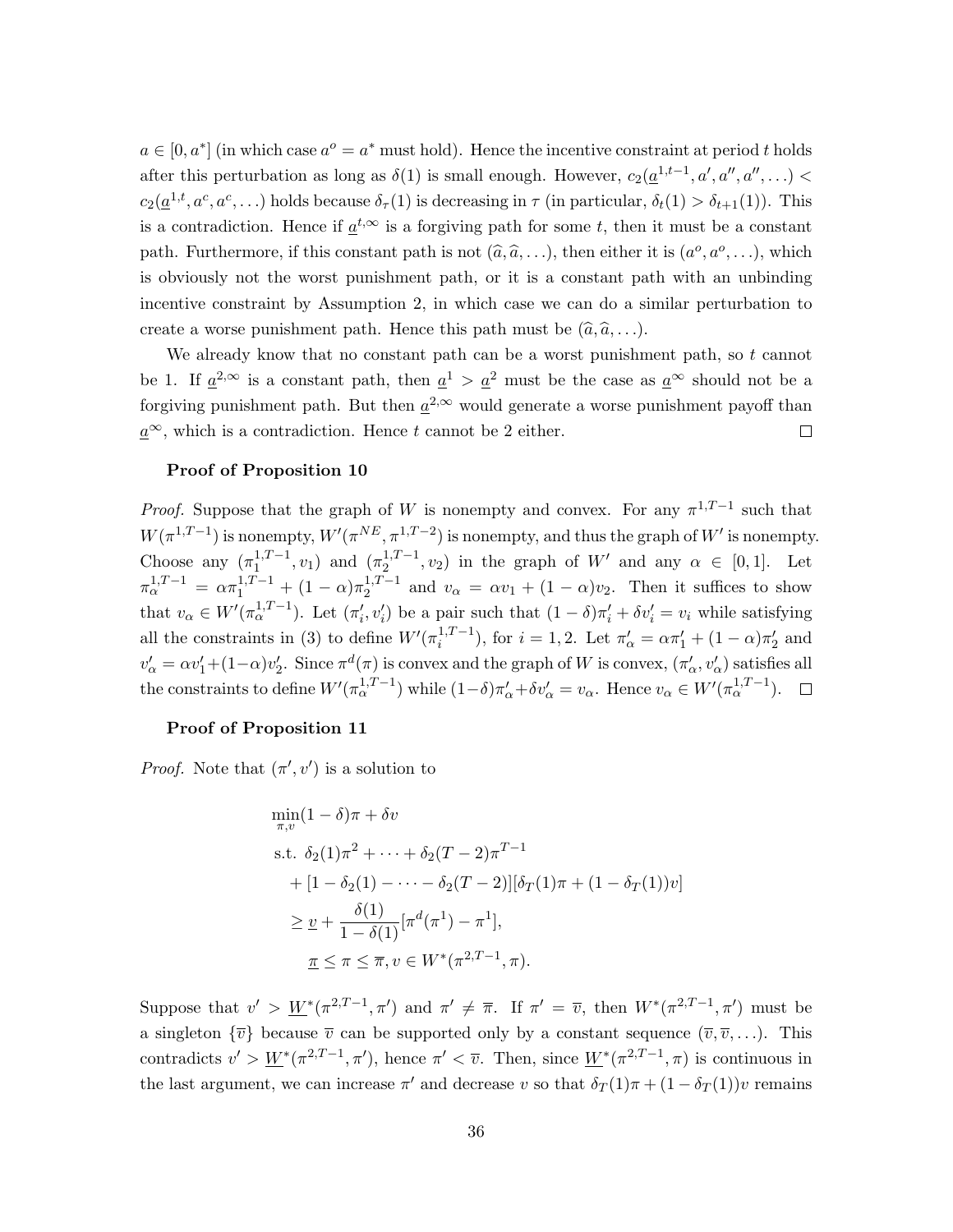the same and all the constraints are still satisfied. Since  $\frac{\delta_T(1)}{1-\delta_T(1)} > \frac{1-\delta}{\delta}$ , this change makes the objective value smaller, a contradiction. This proves the first result.

Take any worst punishment path  $\underline{\pi}^{\infty}$  such that  $a^{t} < a^*$  for every t. Let  $(\underline{\pi}^{1,T-1}, v^{T})$  be the associated payoffs and the continuation score. Note that  $(\underline{\pi}^{1,T-1}, v^T)$  is a solution to

$$
\underline{v} = \min_{\pi^{1,T-1},v} \delta_2(1)\pi^1 + \dots + \delta_2(T-1)\pi^{T-1} + [1 - \delta_2(1) - \dots - \delta_2(T-1)]v
$$
  
s.t.  $\pi^{1,T-1} \in [\underline{\pi}, \overline{\pi}]^{T-1}, v \in W^*(\pi^{1,T-1}).$ 

If  $v^T > W^*(\pi^{1,T-1})$ , we can reduce the objective value by reducing  $v^T$ . Hence,  $v^T =$  $W^*(\pi^{1,T-1})$ . Then we can apply the previous result recursively to obtain  $v^{t+T-1} = W^*(\pi^{t+1,T+t-2}, \pi^{t+T-1})$ for  $t = 1, 2, \ldots$ , since  $\pi^{t+T-1} < \overline{\pi}$  for every t by assumption.

Finally, take any  $(\underline{\pi}^{1,T-1}, v^T)$  that solves (2) with respect to  $W^*$ . Consider the following set

$$
\{(\pi, v) | (1 - \delta)\pi + \delta v = v^T \& v \in W^*(\underline{\pi}^{2,T-1}, \pi)\}.
$$

Not all  $(\pi, v)$  in this set may satisfy the one-shot deviation constraint for the first period. But, there exist some  $(\pi, v)$  that does, because  $v^T \in W^*({\underline{\pi}}^{1,T-1})$ . Since  $\delta_T(1) > 1 - \delta$  (by  $\beta_{T-1} > \beta_T$ , if the incentive constraint is satisfied for  $(\pi, v)$ , then it must be satisfied for any  $(\pi', v')$  such that  $\pi' > \pi$  and  $(1 - \delta)\pi' + \delta v' = v^T$ . Hence if we take  $(\pi', v')$  in the above set where  $\pi'$  is largest, then the one shot deviation constraint for the first period must be satisfied for such  $(\pi', v')$ . Define  $(\underline{\pi}^T, v^{T+1})$  as such a point in the above set. We can repeat this to construct an entire sequence of payoffs  $\pi^{\infty}$  that generate v as the continuation payoff. Since all the one shot deviation constraints are satisfied by construction, the associated action path  $a^{\infty}$  is an ASPE path, hence a worst punishment path.  $\Box$ 

#### Proof of Proposition 12

*Proof.* Let  $\underline{a}^{\infty}$  be a worst punishment path. With  $\beta-\delta$  discounting, we have  $c_2 = c_3 =$  $\cdots$ , and let us denote them by c. Since  $\underline{a}^{2,\infty}$  is an equilibrium path, we have  $c(\underline{a}^{2,\infty}) \leq$  $\pi(a^o)$ . Thus, there exists unique  $a^c \in [0, a^o]$  such that  $\pi(a^c) = c(\underline{a}^{2,\infty})$ . Let  $a^s = \underline{a}^1$ . By construction, we have  $c(a^s, a^c, a^c, \ldots) = c(\underline{a}^{\infty}) = \underline{v}$ . Note that  $a^s \leq a^c$  because if  $a^s > a^c$ then  $c(\underline{a}^{2,\infty}) < c(a^s, a^c, a^c, ...) = \underline{v}$ , a contradiction. We can show that  $(a^s, a^c, a^c, ...)$  is an equilibrium path and  $a^s > a^c$ , as in the proof of Proposition 6-1.  $\Box$ 

#### Proof of Proposition 13

*Proof.* Since the preference exhibits future bias in the MLRP sense, by Proposition 3 we obtain the worst punishment (payoff) path  $(\pi, \ldots, \pi, \pi, \pi, \pi, \ldots)$  in stick-and-carrot form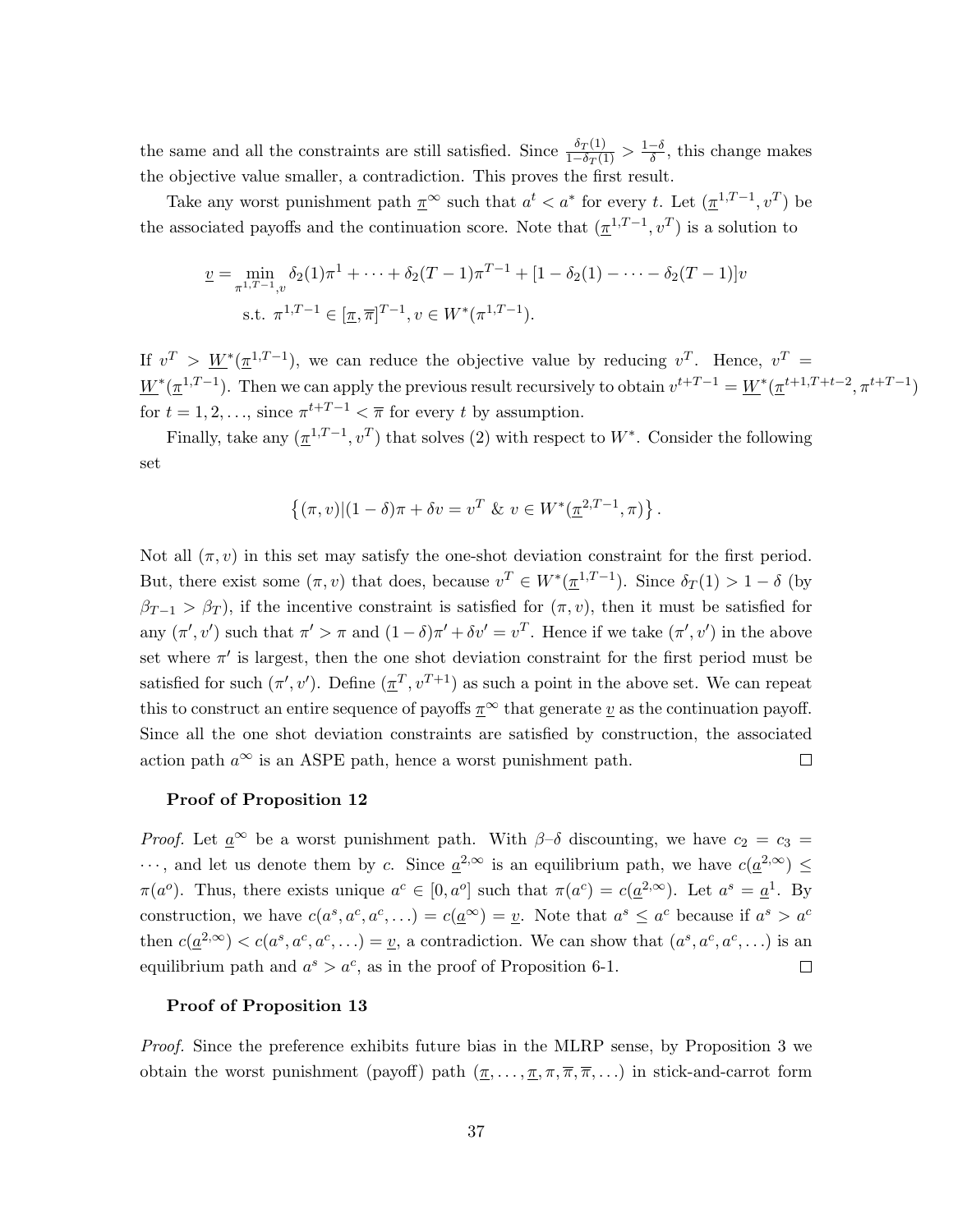where  $\pi$  is played K times. K increases to  $\infty$  as  $\Delta$  gets smaller, and thus we have  $K \geq 1$ when  $\Delta$  is small enough. Since the incentive constraint for the first period must be binding, it is given by

$$
\delta(1)(0-\underline{\pi}) = \delta(K+1)(\pi-\underline{\pi}) + \delta(K+2)(\overline{\pi}-\pi).
$$

The limit of the incentive constraint as  $\Delta$  goes to zero can be written as

$$
(1 - \eta(0))(-\underline{\pi}) = (1 - \eta(\widehat{T}))e^{-r(\widehat{T} - \int_0^{\widehat{T}} \eta(s)ds)}(\overline{\pi} - \underline{\pi}),
$$
\n(6)

where  $\widehat{T}$  denotes the limit of  $K\Delta$ .  $(1 - \eta(\widehat{T}))e^{-r(\widehat{T}-\int_0^T \eta(s)ds)}$  is equal to  $1 - \eta(0)$  at  $\widehat{T} = 0$ , and it may increase for small  $\widehat{T}$  but it decreases eventually. Thus,  $\widehat{T}$  is determined uniquely by the above incentive constraint, and it represents the time around which there is a switch from  $\underline{\pi}$  to  $\overline{\pi}$ .

The worst punishment payoff in the limit as  $\Delta$  goes to zero is the integral of  $\pi$  from 0 to  $\hat{T}$  plus that of  $\bar{\pi}$  from  $\hat{T}$  to  $\infty$  with respect to the discounting function  $\rho(\tau)$ . That is,

$$
\lim_{\Delta \to 0} \underline{v} = \left( \int_0^{\widehat{T}} \rho(\tau) d\tau \right) \underline{\pi} + \left( \int_{\widehat{T}}^{\infty} \rho(\tau) d\tau \right) \overline{\pi}.
$$

Using the relationship (6), we obtain

$$
\lim_{\Delta \to 0} \underline{v} = \left[ -e^{-r(\tau - \int_0^{\tau} \eta(s)ds)} \right]_0^{\widehat{T}} \underline{\pi} + \left[ -e^{-r(\tau - \int_0^{\tau} \eta(s)ds)} \right]_{\widehat{T}}^{\infty} \overline{\pi}
$$
\n
$$
= (1 - e^{-r(\widehat{T} - \int_0^{\widehat{T}} \eta(s)ds)}) \underline{\pi} + e^{-r(\widehat{T} - \int_0^{\widehat{T}} \eta(s)ds)} \overline{\pi}
$$
\n
$$
= \underline{\pi} + e^{-r(\widehat{T} - \int_0^{\widehat{T}} \eta(s)ds)} (\overline{\pi} - \underline{\pi})
$$
\n
$$
= \underline{\pi} - \frac{1 - \eta(0)}{1 - \eta(\widehat{T})} \underline{\pi} = \frac{\eta(0) - \eta(\widehat{T})}{1 - \eta(\widehat{T})} \underline{\pi}.
$$

 $\Box$ 

### Proof of Corollary 2

*Proof.* Choose any  $v \in \left(\frac{\eta(0)-\eta(T)}{1-\eta(T)}\right)$  $1-\eta(T)$  $[\pi, \overline{\pi}]$ . Since  $\frac{\eta(0)-\eta(T)}{1-\eta(\widehat{T})}$  $1-\eta(T)$  $\underline{\pi} > \underline{\pi}$ , there exists  $a \in A$  such that  $\pi(a) = v$ . Consider the constant path  $a^{\infty} = (a, a, \ldots)$ . It is an equilibrium path if the following incentive constraint is satisfied:

$$
\pi^*(a) - \pi(a) \le \frac{1 - \delta(1)}{\delta(1)} (\pi(a) - \underline{v}).
$$

As  $\Delta \to 0$ ,  $\delta(1) \to 0$  and  $\underline{v} \to \frac{\eta(0)-\eta(T)}{1-\eta(\widehat{T})}$  $\frac{(0)-\eta(1)}{1-\eta(\widehat{T})}\pi$ . Thus the incentive constraint must be satisfied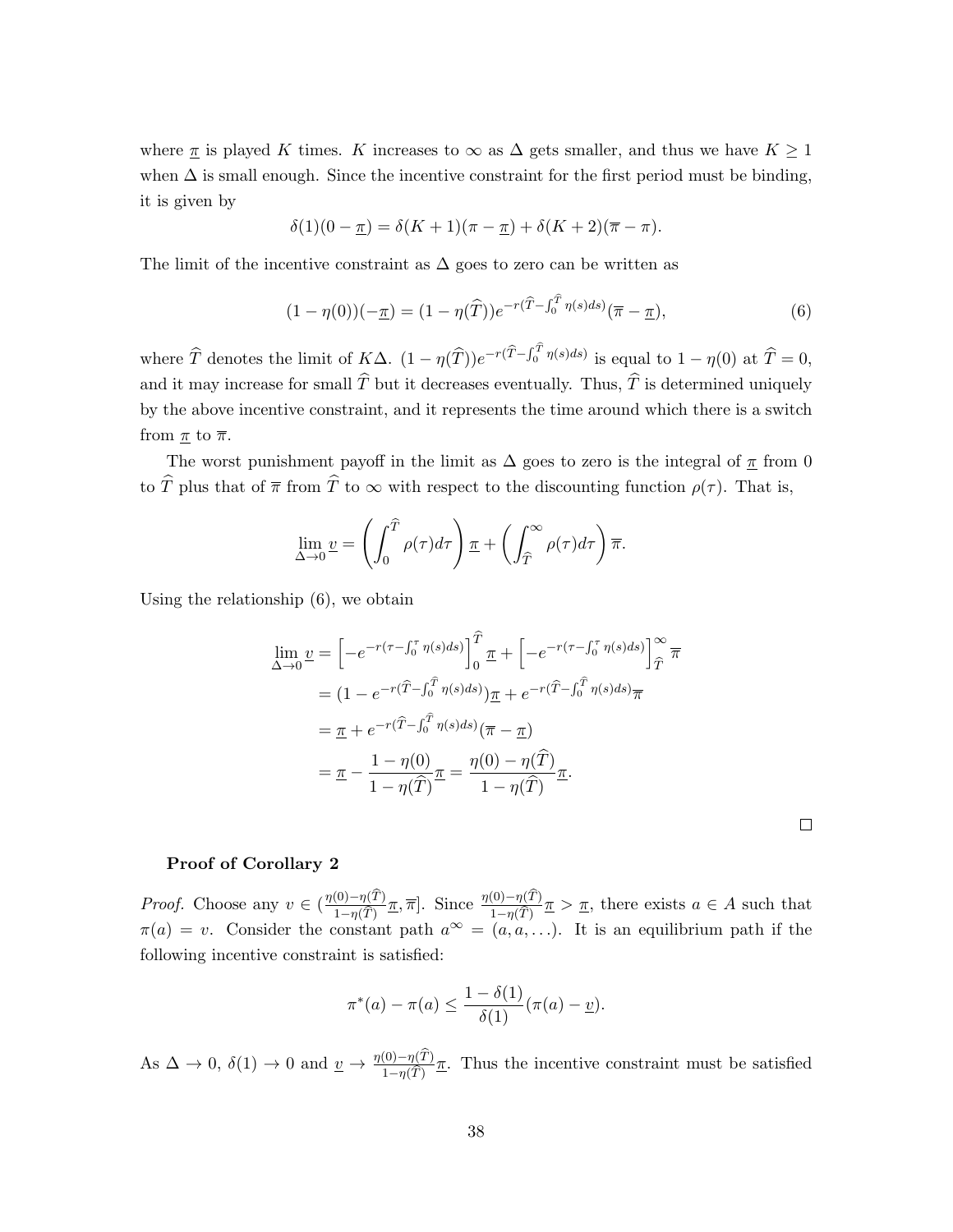in the limit.

#### Proof of Proposition 14

*Proof.* Let  $\underline{a}^{\infty}$  be the worst punishment path that yields the payoff stream  $(\underline{\pi}, \ldots, \underline{\pi}, \pi, \overline{\pi}, \ldots)$ , where  $\underline{a}$  is played K times. When r is sufficiently small, we have  $K \geq T$ . Following the proof of Proposition 4, we can obtain

$$
\underline{v} = \frac{e^{-r(\Delta - \int_0^{\Delta} \eta(s)ds)} - e^{-r\Delta}}{e^{-r(\Delta - \int_0^{\Delta} \eta(s)ds)} - e^{-r(2\Delta - \int_0^{\Delta} \eta(s)ds)}} \underline{\pi}.
$$

Hence,

$$
\lim_{r \to 0} \underline{v} = \frac{1}{\Delta} \left( \int_0^{\Delta} \eta(s) ds \right) \underline{\pi}.
$$

# References

- [1] D. Abreu, "Extremal Equilibria of Oligopolistic Supergames," Journal of Economic Theory 39 (1986) 191–225.
- [2] D. Abreu, D. Pearce, and E. Stacchetti, "Toward a Theory of Discounted Repeated Games with Imperfect Monitoring," Econometrica 58 (1990) 1041–1063.
- [3] H. Chade, P. Prokopovych, and L. Smith, "Repeated Games with Present-Biased Preferences," Journal of Economic Theory 139 (2008) 157–175.
- [4] S. Frederick, G. Loewenstein, and T. O'Donoghue, "Time Discounting and Time Preference: A Critical Review," Journal of Economic Literature XL (2002) 351–401.
- [5] A. Kochov and Y. Song, "Repeated Games with Endogenous Discounting," working paper (2015).
- [6] D. Laibson, "Golden Eggs and Hyperbolic Discounting," Quarterly Journal of Economics 112 (1997) 443–477.
- [7] D. Laibson, "Life Cycle Consumption and Hyperbolic Discount Functions," European Economic Review 42 (1998) 861–871.
- [8] I. Obara and J. Park, "Repeated Games with General Time Preference," working paper (2014).